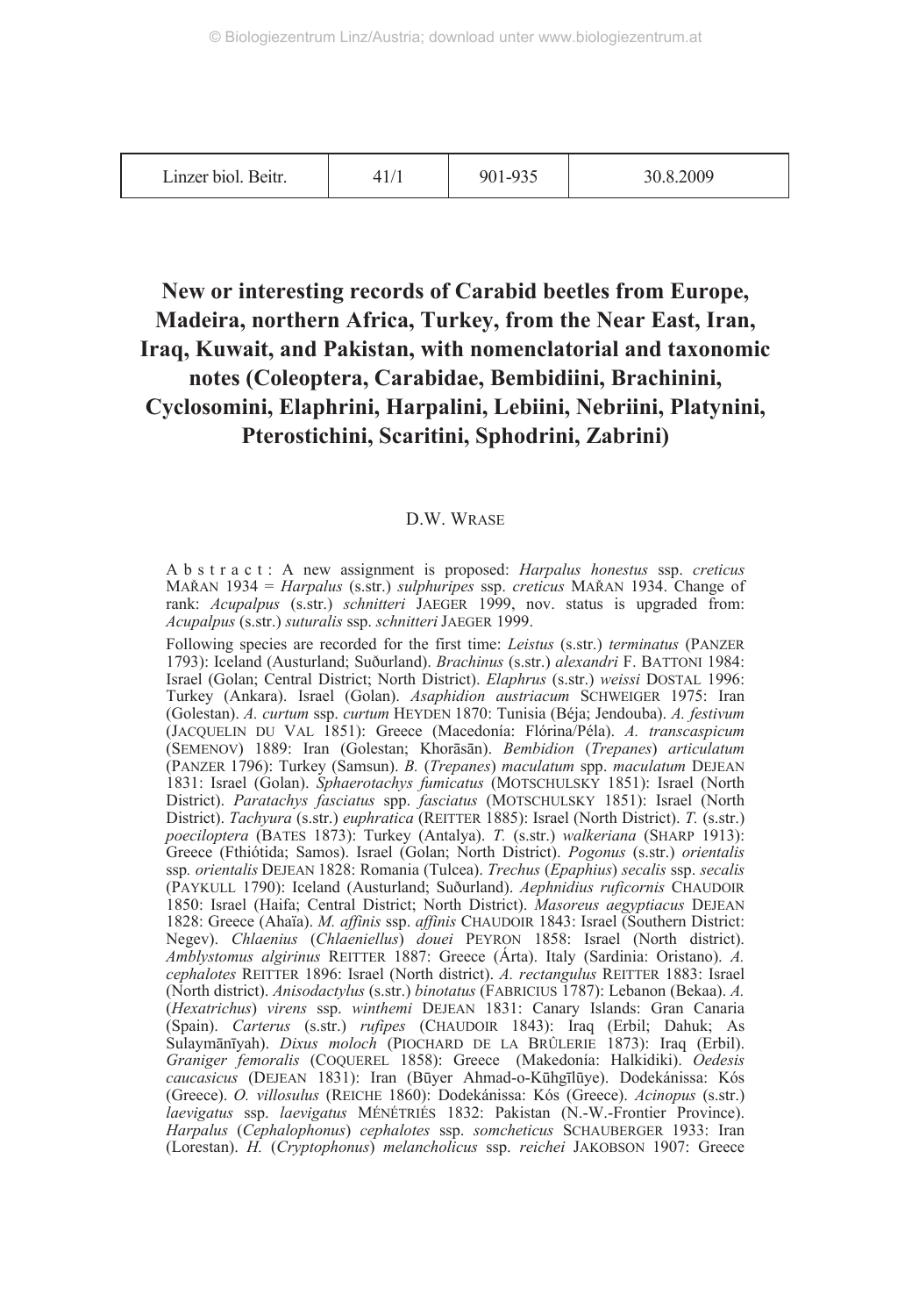(Ahaïa; Kérkira; Kefaloniá; Lakonía; Préveza). *H.* (s.str.) *angulatus* ssp. *subangulatus* REITTER 1900: Lebanon (Beqaa valley; North Libanon Province). *H.* (s.str.) *cisteloides* ssp. *schouberti* TSCHITSCHÉRINE 1898: Turkey (Ardahan). *H.* (s.str.) *distinguendus* ssp. *distinguendus* (DUFTSCHMIDT 1812): Egypt (Ash Sharqiyah). Tunisia (Sousse). Jordan (Maan). *H.* (s.str.) *fuscicornis* MÉNÉTRIÉS 1832: Iran: (Māzandarān). *H*. (s.str.) *inexspectatus* KATAEV 1989: Azerbaijan (Lerik; Şamaxı). *H.* (s.str.) *picipennis* (DUFTSCHMID 1812): Greece (Kavála). *H*. (s.str.) *pulvinatus* ssp. *lubricus* REITTER 1862: Turkey (Kars). *Trichotichnus* (s.str.) *laevicollis* (DUFTSCHMID 1812): Greece (Flórina). *Ophonus* (*Hesperophonus*) *similis* (DEJEAN 1829): Romania (Constanţa). *O.* (*Metophonus*) *brevicollis* (AUDINET-SERVILLE 1821: Syria (as-Suwaidā). *O.* (*Metophonus*) *melletii* ssp. *melletii* (HEER 1837): Greece (Ioánnina; Katerini). *O.* (s.str.) *franziniorum* SCIAKY 1987: Greece (Kérkira). Montenegro (Bar). *Acupalpus* (s.str.) *lucasi* (GAUBIL 1849): Tunesia (Bejá). *A.* (*Ancylostria*) *morulus* REITTER 1884: Iraq (As Sulaymānīyah). *Anthracus basanicus* J.R. SAHLBERG 1908: Israel (Golan; North district). *A. insignis* REITTER 1884: Montenegro (Bar). *Idiomelas* (s.str*.*) *morio* MÉNÉTRIÉS 1832: Pakistan (Balochistan). *Stenolophus* (s.str.) *skrimshiranus* STEPHENS 1828: Libya (Cyrene-Shahhat). Turkmenistan (Kopetdag). *Dicheirotrichus* (s.str*.*) *lacustris* (REDTENBACHER 1858): Azerbaijan (Baku). *Cymindis* (s.str.) *discophora* CHAUDOIR 1873: Portugal (Madeira: Ilhas Desertas). *Dromius* (s.str.) *agilis* (FABRICIUS 1787): Turkey (Bolu; Isparta). *Microlestes coiffaiti* Mateu 1956: Israel (North District). *M. schroederi* HOLDHAUS 1912: Greece (Thesprotía). *M. vittatus* ssp. *vittatus* (MOTSCHULSKY 1859): Iran (Hormozgan). *Apristus jaechi* KIRSCHENHOFER 1988: Egypt (Janub Sina). Iran (Fars, record needs confirmation!). *A. reticulatus* SCHAUM 1857: Georgia (Mzcheta-Mtianeti). Israel (North District). Lebanon (North Province). *Lionychus* (s.str.) *orientalis* K. DANIEL 1901: Greece (Dodekánissa: Ródos). Iran (Māzandarān). Italy (Sicily: Messina). *Syntomus montanus* BEDEL 1913: Tunisia (Bejá). *S. obscuroguttatus* (DUFTSCHMIDT 1812): Israel (Central District; Golan). *S. parallelus* (BALLION 1871): Iran (Azarbaygan-e, Chorāsān; Eşfahān, Golestan; Kermān). *Badister* (s.str.) *bullatus* (SCHRANK 1798): Israel (Central district). *B.* (*Trimorphus*) *sodalis* (DUFTSCHMID 1812): Israel (Haifa). *Agonum* (s.str.) *rugicolle* CHAUDOIR 1846: Israel (Golan). *A.* (s.str.) *viridicupreum* ssp. *viridicupreum* MOTSCHULSKY 1844: Israel (Central district; Golan). *Atranus ruficollis* (GAUTIER DE COTTES 1858): Israel (North district). *Poecilus* (*Ancholeus*) *gisellae* ssp. *gisellae* (CSIKI 1930): Israel (North District; Golan). *P.* (*Ancholeus*) *pertusus* (SCHAUM 1858): Iran (Āáarbāyğān-e Garbī). Iraq (Erbil). *P.* (*Ancholeus*) *puncticollis* (DEJEAN 1828): Israel (Golan; North district). *P.* (*Ancholeus*) *wollastoni* (WOLLASTON 1854): Greece (Larissa). Turkey (Adana). Syria (Homs). Iran (Khūzestān). Kuwait (al-Kuwait). *P.* (s.str.) *bonvoisini* (REICHE & SAULCY 1855): Iran (Būshehr; Khūzestān). Turkey (Mersin). *Platyderus* (s.str.) *rufus* ssp. *rufus* (DUFTSCHMID 1812): Romania (Cluj; Mehedinţi). *Synuchidius ganglbaueri* APFELBECK 1908: Greece (Macedonía: Flórina).

Confirmation of occurrence: *Masoreus aegyptiacus* DEJEAN 1828: Sicily (Siracusa). *Dromius* (s.str.) *quadrimaculatus* (LINNAEUS 1758): Greece (Kérkyra; Ioánnina). *Ditomus tricuspidatus* (FABRICIUS 1792): Greece (Etolía Akarnanía). *Stenolepta transcaspica* SEMENOV 1889: Iran (Khorāsān-e Razavi).

Confirmation of occurrence with first detailed records: *Poecilus* (*Ancholeus*) *gisellae* ssp. *gisellae* (CSIKI 1930): North Cyprus (Famagusta).

First detailed records: *Brachinus* (s.str.) *psophia* AUDINET-SERVILLE 1821: Israel (Golan; Central District; North District). *Distichus planus* (BONELLI 1813): Israel (North District). *Dicheirotrichus* (s.str*.*) *lacustris* (REDTENBACHER 1858): Turkey (Adana; Ankara; Denizli; Muğla; Sivas): Israel (North District). *Dicheirotrichus* (s.str*.*) *obsoletus* (DEJEAN 1829): Israel (North District). Turkey (Muğla). *Lebia* (*Lamprias*) *rutilicollis* REITTER 1915: Lebanon (South Governorate). *Agonum* (s.str.) *monachum* (DUFTSCHMID 1812): Israel (Central District; Haifa). *A.* (s.str.) *viridicupreum* ssp. *viridicupreum* MOTSCHULSKY 1844: Israel (Golan). *Poecilus* (*Ancholeus*) *wollastoni* (WOLLASTON 1854): Israel (South District; West Jordan Land). *Abacetus* (*Astigis*) *quadripustulatus* PEYRON 1858: Israel (North district; South district). *Amara* (*Bradytodema*) *kaszabiella* HIEKE 1983: Israel (South District). Syria: (Dimashq). *A.*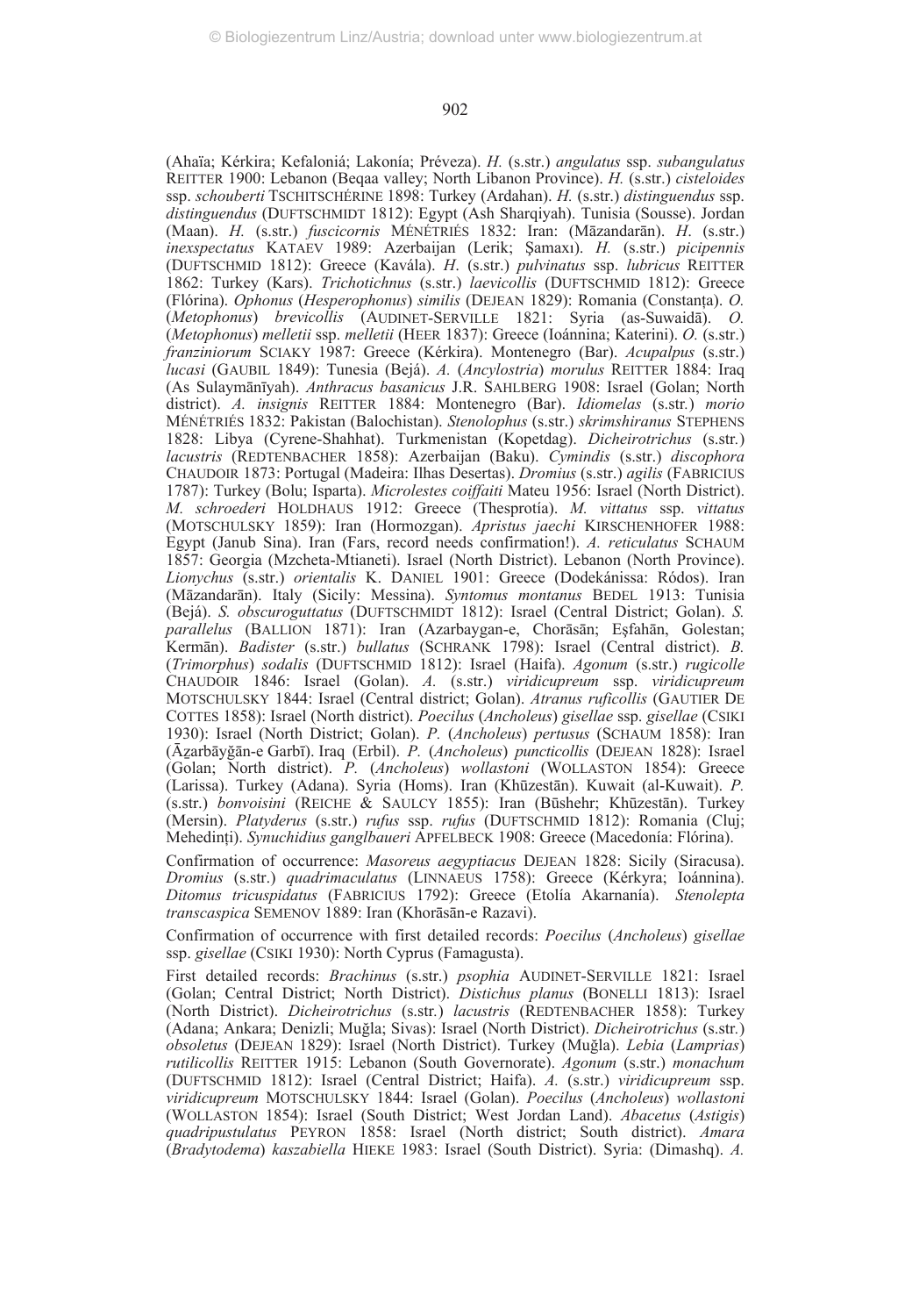(*Phaenotrichus*) *pumilio* (PIOCHARD DE LA BRÛLERIE 1876): Israel (North District). *A.* (*Celia*) *aberrans* BAUDI DI SELVE 1864: Israel (Central District).

Mentioned with additional detailed records: *Elaphrus* (s.str.) *weissi* DOSTAL 1996: Greece (Ipiros; Thessalía; Macedonía). *Harpalus* (s.str.) *polyglyptus* SCHAUM 1862: Greece (Etolía Akarnanía; Ioánnina). *Acupalpus* (s.str.) *schnitteri* JAEGER 1999: Israel (Golan). *A.* (*Ancylostria*) *morulus* REITTER 1884: Israel (North District). *Anthracus quarnerensis* (REITTER 1884): Israel (Central District; Golan). *Stenolophus* (s.str.) *liebmanni* J. MÜLLER 1931: Israel (North District). *Dicheirotrichus* (s.str*.*) *obsoletus* (DEJEAN 1829): Malta (Buggibba). *Syntomus parallelus* (BALLION 1871): Pakistan (Baltistan). *Badister* (s.str.) *brevicollis* REICHE 1875: Israel (Haifa). *Lebia* (*Lamprias*) *rutilicollis* REITTER 1915: Israel (Haifa; North District). *Apristus jaechi* KIRSCHENHOFER 1988: Israel (North District). *Poecilus* (s.str.) *bonvoisini* (REICHE & SAULCY 1855): Israel (West Jordan Land).

K e y w o r d s : Coleoptera, Carabidae, Bembidiini, Brachinini, Cyclosomini, Elaphrini, Harpalini, Lebiini, Nebriini, Platynini, Pterostichini, Scaritini, Sphodrini, Zabrini, new assignment, first records, confirmed records, first detailed records, Azerbaijan, Cyprus, Iceland, Greece, Iran, Iraq, Israel, Kuwait, Lebanon, Madeira, Malta, Montenegro, Pakistan, Sicily, Syria, Turkey.

## **Introduction**

In preparing identification keys for harpalines from Greece I found some facts which could improve our knowledge about taxonomy and distribution of some carabid beetles and it seems me worthy to inform of these facts. Likewise, I add some results in identification of species coming from some important localities. It concerns, beside correction of taxonomic position of two species, some first or confirmed records, not yet presented in the "Catalogue of Palaearctic Coleoptera, Volume 1" (referred to from now on as CATPAL 1), which was published in 2003, and in "Fauna Europaea" (VIGNA TAGLIANTI 2004).

## **Material**

Material examined is housed in the collections of institutions or in private collections as listed below: AUE ..........................................Atatürk University, Faculty of Agriculture, Departure of Plant Protection, Erzurum, Turkey (M. Kesdek) HMIM....................................Hayek Mirzayans Insect Museum, Insect Taxonomy Research Department, Iranian Research Institute of Plant Protection, Teheran, Iran (S. Serri) MNHUB ..........................................Museum für Naturkunde der Humboldt-Universität, Berlin, Germany (J. Frisch, B. Jaeger, M. Uhlig) MRSNT ................................................Museo Regionale di Scienze Naturali, Torino, Italy (M. Daccordi) NME...............................................................Naturkundemuseum Erfurt, Erfurt, Germany (M. Hartmann) NMP............................................................. Národni Museum v Praze, Prague, Czech Republic (J. Hájek) TAU .............................................................Department of Zoology, Tel Aviv University, Tel Aviv, Israel (A. Freidberg, L. Friedman, V. Chikatunov) ZISP .....................................................Zoological Institute, Russian Academy of Sciences, St. Petersburg, Russia (B. Kataev) ZIUA............................................Zoological Institute, University of Athens, Athens, Greece (A. Legakis)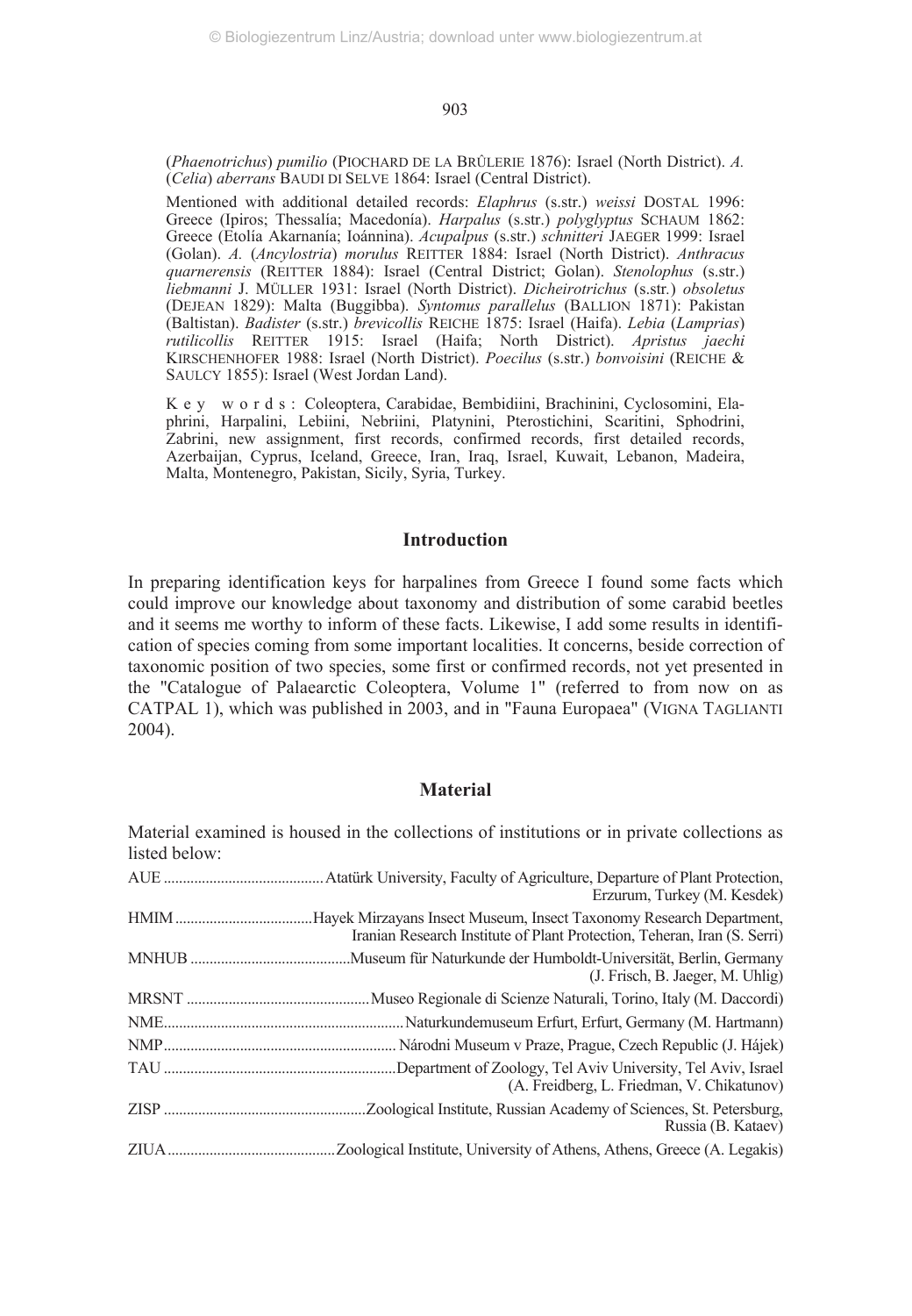## **Methods and Acknowledgment**

Total body length (BL) is measured from the clypeus to the apex of the right elytron. Dissections were made with standard techniques, median lobes were preserved in Euparal on acetate labels, and pinned beneath the specimens from which they had been removed. Original labels of type specimens were cited as originally given, and different lines are separated by a forward slash  $($ ). Localities are listed with administrative units (if possible), referring to the political situation at present time.

I am pleased to express my appreciation to the curators and collectors mentioned under "material" for their cooperation, loaning me many of the specimens on which this study is based. Further I thank very much following colleagues and friends for contributing or loaning me important material for this study or information about it: Chr. Bayer, B. and G. Degen, O. Hillert, P. Rudich and J. Kny, and A. Schwartz (Berlin), A. Casale (Sassari), W. Heinz (Schwanfeld), Chr. Reuter (Hamburg), and P. Sprick (Hannover); Jon Cooter (Hereford) for reading a previous draft of the manuscript on which this paper is based; L. Friedman (Tel Aviv) and H. Sparmberg (Erfurt) for locating geographicly some localities and help with literature, W. Marggi (Thun), J. Coulon  $(S^{te}$  Foy Lès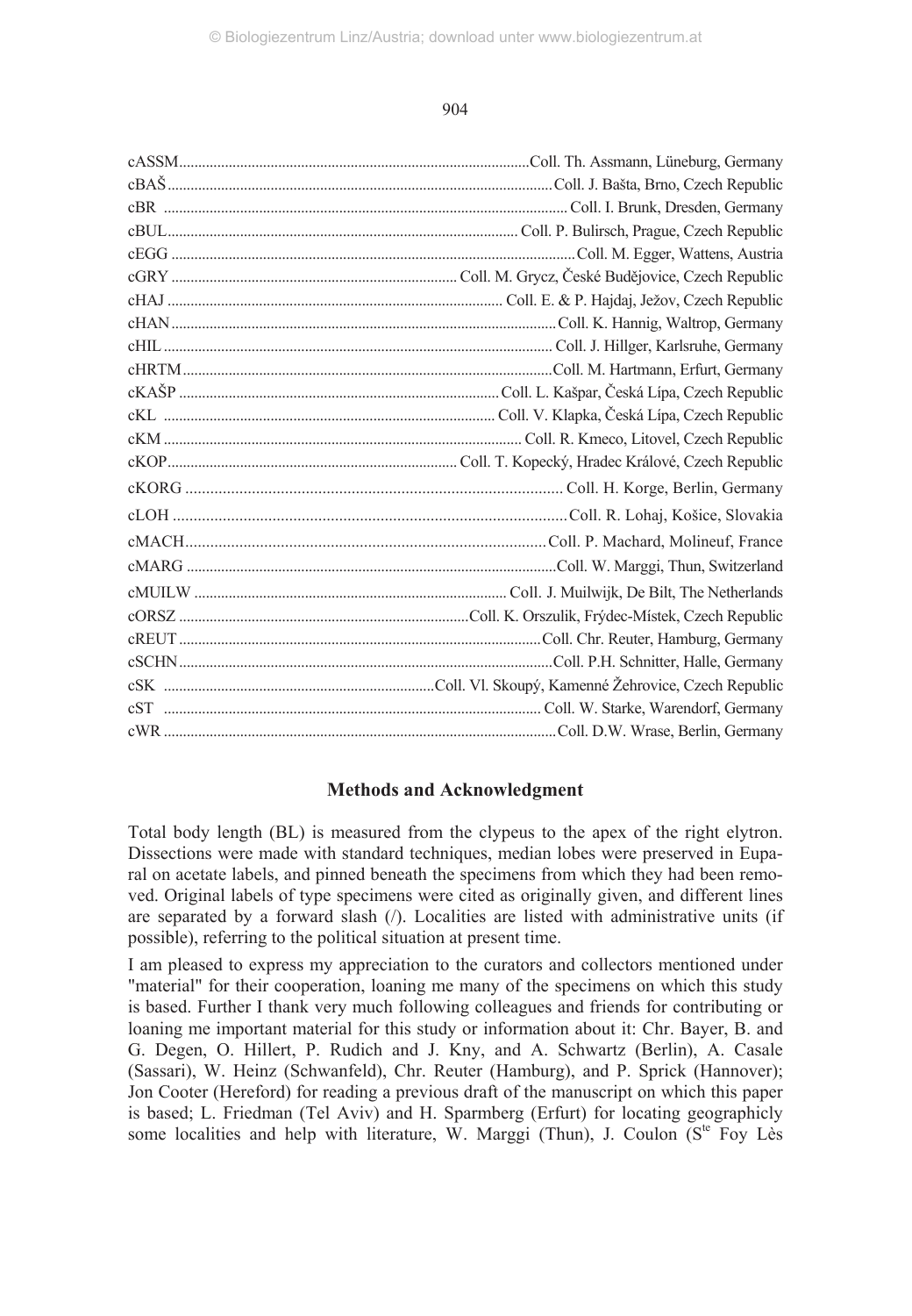Lyon), F. Hieke (Berlin), and L. Toledano (Verona) for identification or confirmation of determinations, respectively; and finally Bernd Jaeger (Berlin) and Boris M. Kataev (St. Petersburg) for help with literature and much advice in discussing the *Harpalus honestus creticus* problem, respectively.

## **Results**

## **New taxonomic acts**

**Subfamily H a r p a l i n a e**

**Tribe H a r p a l i n i BONELLI 1810**

**Subtribe H a r p a l i n a BONELLI 1810**

**Genus** *Harpalus* **LATREILLE 1802**

#### *Harpalus* **(s.str.)** *sulphuripes* **ssp***. creticus* **MAŘAN 1934, new assignment**

*Harpalus honestus* ssp. *creticus* MAŘAN 1934: 126

- Type material: Lectotype  $\delta$ , herewith designated, labelled: "Nida Ida montes / Creta, V, 1934 / Coll. Bartoň" (black print on white label); "TYPUS" (black printed and framed on red label); "ssp. creticus m. / Dr. Mařan det." (white label, first line written by Mařan, second one printed); "H. creticus m.  $\delta$  / Dr. J. Mařan det. 1934" (white label, first line handwritten by Mařan, second one printed; "34" handwritten); two subsequent labels: "Mus. Nat. Pragae / Inv. 857 (printed on antique pink, number handwritten), and "Lectotype Harpalus honestus creticus MAŘAN, 1934 WRASE des. 2008" (black print on red label). **Paralectotypes**:  $1\delta$ ,  $1\delta$ , with same data as lectotype but without third label, fourth label for female specimen with a female sign instead of male sign, and with inventory number "858" (male), and "895" (female), and with paralectotype labels. All three specimens with label "Harpalus sulphuripes creticus MAŘAN, 1934 WRASE det. 2008" (black print on white label.
- Additional material: G r e e c e : Kríti: Lasithíou: Díkti Mts., Màles env., 15 km NW Ierápetra, 12.VI.2001, K. Orszulik leg. (1 ç , cORSZ). - <u>Haníon</u>: W Crete, Lefka Óri Mts., 4 km S Omalos, 1400 m, 1.IV.1990, R.Borovec leg.  $(1\delta, \text{cWR})$ . Crete, Levka Ori, E Omalos, 1600 m, N 35°19'15''/E23°55'56''E, 27.V.2004, Chr. Bayer leg.  $(2 \, \delta \, \delta, \text{cWR})$ . Crete, Lefka Óri Mts., Omalós, 28.IV.1994, R. Kmeco leg. (1 o cKM). - Rethímnis: Kreta, Ida-Gebirge, Umg. Ida-Höhle, 1500 m, 24.V.1989, H. Korge leg.  $(1\delta, \text{cKORG})$ . Crete, Anogia, VI 2003, R. Hergovits leg. (233, 200, cLOH, cWR). W Crete, Nida-Hochebene, 15 km südlich von Anogia, 1500 m, 4.V.2003, W. Apfel leg.  $(2\delta \delta, NKME, cWR)$ .

Mařan's description was based on about 25 specimens coming from the "Montes Psiloritis (Creta centralis)", which were deposited in the collection of Cyril Bartoň-Dobenín (stored today in NMP) and in NMP. He separated his taxon defined as subspecies of *H. honestus* (DUFTSCHMIDT 1812) from the nominotypical *H. honestus* amongst other features by more narrowed pronotum, laterally less sinuate, with anterior angles more rounded, and with posterior angles obtuse, by metepisterna distinctly shorter and by rudimentary hind wings, median lobe stouter, with apical lamella shorter, and by coloration in males always bluish black, and in females black, respectively.

After having asked for the type series I received three syntypes from NMP, glued to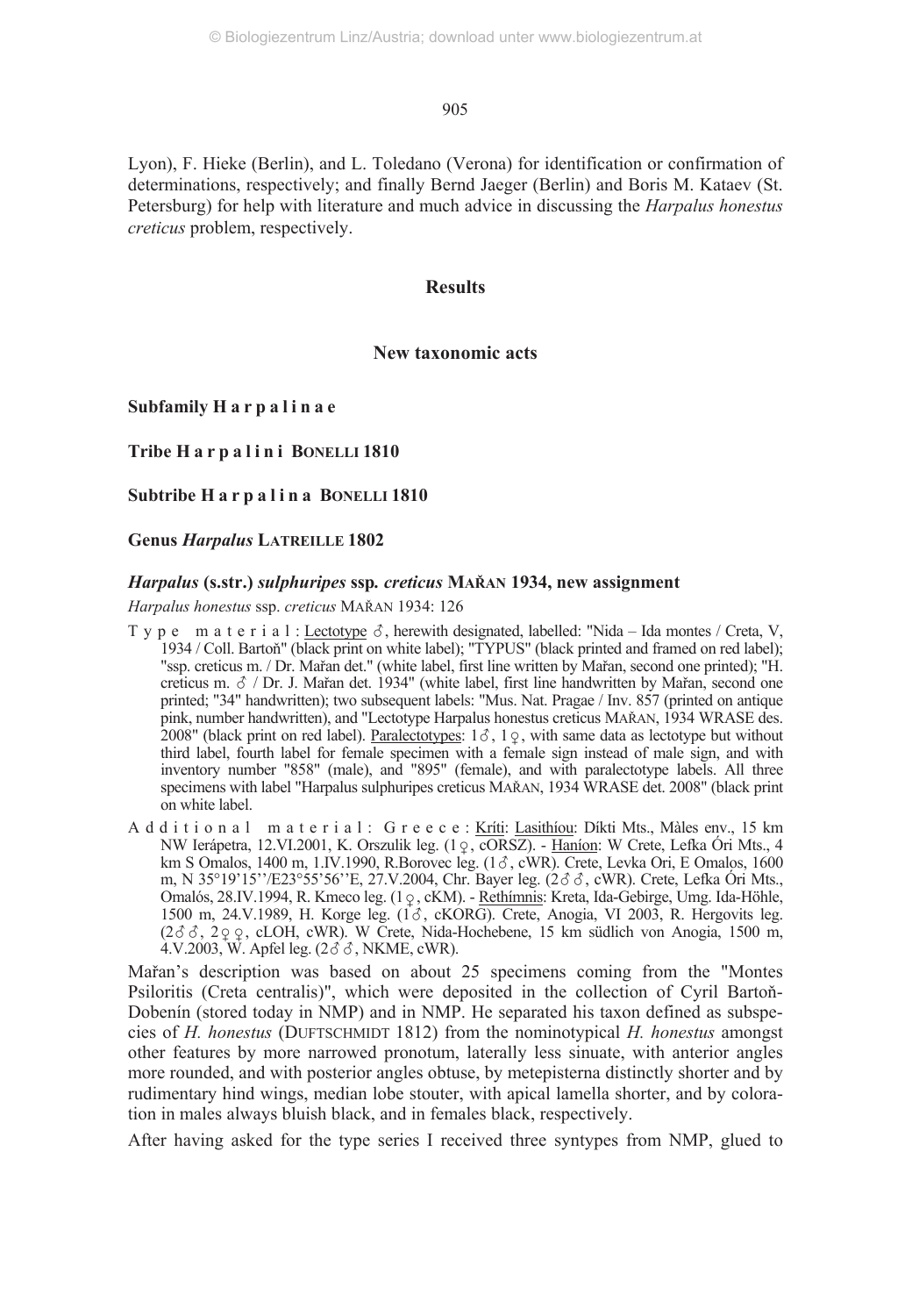cards and identified by their labels: "Nida – Ida montes / Creta, V, 1934 / Coll. Bartoň". The genitalia of one male were already extracted and glued to card, this male was choosen as lectotype (body length 9.2 mm) and his median lobe I have embedded in Euparal.

Some years earlier I have already investigated material from Crete, belonging to the same taxon, and the identity of the median lobe (apical lamella in *sulphuripes* GERMAR 1824 only somewhat shorter than in specimens from Crete) and the fine stucture of the internal sac with that one of *H. sulphuripes* convinced me that it comes nearest to this species. The investigation of the types of *H. honestus creticus* confirmed my supposition, that they belong to *H. sulphuripes* and not to *H. honestus* (DFT.)*.* So far the nominotypical form of *H. sulphuripes* GERM. is not known from Crete, this fact makes it very likely that the taxon *H. creticus* MAŘ. is an isolate, which can, as differing in some important characters, be ranked as one subspecies of the polytypic *H. sulphuripes* GERM., which forms in the western part of its range a subspecies (in N Africa, S Spain, S France, and Sardinia with ssp. *H. sulphuripes goudotii* DEJEAN 1829). The reasons presumably lie also in a brachyptery which limits the spreading power and hence the ability of overcoming geographical considerable barriers.

Judging from the label: "H. creticus m.  $\delta$  / Dr. J. Mařan det. 1934" Mařan probably intended to vote for species status for his *creticus*, though in the description it got a subspecies status. Further investigations may demonstrate that there are two species but for settling of this question more material and genetic research methods are needed.

The nominotypical subspecies of *H. sulphuripes* GERM. and subspecies *H. s. creticus* MAŘ. differ as follows:

- A Antennae unicolorous light. Penultimate and preceeding abdominal sternites, except the two obligatory setae glabrous, or sometimes with few fine additional setae. Body on average more slender with head small. Apical lamella of median lobe somewhat shorter. Upper surface black, males mostly with weak metallic tinge from blue to green, females black, or with metallic tinge much weaker than in males. Italy, Balkan Peninsula except Crete, Ukraine, Asia Minor. ............ *H. s.* ssp. *sulphuripes* GERMAR 1824
- B Antennae except antennomere 1 strongly darkened, especially middle antennomeres. Penultimate and preceeding abdominal sternites, except the two obligatory setae, seemingly always with numerous long additional setae. Body on average stouter with head larger. Apical lamella of median lobe somewhat longer. Upper surface black, with weak blue-violaceous metallic tinge, females black, or with metallic tinge much weaker than in males. Crete........................ ........................*H. s.* ssp. *creticus* MAŘAN 1934

## **Subtribe S t e n o l o p h i n a KIRBY 1837**

## **Genus** *Acupalpus* **LATREILLE 1829**

## *Acupalpus* **(s.str.)** *schnitteri* **JAEGER 1999, nov. status**

I s r a e l : Golan: Bental Reservoir, W Merom Golan, ca. 1000 m (stony wetland near shore), 30.IV.2006, Wrase leg. [21] (3 spcms., cWR).

Previously described from Israel (Lower Galilee: Meron) as subspecies of *A. suturalis* DEJEAN 1829 but by being fairly different from this species it is ranked here as distinct species. Beside the types there were only two female specimens from Syria (Sanameïn) available, obviously belonging to the new taxon but the author underlined that males should corroborate the occurrence in Syria. As obviously rare or at most only locally distributed, these records seem worthy to be registered as giving justified reason of assumption that the species really occurs in areas west of the Golan.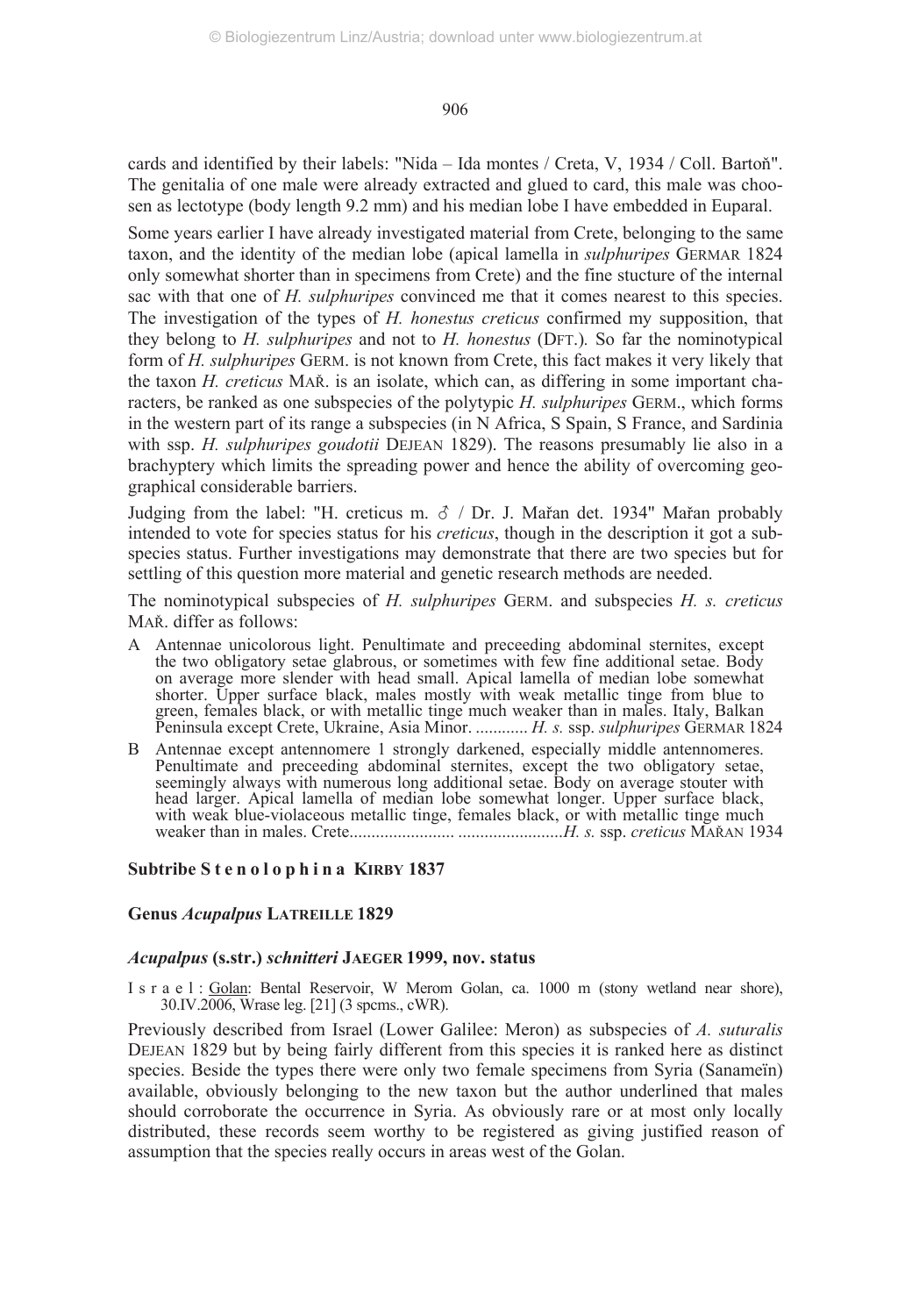## **Faunistic notes**

## **Subfamily N e b r i i n a e LAPORT 1834**

**Tribe N e b r i i n i LAPORT 1834**

**Genus** *Leistus* **FRÖLICH 1799**

## *Leistus* **(s.str.)** *terminatus* **(PANZER 1793)**

I c e l a n d : Austurland: Sveitarfélagið Hornafjörður: Höfn env., 24.-28.VIII.2008, Chr. Reuter leg. (1 spcm., cWR). - Suðurland: Skaftárhreppur: Kirkjubæjarklaustur, Skafatel, 24.-28.VIII.2008, Chr. Reuter leg. (2 spcms., cREUT, cWR).

Widespread in the primarily northern part of the Palaearctic region, from France to E Siberia but hitherto not recorded from Iceland (CATPAL 1: FARKAČ & JANATA 2003: 83, VIGNA TAGLIANTI 2004). First record for Iceland, the species reaches here obviously the north-western limit of its range.

## **Subfamily B r a c h i n i n a e BONELLI 1810**

## **Tribe B r a c h i n i n i BONELLI 1810**

## **Genus** *Brachinus* **WEBER 1801**

## *Brachinus* **(s.str.)** *alexandri* **F. BATTONI 1984**

I s r a e l : Golan: Bental Reservoir W Merom Golan, ca. 1000 m (stony grazing land near shore), 25.III.2008, Wrase leg.  $[29]$  (1 $\sigma$ , 3 $\varphi$  e, cWR). - Central District: Breikhat Ya'ar, N Tel Aviv, 11 m (wetland), 27.III.2008, Wrase leg.  $[34]$  ( $1\delta$ ,  $3\Omega$ , cWR). - North District: Upper Galilee, Alma plateau, env. Alma Cave S Alma vill., 33°02.294'N/035°30.553'E, ca. 630 m (stony grazing land, under stones),  $9.III.2008$ , Wrase leg. [5]  $(1 \varphi, \text{cWR})$ .

Described from Greece, this species was also recorded for Azerbaijan, Albania, Bulgaria, S-Russia, Ukraine, and Turkey (CATPAL 1: HRDLIČKA: 2003: 213). First record for Israel.

## *Brachinus* **(s.str.)** *psophia* **AUDINET-SERVILLE 1821**

I s r a e l : Central District: Breikhat Ya'ar, N Tel Aviv, 11 m (wetland), 27.III.2008, Wrase leg. [34]  $(1 \circ$ , cWR). - Golan: Bental Reservoir W Merom Golan, ca. 1000 m (stony grazing land near shore), 30.IV.2006, Wrase leg. [21] (1  $\varphi$ , cWR). The same but: 25.III.2008 [29] (1  $\varphi$ , 2  $\varphi$ , cWR). - North District: Upper Galilee, Meron Mts., Nakhar (Wadi) Moran, 1 km W Meron field school, ca 900 m (N. slope, slope spring, under stones),  $11.III.2008$ , Wrase leg. [8] ( $1\delta$ ,  $6\delta\phi$ , cWR).

A species with wide distribution, from W- and S-Europe, N-Africa (Algeria), Balkan Peninsula, S-Russia, Asia Minor, Near East and Caucasus area to Middle Asia and W-Siberia, not listed for Israel (CATPAL 1: HRDLIČKA: 2003: 213) but mentioned in BODENHEIMER 1937: 113. First detailed record for Israel.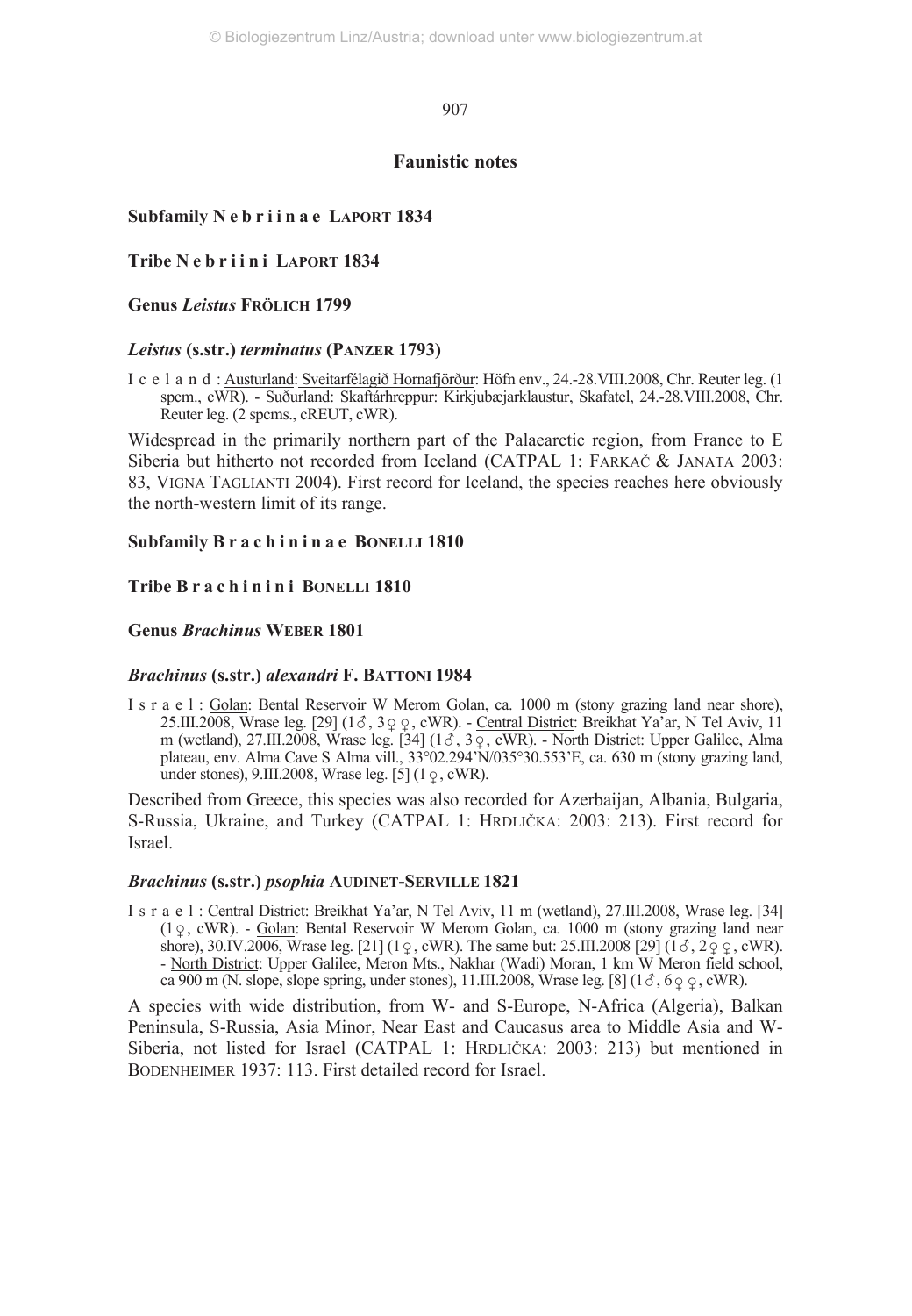## **Subfamily Elaphrinae ERICHSON 1837**

## **Tribe E l a p h r i n i ERICHSON 1837**

## **Genus** *Elaphrus* **FABRICIUS 1775**

## *Elaphrus* **(s.str.)** *weissi* **DOSTAL 1996**

- G r e e c e : Ipiros: Ioánnina: Ioánnina, VI 2006, V. Skoupý leg. (13, cSKOU). Thessalía: Magnissía: Kanalia-L.Karla, 22.IV.2007, V. Skoupý leg. (1 c , cSKOU). Tríkala: NW Kalambaka, E Xirokampos, Ion river, gravel bank, 299 m, 39°47'21''N/21°31'37''E, 25.V.2003, Schnitter & Neumann leg. (9 spcms., cSCHN, cWR). - Macedonía: Flórina: Mikrolimni, Prespos, 16.VI.2003, L. Kašpar leg. (1 spcm., cWR).
- T u r k e y : Ankara: 10 km S Güven, Sarayköy env., Egrekkaya Baraji, 2.VII.2005, E. & P. Hajdaj leg. (1 spcm., cHAJ.). - Adiyman: Azapli Gölü lake, Gölbaşı env., 17.V. 2005, K. Orszulik leg. (2 spcms., cORSZ, cWR). - Kütahya: Kütahya, Porsuk Brj., 20.V.2001, M. Snížek leg. (1 spcm., cASSM).
- I s r a e l : Golan: Merom Golan, Bental Reservoire, 33°08N 35°47E,.V.2006, L. Friedmann leg. (1 spcm., TAU); the same but: 9.V.2006 (1 spcm., TAU). Golan Hights, Bental Reservoir W Merom Golan, ca. 1000 m (on mud near shore), 25.III.2008, Th. Assmann leg., Wrase leg. (11 spcms., cASSM, cWR).

Described from Greece (Thessalía), this species has a wider distribution than expected, as shown by above mentioned findings. First records for Turkey and Israel.

## **Subfamily S c a r i t i n a e BONELLI 1810**

## **Tribe S c a r i t i n i BONELLI 1810**

## **Subtribe S c a r i t i n a BONELLI 1810**

## **Genus** *Distichus* **MOTSCHULSKY 1858**

## *Distichus* **(s.str.)** *planus* **(BONELLI 1813)**

I s r a e l : North district: Upper Galilee, N. shore of Sea of Galilee, Ein Sheva (Tabkha), -192 m, 32°52.453'N/035°32.726'E (stony and loamy pasture), 25.IV.2006, Wrase leg. [9] (1 spcm., cWR). Upper Galilee, 3 km W Ma'ala Gamla, ca -200 m, (swampy bank of sluggish stream), 32°53.469'N/035°39.608'E, 22.IV.2006, Wrase leg. [5] (1 spcm., cWR). Lower Galilee, ca. 4 km W Tamra (route 70), 32°51.799'N/035°10.292'E (loamy field edge), 25 m, 25.IV.2006, Wrase leg. [11] (3 spcms., cWR).

Widely distributed from the W-Mediteranean area to Middle Asia and Saudi Arabia, not recorded for Israel in CATPAL 1: BALKENOHL 2003: 231 but mentioned by BODENHEIMER 1937: 108 from Palestine, and previously by CHIKATUNOV et al. 2006, 293, without mentioning exact localities. As it has not been possible to detect exact data, above mentioned findings are probably the first detailed records for Israel.

## **Subfamily T r e c h i n a e BONELLI 1810**

## **Tribe B e m b i d i i n i STEPHENS 1827**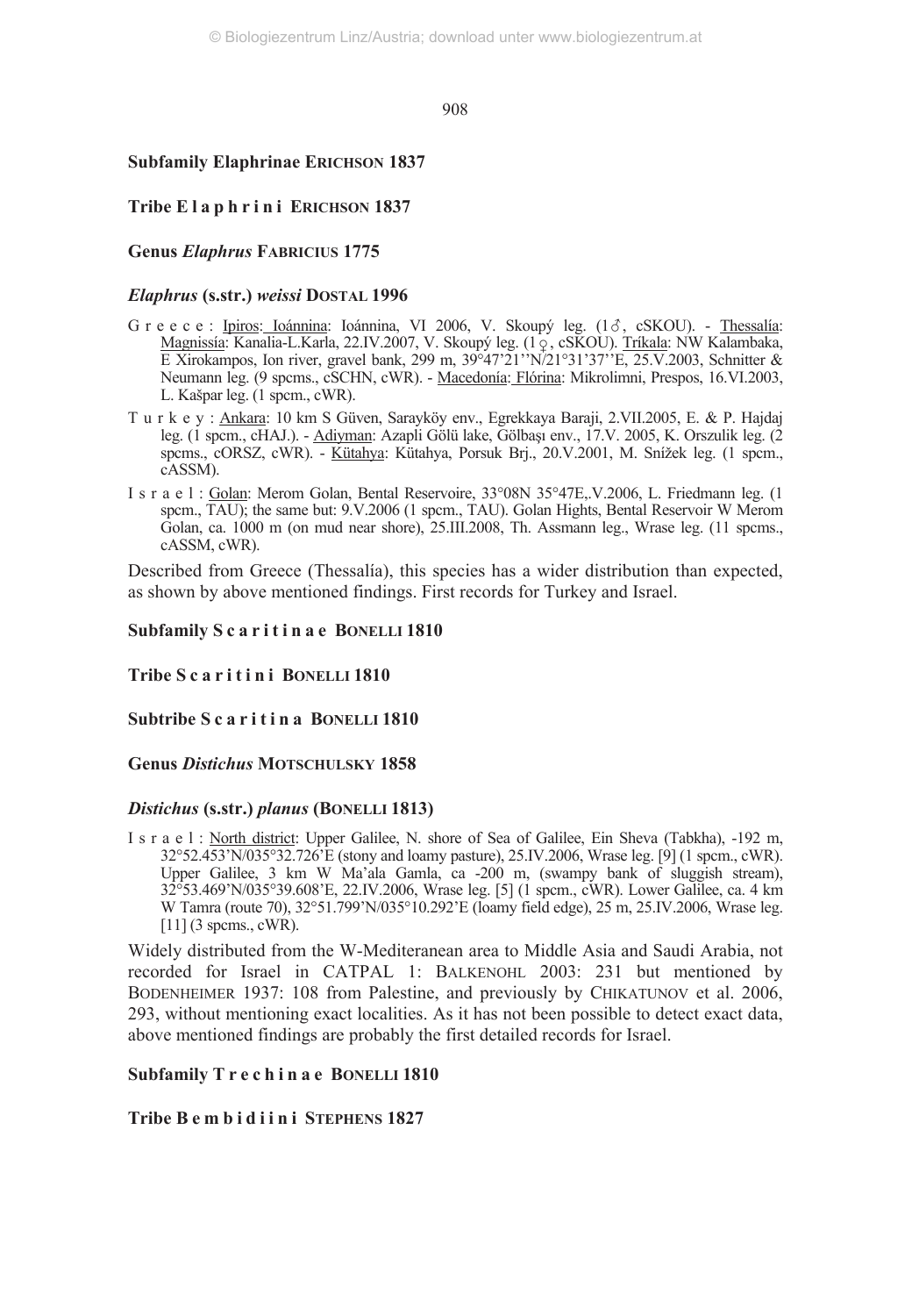## **Subtribe B e m b i d i i n a STEPHENS 1827**

#### **Genus** *Asaphidion* **GOZIS 1886**

#### *Asaphidion austriacum* **SCHWEIGER 1975**

I r a n : Golestan: Golestan džangal, Tenuro, 2000 m, 26.V.2003, K. Orszulik leg. (366, 200, cORSZ, cHRTM, cWR).

Described from Austria, further findings showed a much larger extension eastwards (Caucasus area, see CATPAL 1: MARGGI et al. 2003: 242), hence the occurrence in Iran was expected. First record for Iran.

#### *Asaphidion curtum* **ssp.** *curtum* **HEYDEN 1870**

T u n i s i a : Béja: Béja, 3.V.2005, Vl. Skoupý leg.  $(1\delta, \text{cWR}, \text{identification confirmed by})$ Hartmann). Jendouba: Jendouba, 7.IV.2008, J. Louda leg. (13, cWR).

A species with a range from the W-Mediterranean area to C- and southern N-Europe and W-Balkan, from N-Africa only mentioned from Morocco and Algeria (CATPAL 1: HARTMANN 2003: 242). First record for Tunisia. A thorough investigation must reveal if the status of *A. c.* ssp. *maroccanum* ANTOINE 1956 (Morocco) and *A. c.* ssp. *delatorrei* UYTTENBOOGAART 1928 (Gran Canaria) is justified.

#### *Asaphidion festivum* **(JACQUELIN DU VAL 1851)**

G r e e c e : Macedonía: Flórina/Péla: Kajmakčalan Mts., 5.VI.1995, Vl. Skoupý leg. (13, cSKOUP, identification confirmed by Hartmann).

Extremely rare species with a restricted range, hitherto only known from Corsica and Italian mainland (CATPAL 1: HARTMANN 2003: 242), and from Sardinia (VIGNA TAGLIANTI 2004). Above finding increases the range to Balkan Peninsula. First record for Greece.

## *Asaphidion transcaspicum* **(SEMENOV 1889)**

I r a n : Golestan: Azad Šar env., Farsiyan env., 2000 m, 20.V.2003, K. Orszulik leg. (1 spcm., cORSZ). - Khorāsān: Kopet Dag, Emamqoli env., Cheveli, 2200 m, 22.V.2003, K. Orszulik leg. (14 spcms., cORSZ, cHRTM, cWR). Kalát env., Tarasu, 20.V.2003 K. Orszulik leg. (5 spcms., cORSZ, cWR).

Distributed from the Caucasus area and Middle Asia to E-Sibera and NW-China (CATPAL 1: HARTMANN 2003: 243). First record for Iran.

## **Genus** *Bembidion* **LATREILLE 1802**

#### *Bembidion* **(***Trepanes***)** *articulatum* **(PANZER 1796)**

T u r k e y : Samsun: Tersaken Çayi, N Havza, 673 m, 40° 59.608''N/35°44.489''E (river bank, gravel, mud), 30.VI.2008, I. Brunk leg. (27 spcms., cBR, cMARG, cWR, identification confirmed: Marggi 2009).

A species with a wide range from Iberian Peninsula to E-Siberia and China, not mentioned for Turkey in CASALE & VIGNA TAGLIANTI 1999 and in CATPAL 1: MARGGI et al. 2003: 270, probably overlooked. First record for Turkey.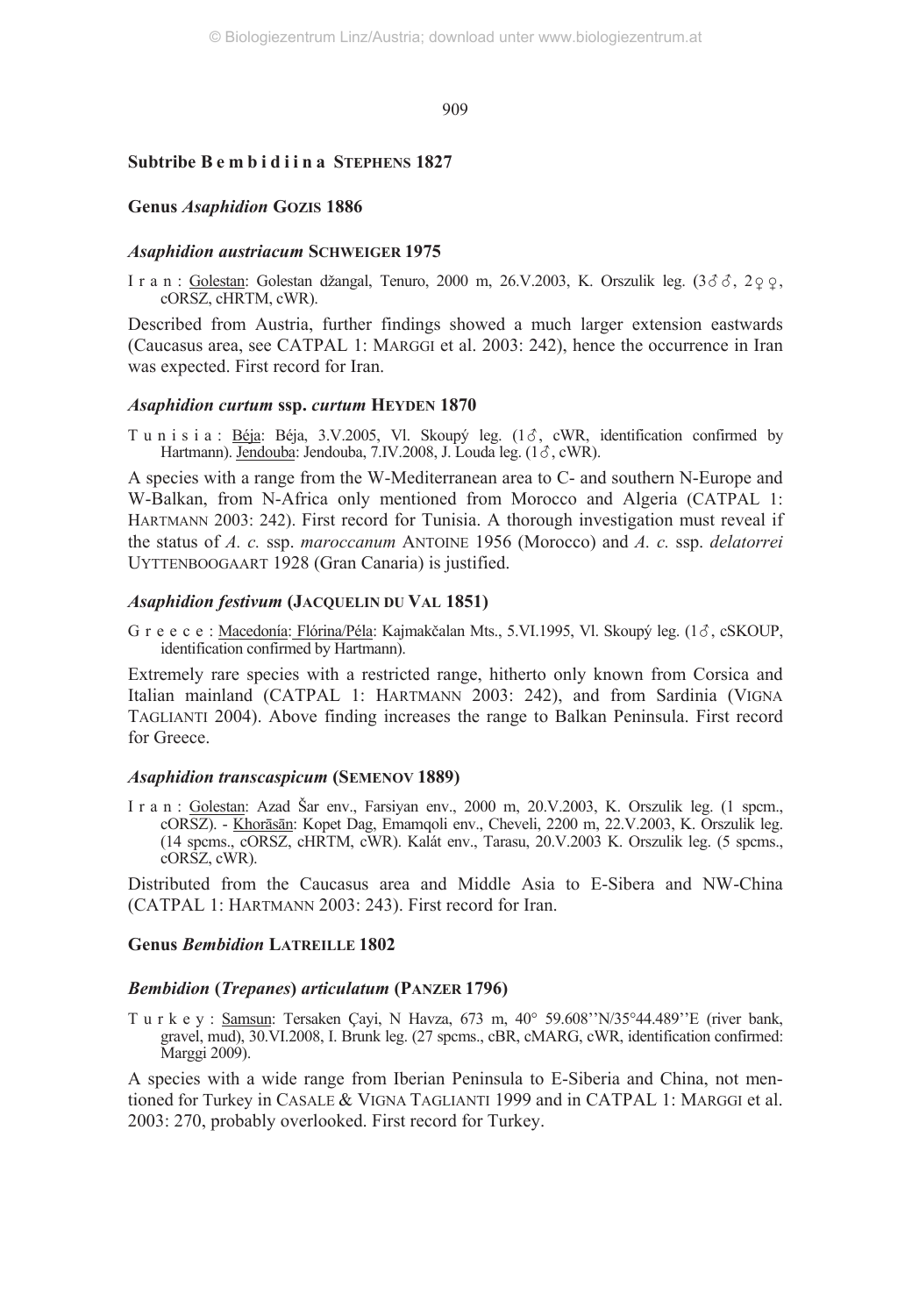## *Bembidion* **(***Trepanes***)** *maculatum* **ssp***. maculatum* **DEJEAN 1831**

I s r a e l : North District: Upper Galilee, Meron Mts., Har Meron, Kamin Rom, 1100 m, 32°59.447'N/035°24.669'E (open stony grazing land, limestone), 28.IV.2006 Wrase leg. [15] (1 spcm., cWR, Toledano det. 2007). - Golan: Bental Reservoir, W Merom Golan, ca. 1000 m (stony grazing land near shore), 25.III.2008, Wrase leg. (1 spcm., cWR).

Nominotypical species distributed from N-Africa, W- and S-Europe to Balkan Peninsula (Croatia, Bosnia Herzegovina, Bulgaria): CATPAL 1: MARGGI et al. 2003: 265. First record for Israel.

## **Subtribe T a c h y i n a MOTSCHULSKY 1862**

## **Genus** *Sphaerotachys* **J. MÜLLER 1926**

## *Sphaerotachys fumicatus* **(MOTSCHULSKY 1851)**

I s r a e l : North District: Upper Galilee, N. shore of Sea of Galilee, -200 m, Kfar Nakhum (Capernaum), 32°53.011'N/035°34.707'E (shore with stones and gravel), 12.III.2008, Wrase leg. [9] (1 spcm., cWR).

Widely distributed in the Afrotropical, Oriental and Australian Region, in the Palaearctic recorded from Egypt, Uttar Pradesh, Taiwan, and Japan (SCHATZMAYR 1936: 57; CATPAL 1: KOPECKÝ 2003: 277). Above mentioned specimen was compared with material from Egypt, N-India, Nepal, and Papua Island without constating important differences. First record for Israel.

## **Genus** *Paratachys* **CASEY 1918**

## *Paratachys fasciatus* **spp.** *fasciatus* **(MOTSCHULSKY 1851)**

I s r a e l : North District: Upper Galilee, N. shore of Sea of Galilee, -200 m, Kfar Nakhum (Capernaum), 32°53.011'N/035°34.707'E (shore with stones and gravel), Wrase leg. [4] 22.IV.2006 (7 spcms., cWR). Same data but: 12.III.2008 [9] (3 spcms., cWR). Upper Galilee, Jordan river nr. N. shore of Sea of Galilee, -200 m (loamy bank with *Nasturtium officinale*), 26.III.2008, Wrase leg. [31] (13 spcms., cWR). Upper Galilee, N. shore of Sea of Galilee, -200 m, *Tamarisc* floodplain forest betw. Kfar Nakhum (Capernaum) and mouth of Jordan river, 31.III./1.IV.2008, Wrase leg. [41] (40 spcms., cWR). Gonen, Hula valley, 50 m (wet place), 03.V.1996, P. Schnitter & K. Staven leg. (1 spcm., cWR, determination confirmed: Coulon 2003).

A species, closely allied to *P. fortunatus* MACHADO 1989 and *P. fulvicollis* DEJEAN 1831, and widely distributed in the Afrotropical, Oriental and Australian Region, in the Palaearctic recorded from Egypt, Iran, Syria, Iran, Uttar Pradesh, and E-Asia (CATPAL 1: KOPECKÝ 2003: 275). First record for Israel.

## **Genus** *Tachyura* **MOTSCHULSKY 1862**

## *Tachyura* **(s.str***.***)** *euphratica* **(REITTER 1885)**

I s r a e l : North District: Upper Galilee, 3 km W Ma'ala Gamla, ca. -200 m (stony bank of sluggish stream), 32°53.469'N/035°39.608'E, 22.IV.2006, Wrase leg. [5A] (5 spcms., cWR; in 2 spcms. identification confirmed: Kopecký 2007).

From the Caucasus area, Asia Minor, Syria, Iran, Iraq to Pakistan and Middle Asia (CATPAL 1: KOPECKÝ 2003: 279). First record for Israel.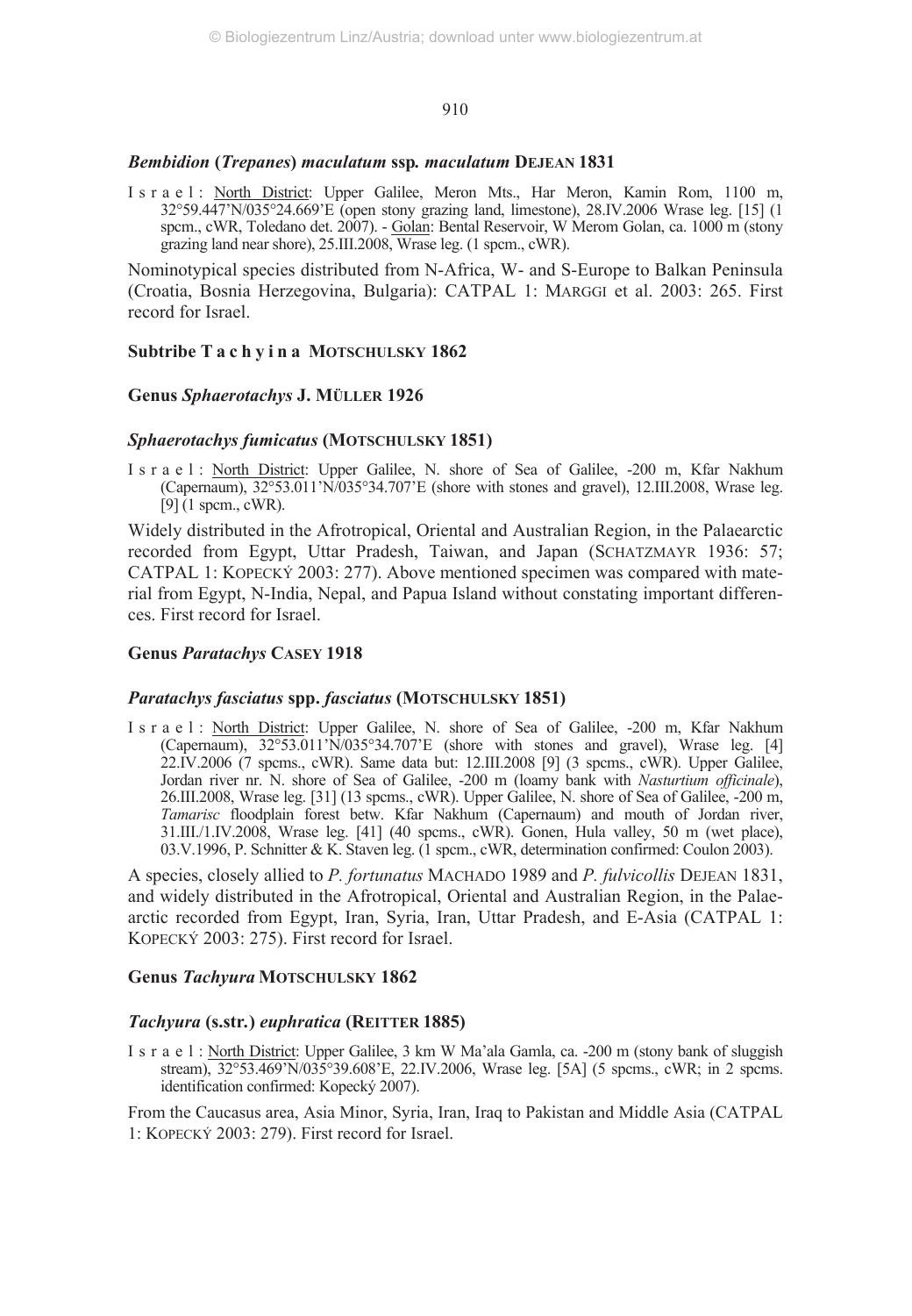## *Tachyura* **(s.str.)** *poeciloptera* **(BATES 1873)**

 T u r k e y : Antalya: Alanya, W Güzülbag, Holzplatz, 30.III.1996, A. Weigel leg. (1 spcm. Kopecký det. 2001, NME).

Widely distributed in the Australian and Oriental Region, in the Palaearctic Region from Japan and S-China to Pakistan. Not recorded for Turkey in CASALE & VIGNA TAGLIANTI 1999, and in CATPAL 1: KOPECKÝ 2003: 279. First record for Turkey (though this finding should be confirmed).

#### *Tachyura* **(s.str.)** *walkeriana* **(SHARP 1913)**

- G r e e c e : Stereá Ellas: Fthiótida: 40 km W Lamía, bank of Sperchios river, 28°55'46N/21°59'19E, 16.IV.2000, V. Assing leg. (1 spcm., cWR, Kopecký det. 2003). - Egéo Pelagos: Samos: NE. coast, Karlovasi, Megalo river, 18.VII.1996, P. Schnitter leg. (1 spcm., cWR, Kopecký det. 2003). – Kiklades: Folegandros, 26.-29.V.1991, A. Schwartz leg. (1 spcm., cWR).
- I s r a e l : Golan: E El Rom, 1040 m, border to Syria (brookside), 05.V.1996, P. Schnitter & K. Staven leg. (1 spcm., cWR, Kopecký det. 2003). Bental Reservoir, W Merom Golan, ca 1000 m (stony grazing land near shore), 30.IV.2006, Wrase leg. (11 spcms., cWR). Same data but: 25.III.2008 (12 spcms., cWR). Same data but: 33°08N/35°47E, 9.V.2006, L. Friedman leg. (1 spcm., TAU). - North District: N Sea of Tiberias, Jordan river, B'nat kaàkov bridge, 300 m (loamy broken-down bank), 03.05.1996, P. Schnitter & K. Staven leg. (1 spcm., cWR, Kopecký det. 2003).

Scattered and only locally abundand in Europe from W- and C-Europe to Bulgaria, range toward east not well understood, from Asia only mentioned from Turkey (CATPAL 1: KOPECKÝ 2003: 280). First records for Greece and Israel.

## **Tribe P o g o n i n i LAPORTE 1834**

## **Genus** *Pogonus* **DEJEAN 1821**

#### *Pogonus* **(s.str.)** *orientalis* **ssp***. orientalis* **DEJEAN 1828**

R o m a n i a : Tulcea: Tulcea, Murgihiol, Camping Pelican, 28.VIII.2003, J. Muilwijk leg. (1 spcm., cHAN).

The nominal taxa *P. orientalis* DEJ. and *P. micans* CHAUDOIR 1842 were recently revised (MÜLLER-MOTZFELD & WRASE 2007: 219), and *P. micans* was downgraded to a subspecies of *P. orientalis* DEJ. The nominotypical subspecies with range in the western partial areal is recorded from Bulgaria, Moldavia and S-Russia toward east, and the occurrence in Romania is not unexpected. First record for Romania.

## **Tribe T r e c h i n i BONELLI 1810**

## **Genus** *Trechus* **CLAIRVILLE 1806**

#### *Trechus* **(***Epaphius***)** *secalis* **ssp***. secalis* **(PAYKULL 1790)**

I c e l a n d : Austurland: Sveitarfélagið Hornafjörður: Höfn env., 24.-28.VIII.2008, Chr. Reuter leg. (1 spcm., cWR). - Suðurland: Skaftárhreppur: Kirkjubæjarklaustur, Skafatel, 24.-28.VIII.2008, Chr. Reuter leg. (1 spcm., cWR).

Widespread in the primarily northern part of the Palaearctic region, from France and Great Britain to E-Siberia but hitherto not recorded from Iceland (CATPAL 1: MORAVEC, UÉNO & BELOUSOV 2003: 325, VIGNA TAGLIANTI 2004). First record for Iceland, the species reaches here obviously the north-western limit of its range.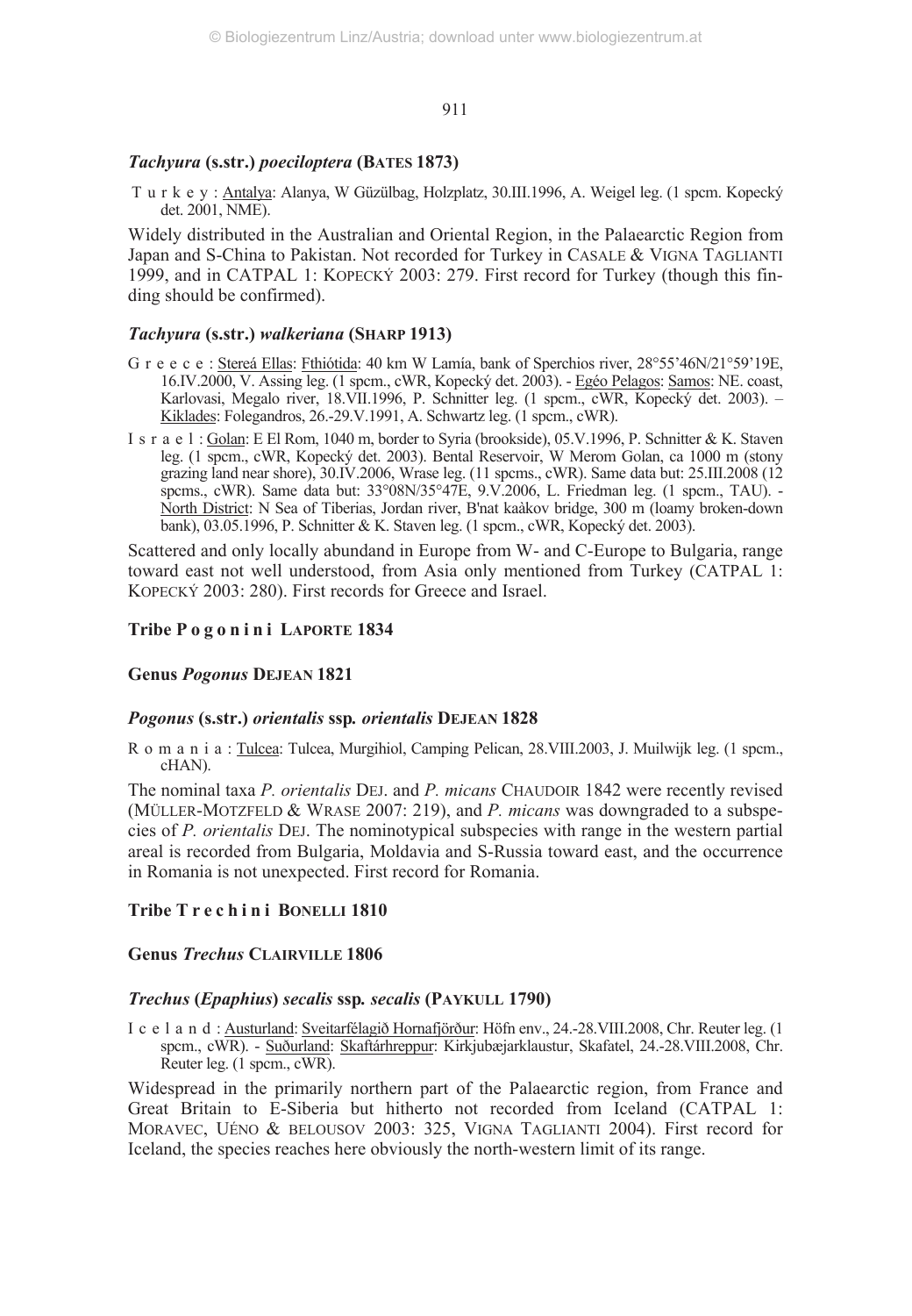## **Subfamily H a r p a l i n a e**

## Tribe A b a c e t i n i CHAUDOIR 1872

## **Genus** *Abacetus* **DEJEAN 1828**

## *Abacetus* **(***Astigis***)** *quadripustulatus* **PEYRON 1858**

I s r a e l : North district: Upper Galilee, N. shore of Sea of Galilee, -200m, Kfar Nakhum (Capernaum), 32°53.011'N/035°34.707'E (shore with stones and gravel), 22.IV.2006, Wrase leg. [4] (1 spcm., cWR). - South district: Dead Sea area, En Gedi, En Gedi Spring (gravel/moist places along spring), 16.III.2008, Wrase leg. [13] (10 spcms., cWR). Dead Sea area, En Gedi, Wadi Arugot (gravel along small river), 16.III.2008, Wrase leg. [14] (1 spcm., cWR).

Armenia, Egypt, Saudia Arabia, Syria, Turkey, and Yemen (CATPAL 1: BOUSQUET 2003: 346). Not mentioned in BODENHEIMER 1932 but in BODENHEIMER 1937: 112 for Palestine without exact locality, so seemingly these are the first detailed records for Israel.

## **Tribe C y c l o s o m i n i**

## **Subtribe M a s o r e i n a**

## **Genus** *Aephnidius* **W.S. MACLEAY 1825**

## *Aephnidius ruficornis* **CHAUDOIR 1850**

I s r a e l : Central District: Nitsanim, dunes betw. Ashdod and Ashkelon, 29.III.2008, Wrase leg. [36] (1 spcm., cWR). - Haifa: coastal area 3 km W Zikhron Ya'akov (edges of fish ponds, brackish water), 3.V.2006, Wrase leg. [26] (1 spcm., cWR). - North District: Upper Galilee, N. shore of Sea of Galilee, -200 m, dry shore area betw. Kfar Nakhum (Capernaum) and mouth of Jordan river, 31.III./1.IV.2008, Wrase leg. [41A] (2 spcms., cWR).

I r a q : <u>Erbil</u>: Kurdistan, Shaqlava env., 1.V.2006, Chr. Reuter leg. (1 <sub>9</sub>, cWR).

In CATPAL 1: BOUSQUET 2003: 357, mentioned for Iraq, Saudi Arabia, Syria, Turkey, and Yemen. First records for Israel.

## **Genus** *Masoreus* **DEJEAN 1821**

#### *Masoreus aegyptiacus* **DEJEAN 1828**

- G r e e c e : Peloponnissus: Ahaïa: Metohi, Kalógria, sea coast, 14.V.2007, R. Kmeco leg. (7 spcms., cKM, cWR, male genitalia investigated!). Kalógria, beach, tha 1-4, IX 2005, I. Anastasiou leg.  $(6\delta\delta, 1\gamma, ZIUA, cWR, 2 \text{ male genitalia investigated!).$
- I t a  $1y$  : Sicily: Siracusa: Marzamemi, 22.-23. VIII.1998, T. Lackner leg. (1 $\delta$ , cWR, male genital investigated!).

In CATPAL 1 (BOUSQUET 2003: 357) this species, widely distributed in the Mediterranean area (from Tunisia, Libya and Egypt, Italy, Malta to Israel, Syria and Saudi Arabia) was not mentioned for the Balkan Peninsula. VIGNA TAGLIANTI (2005: 223) recorded it as questionable for Sicily. First record for Greece and first assured record for Sicily. MATEU (1984: 119) characterized the species as being macropterous or brachypterous, light or rarely with darkened elytra. The greek specimens, mentioned here, are exclusively brachypterous and with darkened elytral disc.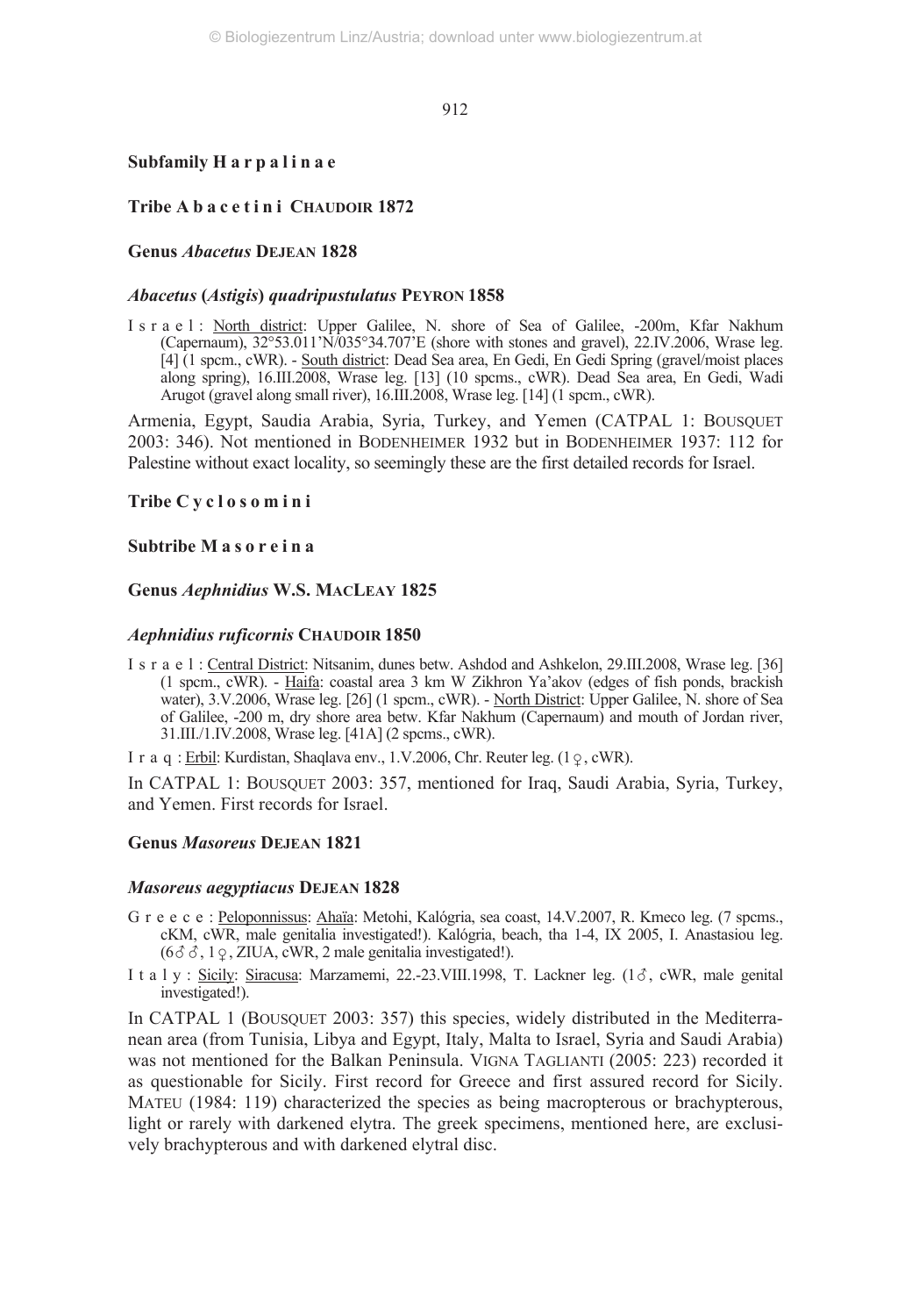## *Masoreus affinis* **ssp.** *affinis* **CHAUDOIR 1843**

I s r a e l : Southern District: Negev desert, Yeruham, lake, 4.IV.1997, collector unknown  $(1 \circ, \text{cWR})$ . Negev, 9 km NW Mizpe Ramon, N30°42'/ E034°47', 689 m, 21.III.2007, G. Wagner leg. (3 spcms., cASSM). Irus ha-Negev Reserve, SW Dimona, loess semi-desert, 14.III.2007: 220, Th. Assmann leg. (3 spcms., cASSM); same data but: 28.II.2005 (1 spcm., cASSM). Negev, Ro'a Wadi, Halukim Ridge near Sede Boqer, N30°52.6' E034°42.1', 31.1.2007, Th. Assmann leg. (1 spcm., cASSM). Negev, S Be'er Sheva, 3.2.2004, Th. Assmann leg. (1 spcm., cASSM).

The nominotypical subspecies is known from Sicily and from N-Africa, eastwards reaching Egypt, *M. a.* ssp. *arenicola* WOLLASTON 1863 on Canary Islands 1863 (MATEU 1984: 124; CATPAL 1: BOUSQUET 2003: 357). First records for Israel.

## **Tribe C h l a e n i i n i BRULLÉ 1834**

## **Subtribe C h l a e n i i n a BRULLÉ 1834**

## **Genus** *Chlaenius* **BONELLI 1810**

#### *Chlaenius* **(***Chlaeniellus***)** *douei* **PEYRON 1858**

I s r a e l : North district: Upper Galilee, N. shore of Sea of Galilee, -200 m, *Tamarisc* floodplain forest betw. Kfar Nakhum (Capernaum) and mouth of Jordan river, 31.III./1.IV.2008, Th. Assmann leg., Wrase leg. [41] (3 spcms., cASSM. cWR).

In CATPAL 1: KIRSCHENHOFER 2003: 351, this species was considered a synonym to *Chl. tristis* ssp. *tristis* (SCHALLER 1783). Our specimens completely agree with a specimen from Turkey (Kuruca Geçıdı, cWR) identified as *Chl. douei* by Kirschenhofer in 2007 and fitting the description well (except the colour of pronotum and elytra which was described as being black but is with a weak greenish metallic tinge), very different from *Chl. tristis*. First records for Israel.

## **Tribe H a r p a l i n i BONELLI 1810**

## **Subtribe A m b l y s t o m i n a FAUVEL 1889**

## **Genus** *Amblystomus* **ERICHSON 1837**

#### *Amblystomus algirinus* **REITTER 1887**

- I t a l y : Sardinia: Oristano: Stagno de Mistras, 10 m, 3954.944'N/008°27.662'E, 17.V.2995, W. Starke leg.  $(1, \delta, cST,$  genital investigated).
- G r e e c e : Ipiro: Árta: Pétra, 20 km W Árta, 17.V.2002, L. Kašpar leg.  $(2\delta\delta, cKASP, cWR,$  genital investigated).

Known from N-Africa (Algeria, Morocco, Tunisia), and from Portugal (CATPAL 1: WRASE & JAEGER 2003: 360; WRASE 2005: 840). First records for Italy and Greece.

#### *Amblystomus cephalotes* **REITTER 1896**

T u r k e y : Kahramanmaraş: Kahramanmaraş, 19.III.1998, Smrž leg. (13, 10, cWR). - <u>Şanlıurfa</u>: Halfeti, 10.IV.1992, M. Šarovec leg  $(1 \circ, \text{cWR})$ .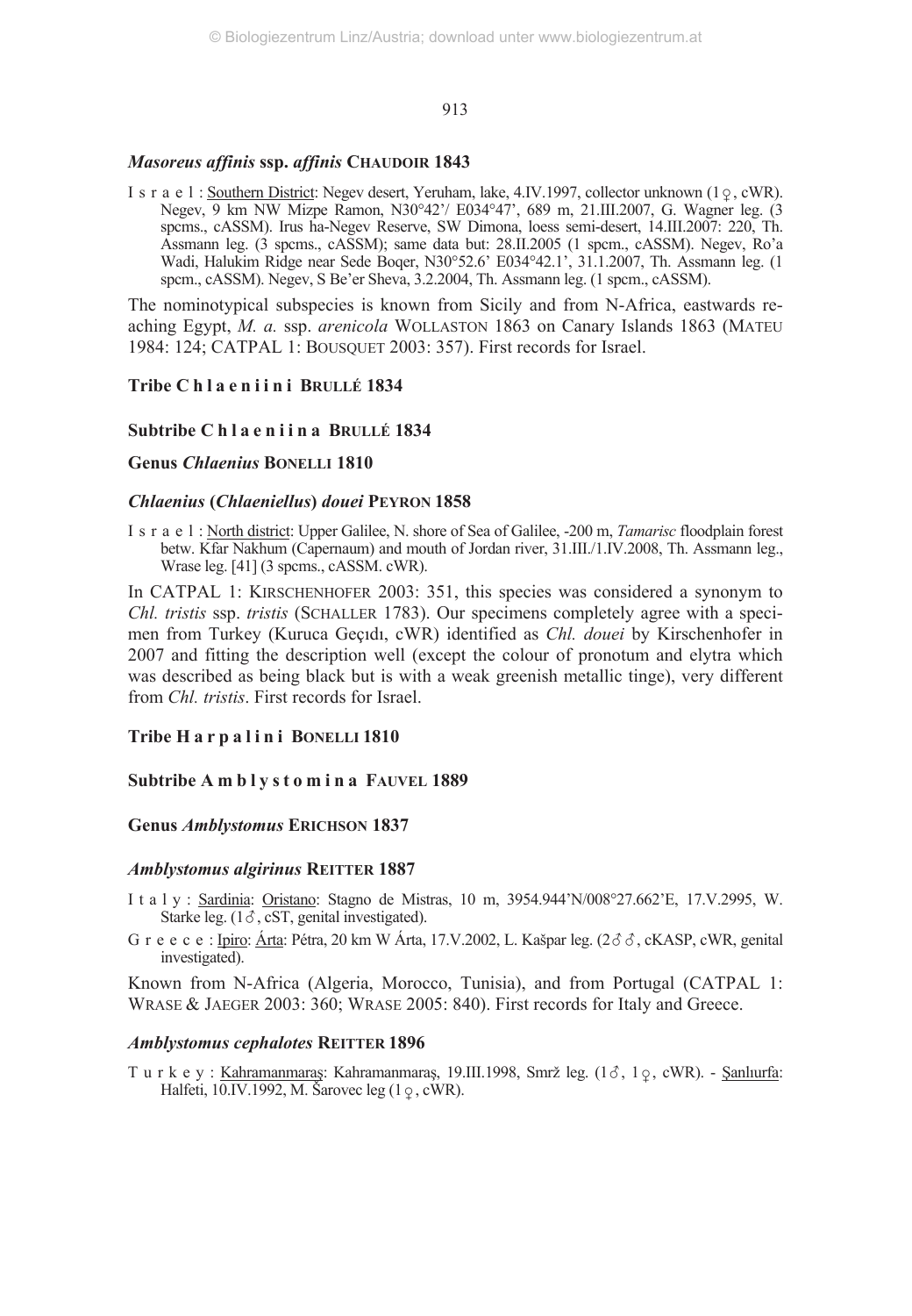I s r a e l : North district: Upper Galilee, Meron Mts., Har Meron, Kamin Rom, 1100 m,  $32^{\circ}59.447^{\circ}N/035^{\circ}24.669^{\circ}E$  (open stony grazing land, limestone), 28.IV.2006, Wrase leg. [15] (1 $\delta$ , cWR). Lower Galilee, Birel-Maksur env., NW Nazareth, 32°45.901'N/035°13.883', 23.II.2005, Th. Assmann leg., W. Starke leg.  $(6\delta \delta, 3\varphi \varphi, cASSM, cST, cWR)$ .

Recorded from Syria and Turkey (CATPAL 1: WRASE & JAEGER 2003: 360). First record for Israel.

## *Amblystomus rectangulus* **REITTER 1883**

I s r a e l : North district: Senir River [E Kiryat Shemona], 33°13N/35°37E, 9.V.2006, L. Friedman leg.  $(1 \varphi, \text{TAU})$ .

Listed from Italy, Croatia, Greece, Azerbaijan, Cyprus, Turkey, Syria, and Jordan (CATPAL 1: WRASE & JAEGER 2003: 360), hence above finding was expected. First record for Israel.

## Subtribe A n i s o d a c t y l i n a LACORDAIRE 1854

#### **Genus** *Anisodactylus* **DEJEAN 1829**

#### *Anisodactylus* **(s.str.)** *binotatus* **(FABRICIUS 1787)**

L e b a n o n : Bekaa: Ammiq, Reserved Area, wetland, 870 m, 33°43'42''N/35°47'09''E, 31.V.2006, D. Frenzel leg.  $(1 \varphi, \text{NME})$ .

Widespread species but distribution toward East not well understood. Not mentioned for Lebanon (CATPAL 1: ITOH 2003: 360). As I know of no other published records, above finding seems to be the first record for Lebanon.

## *Anisodactylus* **(***Hexatrichus***)** *virens* **ssp.** *winthemi* **DEJEAN 1831**

S p a i n : Canary Islands: Gran Canaria: Maspalomas env., 27.46N/15.34W, II 2006, J. Blümel leg.  $(1\delta, 1\epsilon, \text{cWR})$ .

This subspecies is known from N-Africa and Sicily (CATPAL 1: ITOH 2003: 361), Malta (VIGNA TAGLIANTI 2004). New record for Canary Islands (Gran Canaria).

## **Subtribe D i t o m i n a BONELLI 1810**

## **Genus** *Carterus* **DEJEAN 1830**

## *Carterus* **(s.str.)** *rufipes* **(CHAUDOIR 1843)**

I r a q : Dahuk: Dahuk, SE Amedi, 1400 m (sparse oak forest), 1.-4.V.2007, Chr. Reuter leg. (1 spcm., cREUT). - Erbil: Rawandoz env. (near frontier to Iran), 1200 m (sparse oak forest), 29.IV.2007, Chr. Reuter leg. (10 spcms., cREUT, cWR). Shaqlawa, N Erbil, IV 2007, Chr. Reuter leg. (2 spcms., cREUT, cWR). - As Sulaymānīyah: Sergat, SE Sulaymānīyah, 31.III.2003, Chr. Reuter leg. (1 spcm., cWR).

Recorded from the Balkans (Bulgaria, Greece), the Caucasus area, Asia Minor, Cyprus, the Near East, and Iran (CATPAL 1: WRASE 2003: 364), not hitherto met with in Iraq though its finding was expected. First record for Iraq.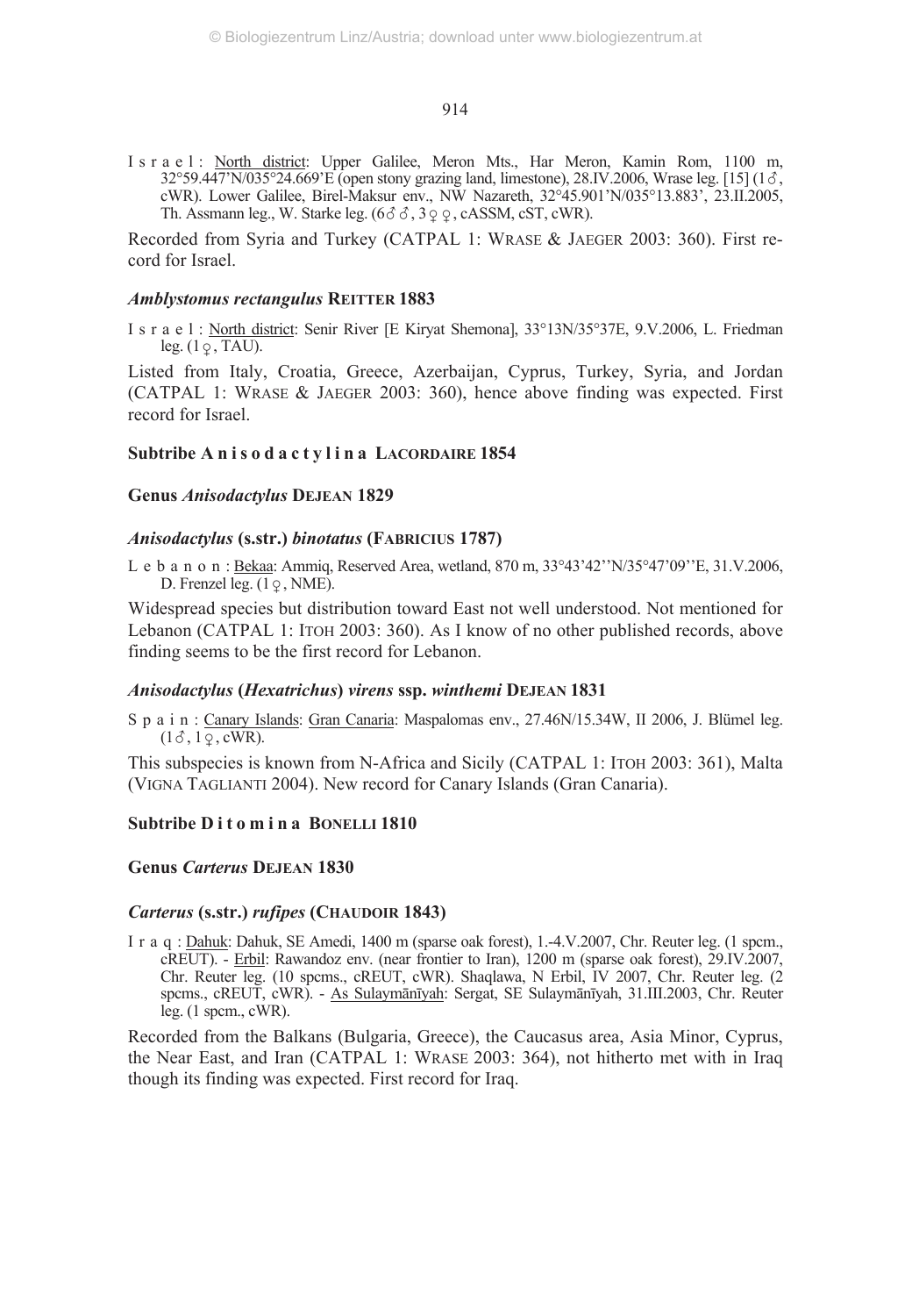## **Genus** *Ditomus* **BONELLI 1810**

## *Ditomus tricuspidatus* **(FABRICIUS 1792)**

G r e e c e : Stereá Ellas: Etolía Akarnanía: Kilisura env., 5 km S Agrínio, 14.-15.V.2006, L. Kašpar leg. (1 $\delta$ , cKAŠP). Kilisura env., 14 km N Messolóngi, 8.VI.2005, L. Kašpar leg. (1 $\delta$ , cWR).

On various occasions recorded for Greece (amongst others PIOCHARD 1873: 55; VON OERTZEN 1886: 208; BEDEL 1897: 117). Contrary to that APFELBECK (1904: 173) stated that he had seen from different localities in Greece only *D. calydonius* (ROSSI). From this reason, and by the fact that I did no see any specimen from Greece, the species was not recorded for that country in CATPAL 1: WRASE 2003: 365. Above findings confirm the occurrence in Greece.

## **Genus** *Dixus* **BILLBERG 1820**

## **Dixus moloch (PIOCHARD DE LA BRÛLERIE 1873)**

I r a q : Erbil: Shaqlawa, N Erbil, IV 2007, Chr. Reuter leg. (1 spcm., cWR).

Recorded from Asia Minor and the Near East (Israel, Jordan, Lebanon, Syria, CATPAL 1: WRASE 2003: 365), so above mentioned finding was expected. First record for Iraq.

## **Genus** *Graniger* **MOTSCHULSKY 1864**

## *Graniger femoralis* **(COQUEREL 1858)**

G r e e c e : <u>Makedonía</u>: <u>Halkidiki</u>: Kassandra, Paliouri, VII 1982, M. Geisthard leg. (1<sub>9</sub>, cHIL).

A rare species, distributed from the Canaries, Iberian Peninsula, N-Africa to Italy, Albania, and Ukraine (CATPAL 1: WRASE 2003: 365; VIGNA TAGLIANTI 2004; GUÉORGUIEV 2007: 96), the wide gaps between the recorded areas are surely due to its rarity. First record for Greece.

## **Genus** *Oedesis* **MOTSCHULSKY 1850**

## *Oedesis caucasicus* **(DEJEAN 1831)**

G r e e c e : Dodekánissa: Kós: Tigaki, 31.V.-14.VI.2000 (at light), T. Lehmann leg. (1 spcm., cSCHN).

Iran:Būyer Ahmad-o-Kūhgīlūye: 5-9 km E Si Sakht, 1700-4000 m, 11.-16.VII.2003, I. Jeniš leg.  $(1\varphi, \text{cKM})$ .

Recorded from Italy and the Balkans, S-Russia and the Caucasus area, Asia Minor, Cyprus, the Near East und Middle Asia (WRASE 1999: 400; CATPAL 1: WRASE 2003: 366), therefore the above findings were expected. First records for Iran and the Greek Dodekánissa Islands.

## *Oedesis villosulus* **(REICHE 1860)**

G r e e c e : Dodekánissa: Kós: Tigaki, 31.V.-14.VI.2000 (at light), T. Lehmann leg. (3 spcms., cSCHN, cWR).

Listed up to now from N-Africa (Algeria, Morocco, Tunisia), the Iberian Peninsula, Italy (mainland, Sardinia, Sicily), and the Greek mainland (WRASE 1999: 400; CATPAL 1: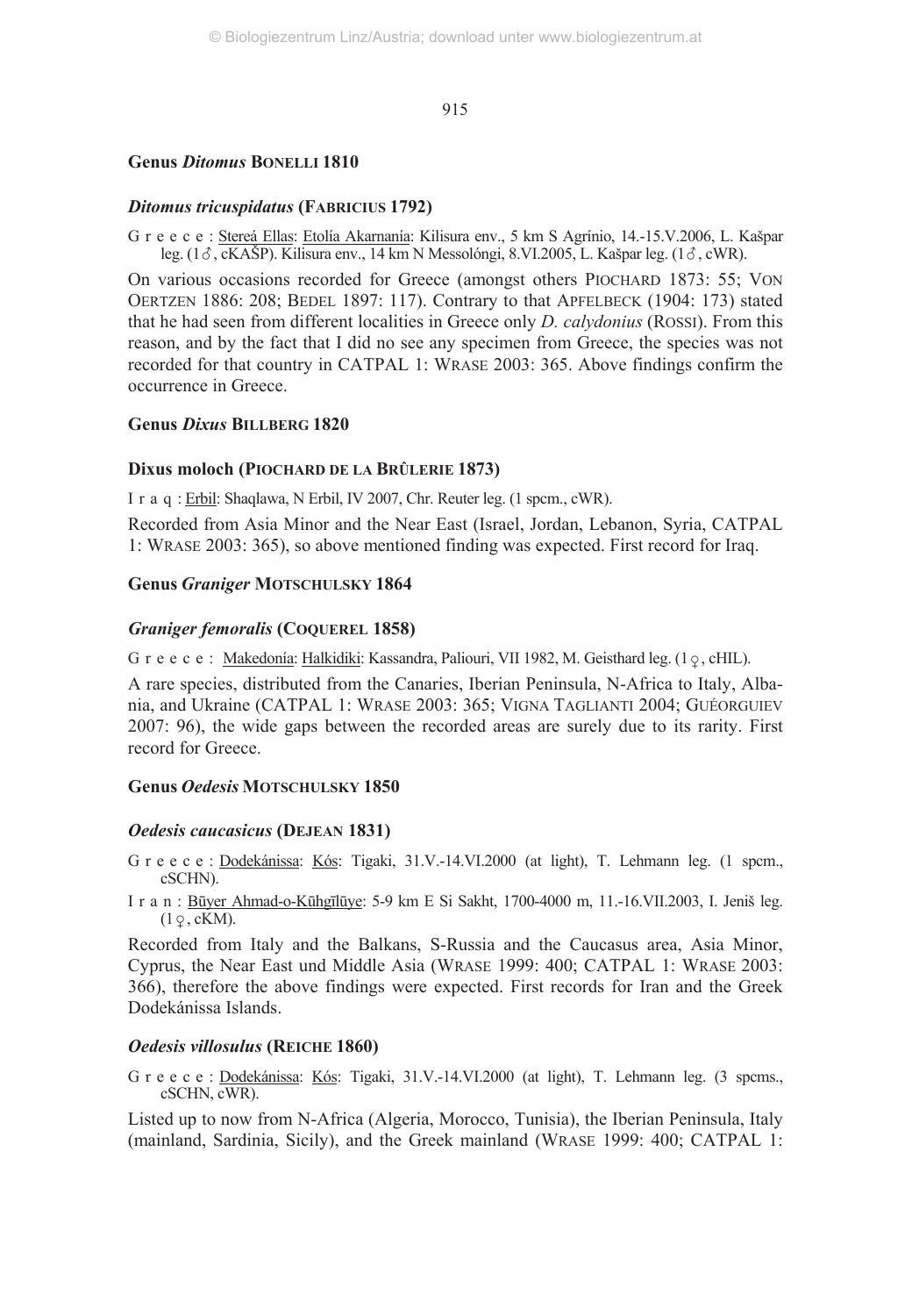WRASE 2003: 366; VIGNA TAGLIANTI 2004). First record for the Greek Dodekánissa Islands, above findings extend the known range considerably eastwards and findings in W-Turkey are most probable.

## Subtribe H a r p a l i n a BONELLI 1810

## **Genus** *Acinopus* **DEJEAN 1821**

## *Acinopus* **(s.str.)** *laevigatus* **ssp.** *laevigatus* **MÉNÉTRIÉS 1832**

P a k i s t a n : <u>N.-W.-Frontier Province</u>: Swat Valley, 7.VI.2008, local collector (1  $\varphi$ , cWR).

Distributed from the Balkan Peninsula, Caucasus, Asia Minor, Near East to Middle Asia, Afghanistan, and NW-China (CATPAL 1: WRASE 2003: 368). First record for Pakistan.

## *Acinopus* **(s.str.)** *picipes* **( OLIVIER 1795)**

J o r d a n : <u>Maan</u>: Petra, 12.XI.2004, K. Orszulik leg. (1 <sub>?</sub>, cWR).

A mostly common species, widely distributed from the Iberian Peninsula to the Near and Middle East (CATPAL 1: WRASE 2003: 368). Findings from Jordan were expected. First record for Jordan.

## **Genus** *Harpalus* **LATREILLE 1802**

## *Harpalus* **(***Cephalophonus***)** *cephalotes* **ssp.** *somcheticus* **SCHAUBERGER 1933**

I r a n : Lorestan: Aligudarz, Ghalikuh, 2300 m, 30./31.VI.1990, Hashemi & Ebrahimi leg.  $(1\delta,$ HMIM).

This subspecies is known from arid areas of SW-Transcaucasus area (SW-Armenia) and E-Turkey (KATAEV 2006: 142), hence above mentioned finding was expected. First record for Iran.

## *Harpalus* **(***Cryptophonus***)** *melancholicus* **ssp.** *melancholicus* **DEJEAN 1829**

G r e e c e : Macedonía: Thessaloníki: E Thessaloníki, W Stathmos, Nestos gorge, Nestos river, sandy gravel bank, 41°05'37''N/24°45'10''E, 26.V.2001, P. Schnitter leg. (13, 799, cSCHN, cWR). -Dodekanissa: Rodós: E Rhodos, Afantou env., 5 m, 12.-19. VI. 2007, P. Kresl leg.  $(1\delta, \text{cWR})$ .

## *Harpalus* **(***Cryptophonus***)** *melancholicus* **ssp.** *reichei* **JAKOBSON 1907**

G r e e c e : Ipiros: Préveza: Ammoudia, SE Párga, 29.VII.2005, M. Egger leg. (48 8, 5 9 9, cEGG, cWR). - Nissia Ioniou: Kérkira: Limni Corisian [Korisia], 9.VI.1976, unknown collector (19, cWR). Agios Georgios, 9.VI.1976, unknown collector  $(1\vec{\delta}, \text{cWR})$ . Aharavi, 29.V.1997, J. Hájek leg.  $(1, \delta)$ , cWR). - Kefaloniá: Par. Kaminia, W Skála,  $38^{\circ}03.895$ 'N/020°46.709'E, dune area, behind sandy beach,  $24$ ,  $V$ ,  $2004$ , B. & G. Degen leg.  $(1\delta, \text{cWR})$ . - Peloponnissus: Ahaïa: Metohi, 16.V.2006, Klapka leg. (13, 19, cKL). - <u>Lakonía</u>: Githío, 29.-31.V.1990, Švec leg. (13, WR). Githío, 1.VI.1990, M. Janata leg.  $(1\delta, \text{cWR})$ .

The latter taxon is characterized by a strong prosternal process, directed posteriorly. It is recorded from Spain, Corsica and Italy (mainland, Sardinia, Sicily) (CATPAL 1: KATAEV & WRASE 2003: 370; VIGNA TAGLIANTI 2005: 218). While ssp. *melancholicus* DEJ. is distributed in the more northern (Macedonía) and southeastern (Rodós) part of Greece, *H. m.* ssp. *reichei* JAK. occurs in the western (Ionian Isles, western part of Greek mainland) and southwestern (northern and southern Peloponnessos) regions. More mate-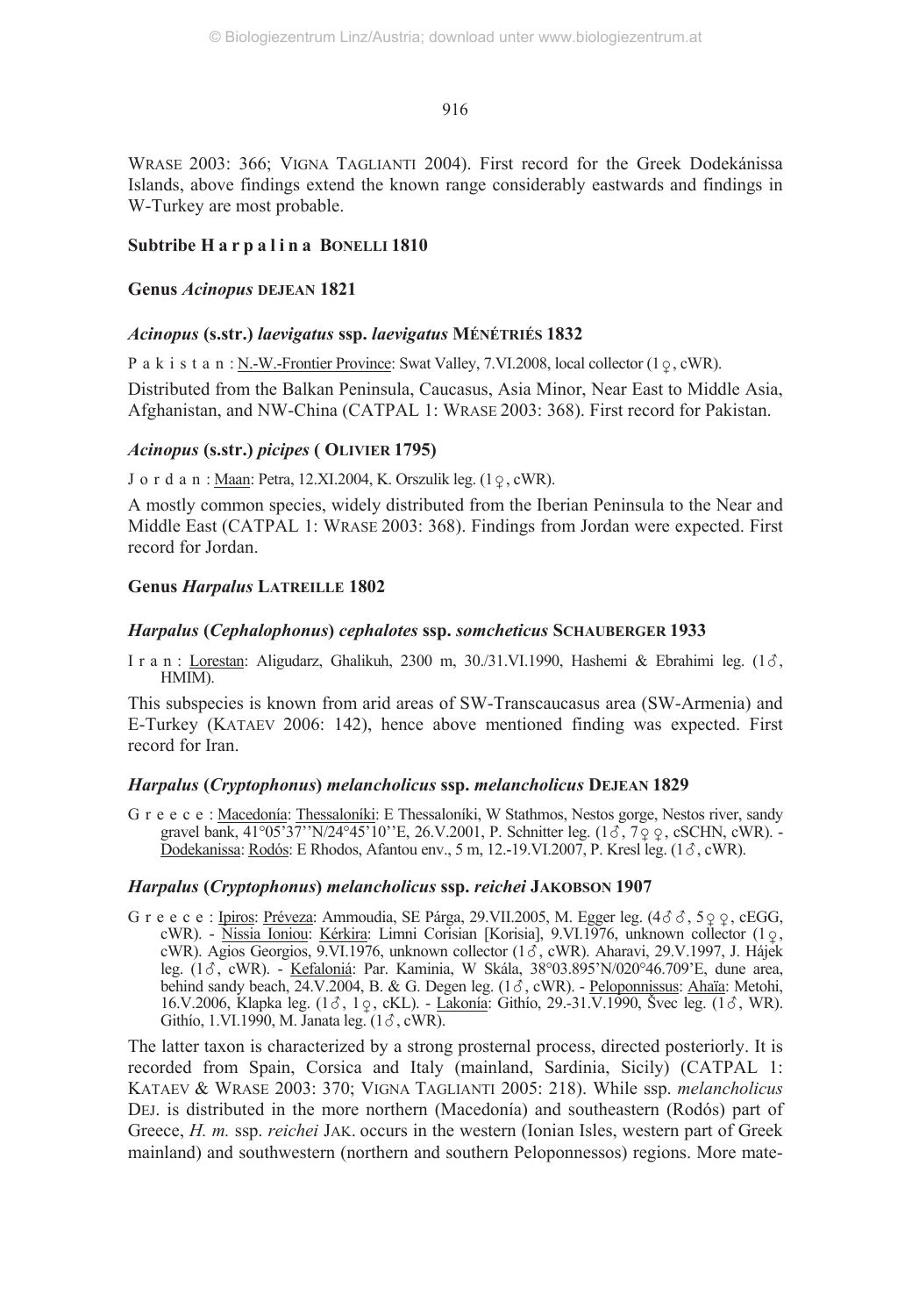rial is needed to establish the exact distribution of both subspecies of *H. melancholicus* DEJ. in Greece. First record of *Harpalus* (*Cryptophonus*) *melancholicus* ssp. *reichei* JAK. for Greece.

## *Harpalus* **(s.str.)** *angulatus* **ssp.** *subangulatus* **REITTER 1900**

L e b a n o n : Beqaa valley: NW Zahlé, Tarchich, ca,  $1650$  m,  $1/15$ .XI.2003, W. Heinz leg.  $(1\delta,$ cWR., further specms. in cHZ, not investigated). - North Libanon Prov.: Bcharre, Jabal et Mekmel, 34°12'50''N/36°04'05''E, under high mountain vegetation and stones, 2500-2800 m, 27.V.2006, D. Frenzel leg.  $(1\delta, \text{NME})$ .

This subspecies is known from Israel, Syria and Turkey (CATPAL 1: KATAEV & WRASE 2003: 373), hence above mentioned findings were expected. First record for Lebanon.

## *Harpalus* **(s.str.)** *cisteloides* **ssp.** *schouberti* **TSCHITSCHÉRINE 1898**

T u r k e y : Ardahan: Çiçek Dağı, S Posof, Ilgardağı Geçidi, 2550 m, 41°24'56.5''N/ 42°44'30.9''E, flat upland area with pastures,  $20. \text{VII}.2005$ , P. Schnitter leg. (1 $\delta$ , cSCHN).

Subspecies *schouberti* TSCHIT. occurs in the Caucasus area (Azerbaijan, Armenia, Georgia, and the Caucasian S-Russia), hence the finding in E-Turkey was expected. First record for Turkey.

## *Harpalus* **(s.str.)** *distinguendus* **ssp.** *distinguendus* **(DUFTSCHMIDT 1812)**

E g y p t : Ash Sharqiyah: Ismailiye, Abu Suweir, A.Kharwa, 19.XII.1995, W.G. Ullrich leg.  $(1\delta, 1\delta)$ cWR). Same data but: "on/near citrus",  $30.XII.1995 (5 \delta \delta, 1 \epsilon, \text{cWR})$ .

T u n i s i a :  $S$ ousse: Hammamet, VI 1997, J. Blümel leg.  $(1 \circ, \text{cWR})$ .

J o r d a n : Maan: Petra, 12.XI.2004, K. Orszulik leg. (4 spcms., cORSZ, cWR).

A widely distributed and mostly common species, toward east to Russian Far East and NW-China, not yet known from N-Africa and Jordan (CATPAL 1: KATAEV & WRASE: 376). First records for Egypt, Tunisia, and Jordan.

## *Harpalus* **(s.str.)** *fuscicornis* **MÉNÉTRIÉS 1832**

I r a n : Māzandarān: Chalus env., VI 1998, Chr. Reuter leg. (2 $\delta \delta$ , cREUT, cWR). Hasan Keif, Kerla Dasht,  $600$  m,  $7$ .V.2002, D. Gianasso leg.  $(1\delta, MRSNT)$ .

A widely distributed species, recorded from N-Africa and Spain to Middle Asia (CATPAL 1: KATAEV & WRASE: 376). First records for Iran.

## *Harpalus* **(s.str.)** *inexspectatus* **KATAEV 1989**

A z e r b a i j a n : Lerik: Alar-Lerik, 23.V.2007, K. Orszulik leg.  $(1\delta, \text{cWR})$ . - Samaxı: Samaxi env., Pirbeyli-Astraxanka, 4.VI.2007 ( $1\delta$ , cORSZ).

A recently described species, recorded from Hungary, Armenia, Moldavia, Ukraine, S-Russia, Turkey, Kazakhstan, and Kirgiztan (CATPAL 1: KATAEV & WRASE 2003: 377). First record for Azerbaijan. Due to the close distance of the first locality (Lerik) to the Iranian frontier an occurrence in Iran is predictable.

## *Harpalus***(s.str.)** *picipennis***(DUFTSCHMID 1812)**

G r e e c e : <u>Macedonía</u>: <u>Kavála</u>: Stavroupoli env., 20.IV.2005, O. Hillert leg. (1ç, cWR).

Known on the Balkan Peninsula from Albania, Bosnia-Herzegovina, Bulgaria, und Yugoslavia, so its finding in Greece was expected. First record for Greece.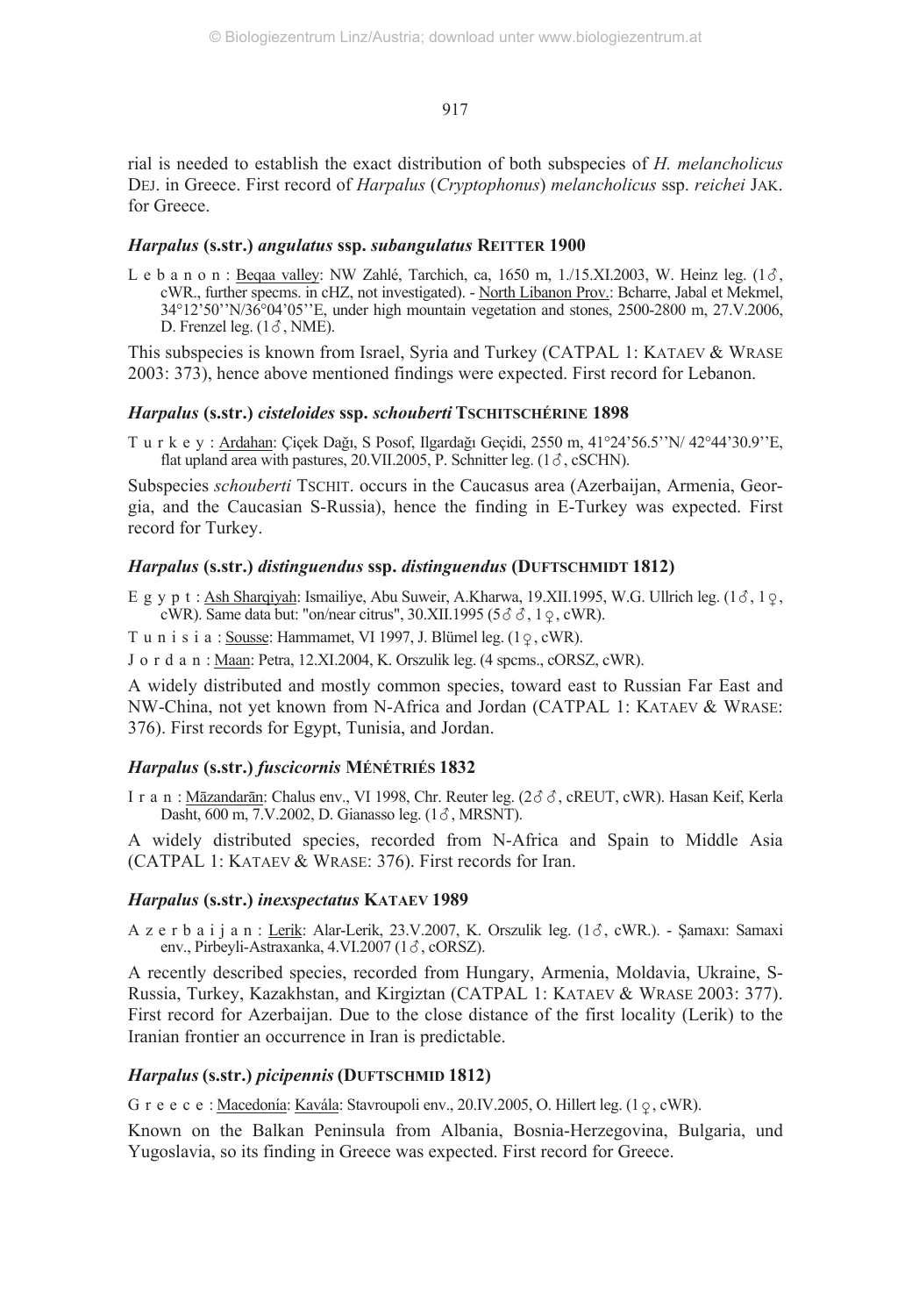## *Harpalus* **(s.str.)** *polyglyptus* **SCHAUM 1862**

G r e e c e : Ipiros: Ioánnina: Ioánnina 21.IV.1993, J. Macek leg. (1 $\delta$ , cW). - Stereá Ellas: Etolía <u>Akarnanía</u>: Kilisura env., 5 km S Agrínio, 14.-15.V.2006, L. Kašpar leg. (1 $\phi$ , cKASP).

Described from "Corfu" (Kérkyra), this species, endemic to Greece, is seemingly rare in collections, up to now there are records from the Ionian Isles and from the Greek mainland (see also APFELBECK 1904: 189).

#### *Harpalus* **(s.str.)** *pulvinatus* **ssp.** *lubricus* **REITTER 1862**

T u r k e y : Kars: Sarkamış, Çardakçatı, 1350 m, 15.V.2005, M. Kesdek leg. (16, AUE, identification confirmed: Kataev 2006)).

*H. pulvinatus* MÉNÉTRIÉS 1848 was revised and re-described by KATAEV some years ago (1993: 134), the distribution of *H. p.* ssp. *lubricus* REITT. was given with E-Ciscaucasia and Transcaucasia, Kalmykia, Lower Wolga Region, SW-Kazakhstan, S-Turmenistan, and S-Tadjikistan, the Turkish finding enlarges the range westward. First record for Turkey.

## **Genus** *Trichotichnus* **A. MORAWITZ 1863**

#### *Trichotichnus* **(s.str.)** *laevicollis* **DUFTSCHMID 1812**

G r e e c e : Macedonía: Flórina: Vérno Mts., Pissodéri, W Flórina, 1500 m, 31.V.2001, S. Benedikt leg.  $(1 \varphi, \text{cWR})$ .

On the northern and middle Balkan Peninsula widely distributed: Albania, Croatia, Bosnia Herzegovina, Yugoslavia, and Slovenia (APFELBECK 1904: 201; HIEKE & WRASE 1988: 141, the data in CATPAL 1: ITOH 2003: 396, are not complete and partly wrong). An occurrence in Greece therefore seemed very likely and was confirmed through above finding. First record for Greece.

#### **Genus** *Ophonus* **DEJEAN 1821**

#### *Ophonus* **(***Hesperophonus***)** *similis* **(DEJEAN 1829)**

R o m a n i a : <u>Constanța</u>: Efory Sud ("Carmen Sylva", 1 <sub>2</sub>, cWR).

Distributed from the European Mediterranean area and Balkan Peninsula to Asia Minor and Iran but hitherto not encountered in Romania (CATPAL 1: WRASE 2003: 389). Carmen Sylva was the name of the city Eforie Sud in the Dobrudza on the Black Sea coast between World Wars I and II (after the pseudonym of the Romanian Queen, Elisabeth, Pricess of Wied). First record for Romania.

## *Ophonus* **(***Metophonus***)** *brevicollis* **(AUDINET-SERVILLE 1821)**

S y r i a : as-Suwaidā: as-Suwaidā env. [SE Dimashq/Damascus], Hauran (hilly country, basaltic lava, partly forested), 20.IV.1990, Chr. Reuter leg.  $(1\delta, \text{cWR})$ .

Up to now known from Spain to Turkey (CATPAL 1: WRASE 2003: 389), hence an occurrence in Syria was expected. First record for Syria.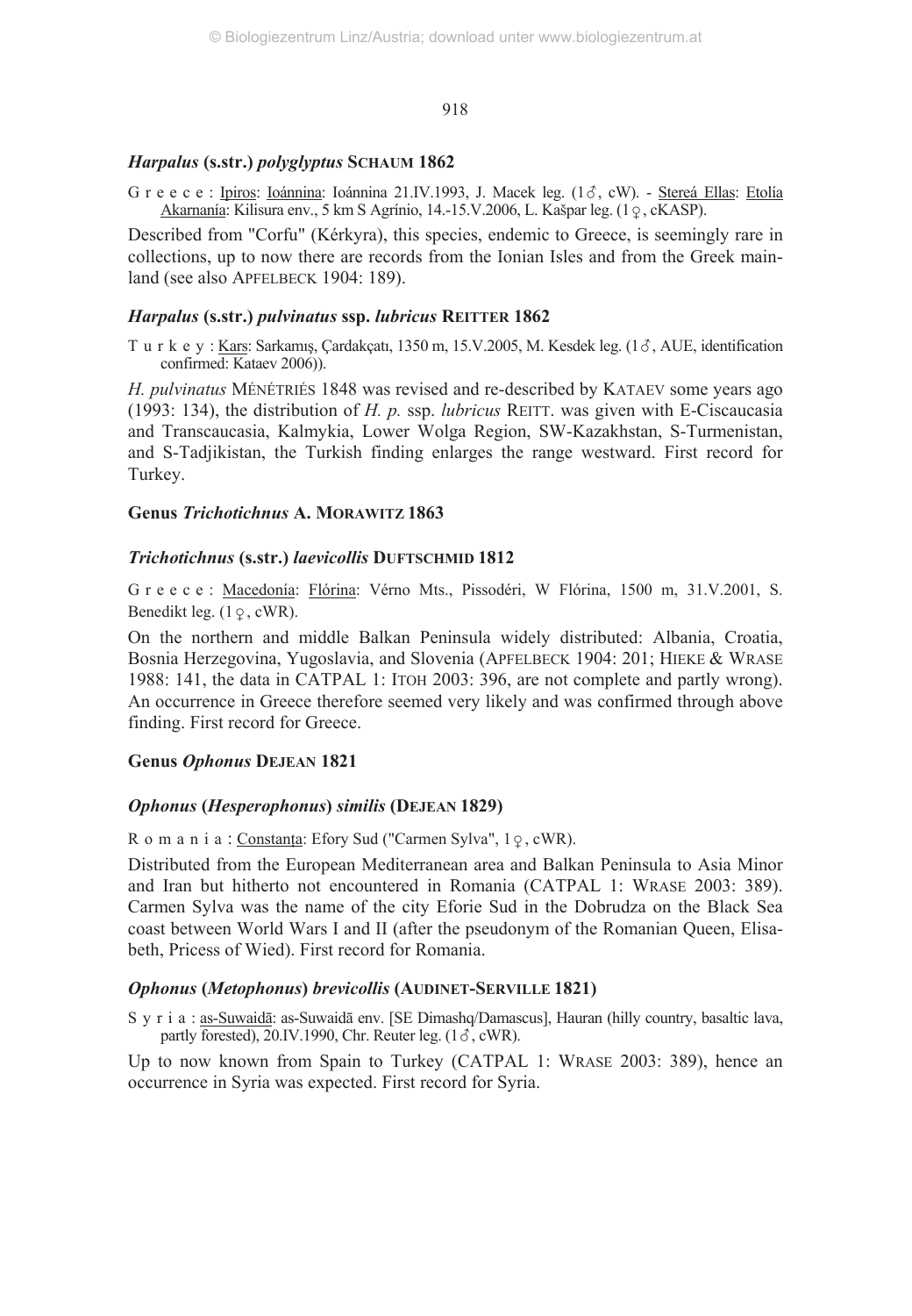## *Ophonus* **(***Metophonus***)** *melletii* **ssp.** *melletii* **(HEER 1837)**

Greece: Ipiros: Ioánnina: Mesovoúni, 28.VII.1998, M. Egger leg. (13, cWR). - Macedonía: Katerini: Leptocariá, Hotel Poseidon, 16.VI.-9.VII.1997, Th. Kriska leg.  $(1\delta, \text{cWR})$ .

The nominate subspecies, having a wide range from western Europe to Caucasus area, Asia Minor and Near East, was not met with in Greece up to present (CATPAL 1: WRASE 2003: 390). First record for Greece.

## *Ophonus* **(s.str.)** *franziniorum* **SCIAKY 1987**

G r e e c e : Kérkira: "Corfu", 26.IV.1979, J. Ferrer leg.  $(1\delta, \text{cWR})$ .

M o n t e n e g r o : <u>Bar</u>: E Sutomore, 300-600 m, 6.-11.VIII.2006, K. Orszulik leg. (1<sub>9</sub>, cWR).

Known from France, Italy, Bulgaria, Cyprus and Turkey (CATPAL 1: WRASE 2003: 391), hence these findings were expected. First records for Greece and Montenegro.

#### **Subtribe S t e n o l o p h i n a KIRBY 1837**

## **Genus** *Acupalpus* **LATREILLE 1829**

#### *Acupalpus* **(s.str.)** *lucasi* **(GAUBIL 1849)**

T u n e s i a : Bejá: Ain Draham, Hotel des Chênes env., 23.-26.IV.1997, T. Kopecký leg. (4 spcms., cKOP, cWR).

Up to present only known from Algeria (CATPAL 1: JAEGER & KATAEV 2003: 398). First record for Tunisia.

#### *Acupalpus* **(***Ancylostria***)** *morulus* **REITTER 1884**

I s r a e l : North District: Upper Galilee, Ha Khula Valley, Ma'agar Einan lake, 73 m, 33°05.137'N/035°34.730'E (toe of dam, in moist loamy soil), 1./2.V.2006, Th. Assmann leg., Wrase leg. [23] (ca. 100 spcms., cASSM, cWR).

I r a q : As Sulaymānīyah: Sergat, SE Sulaymānīyah, 31.III.2003, Chr. Reuter leg. (1 spcm., cWR).

Described from Israel (Haifa) but not listed in BODENHEIMER 1937, the species was revised and re-described by JAEGER 1987: 119, and mentioned from Turkey and Lebanon. Additional records were given for localities in Israel (Nazareth), Lebanon (Beyruth), Syria (Sanameïn) and Turkey (Adana) in JAEGER 1992: 226. The name "Akbes" was mentioned as belonging to Turkey (Hatay province) but after information from maps, internet and "google earth" searches it refers to the frontier town Mīdān Akbas, or Meydan Ekbaz, Midan Ikbaz, Maydan Akpas or al-Midan Akbes (in Arab: ناديم سبكأ( in the Syrian province Halab. The few known localities of this species, rare in collections, recommend mentioning above findings from Israel. First records for Iraq.

#### **Genus** *Anthracus* **MOTSCHULSKY 1850**

## *Anthracus basanicus* **J.R. SAHLBERG 1908**

I s r a e l : Golan: Bental Reservoir, W Merom Golan, ca. 1000 m (stony wetland near shore), 30.IV.2006, Wrase leg. [21] (44 spcms., cWR, diverse coll.). Same data but: 25.III.2008 (10 spcms., cWR). Same data but: 33°08N/35°47E, 9.V.2006, L. Friedman leg. (1 spcm., TAU). - North district: Upper Galilee, Jordan river nr. N. shore of Sea of Galilee, -200m (loamy bank with *Nasturtium officinale*), 26.III.2008, Wrase leg. [31] (1 spcm., cWR).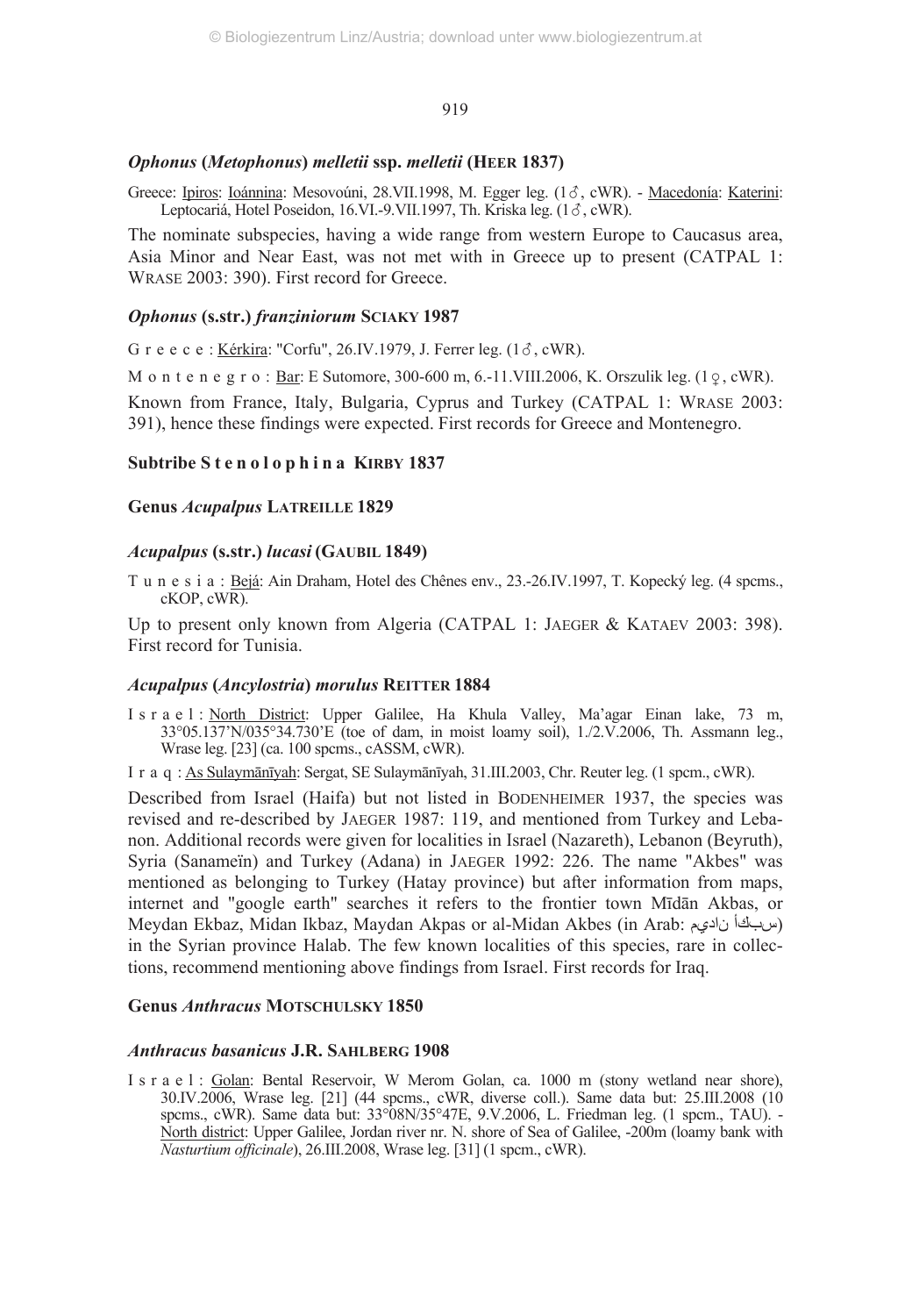Described from "prope vicum Sanamein in provincia Basanica Syriae" (Es Sanamein in the Syrian province Dara, south of Dimashq). Most likely widely distributed in Syria and Israel. As I know of no other published records, above findings are the first records for Israel.

## *Anthracus insignis* **REITTER 1884**

M o n t e n e g r o : <u>Bar</u>: Skadarsko jezero, Virpazar, 9.VIII.2006, K. Orszulik leg. (1<sub>9</sub>, cORSZ).

Up to now only known from Greece (CALPAT 1: JAEGER & KATAEV 2003: 400). First record for Montenegro.

## *Anthracus quarnerensis* **(REITTER 1884)**

I s r a e l : Central District: Netanya, Breikhat Dora Res. (wetland), 27.III.2008, Wrase leg. [33] (4 spcms., cWR). Breikhat Ya'ar, N Tel Aviv, 11 m (wetland), 27.III.2008, Wrase leg. [34] (1 spcm., cWR). - Golan: Bental Reservoir, W Merom Golan, ca. 1000 m (stony wetland near shore), 30.IV.2006, Wrase leg. [21] (4 spcms., cWR).

A species widely distributed but not common, listed in BODENHEIMER 1932: 53, for "Ben Shemen, near Ludd" [Mehoz HaMerkaz], and recorded in CALPAT 1: JAEGER & KATAEV 2003: 400, for European W-Mediterranean region, Italy, Balkan Peninsula, Turkey and the Near East (Israel, Syria), hence the findings from Israel seem worthy of mention as additional detailed records for this country.

## **Genus** *Idiomelas* **TSCHITSCHÉRINE 1900**

## *Idiomelas* **(s.str.)** *morio* **MÉNÉTRIÉS 1832**

P a k i s t a n : Balochistan: Quetta, 4.IV.1984, A. Hamet leg.  $(1\delta, \text{cWR})$ .

Recorded from E-Transcaucasia (Azerbaijan, Armenia), Turkey, Iraq, N-Iran, S-Turmenistan, and S-Tadjikistan (CALPAT 1: JAEGER & KATAEV 2003: 404). The neighbouring regions of Balochistan are Iranian Balochistan to the west, and Afghanistan to the north, therefore an occurrence in Pakistan is not surprising. First record for Pakistan.

## **Genus** *Stenolophus* **DEJEAN 1821**

## *Stenolophus* **(s.str.)** *skrimshiranus* **STEPHENS 1828**

L i b y a : Cyrene-Shahhat, 10.X.1999, R. Sehnal leg. (2 spcms., cHAID, cWR).

T u r k m e n i s t a n : Kopetdag, oasis Jambash,  $10.V.1983$ , H. Sparmberg leg.  $(1 \circ, \text{NME})$ .

Widely distributed from W-Europe and N-Afrika to Caucasus, Asia Minor, Near East and Middle Asia (CATPAL 1: JAEGER & KATAEV 2003: 406). First records for Libya and for Turkmenistan.

## *Stenolophus* **(s.str***.***)** *liebmanni* **J. MÜLLER 1931**

I s r a e l : North district: Upper Galilee, Jordan river nr. N. shore of Sea of Galilee, -200 m (loamy bank with *Nasturtium officinale*), 26.III.2008, Wrase leg. [31] (1 $\delta$ , cWR).

A rare species, close to *S. steveni* KRYNICKI 1832 but differing by completely black body, and recorded from Syria and Israel (see WRASE 2005: 852, with first record for Israel, based on three localities), therefore this finding seems worthy to be mentioned.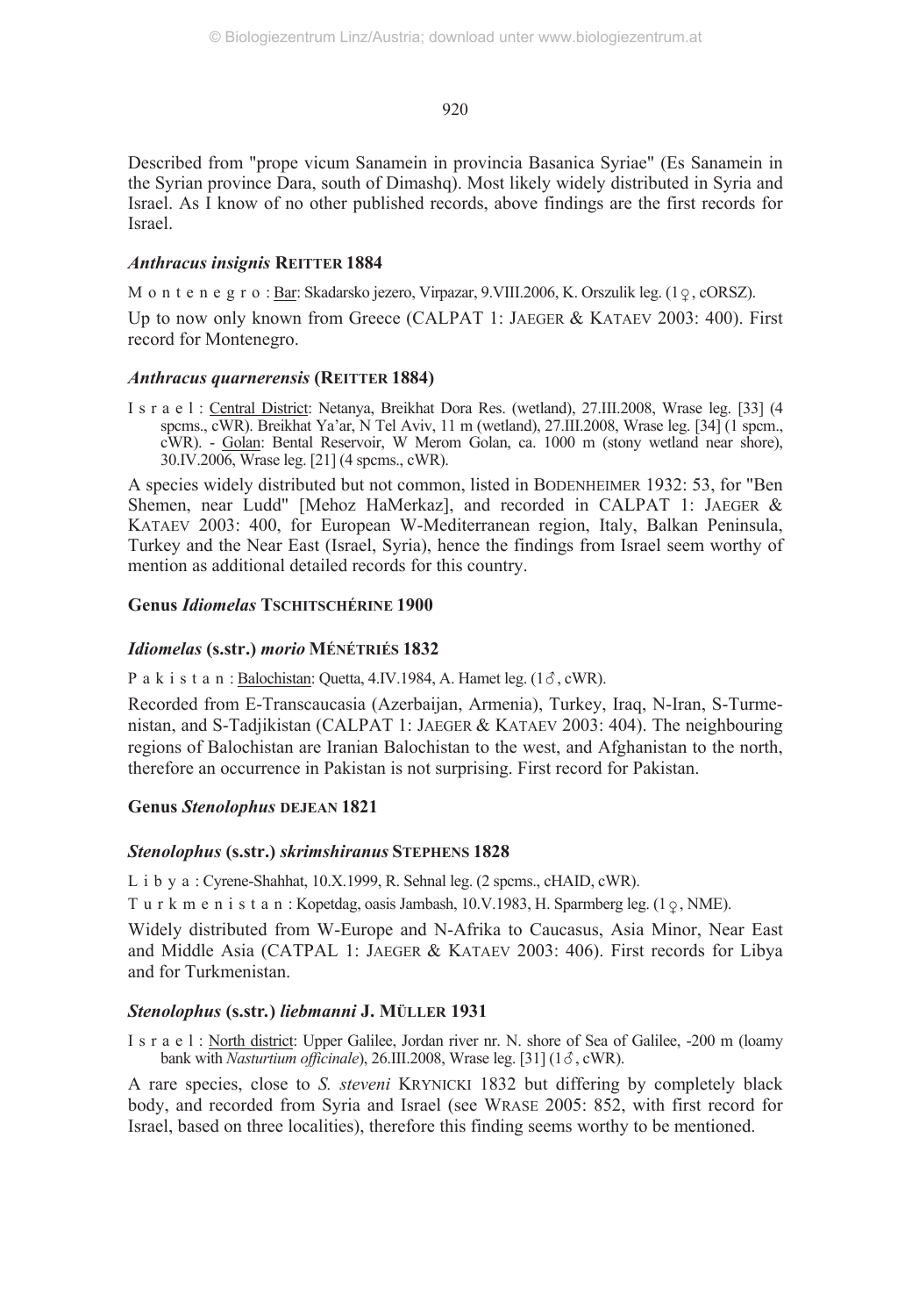## **Genus** *Dicheirotrichus* **JACQUELIN DU VAL 1857**

#### *Dicheirotrichus* **(s.str.)** *lacustris* **(REDTENBACHER 1858)**

- T u r k e y :  $\frac{\text{Adam}}{\text{mean}}$ : Tuz Gölü, 17.IV.1997, P. Machard leg. (3 $\delta \delta$ , 1 $\varphi$ , cMACH, cWR).  $\frac{\text{Ankara}}{\text{mean}}$ : Tuz Gölü near Şereflikoçhisar, 13.V.1992, P. Vonička leg. (13, 19, cWR, Kataev det. 2006). Tuz Gölü near Karandere, without date, B. Makovský leg.  $(433, 19, \text{ZISP}, \text{cWR}, \text{Kataev det}. 2006)$ Tuz Gölü NNW Şereflikoçhisar, 39°08.241'N/33°20.425'E, 23.V.2001, J. Gebert leg. (18, cWR, identification confirmed Kataev 2006). - <u>Denizli</u>: Acigöi salt lake E Çardak, 5.V.1992, L. Behne leg. (19, cWR). - <u>Muğla</u>: Akvaka/Gökova, 11.-24.VI.1998, H. Winkelmann leg. (299, cWR, Kataev det. 2006, syntopic with *D. obsoletus* (DEJ.)). - Sivas: Zara env., Tödürge Gölü, salt lake,  $24.\text{VI}.1993,$  Klíma leg.  $(1\delta, 1\epsilon, \text{cWR}, \text{Kataev det. } 2006)$ .
- A z e r b a i j a n :  $\underline{Baku}$ : Baku, 14.V.2007, K. Orszulik leg. (1 $\delta$ , 1 $\varphi$ , cWR, some other spcms. in cORSZ). Gobustan env., 17.V.2007, K. Orszulik leg.  $(1\delta, \text{cWR}, \text{some other spcms. in coRSZ})$ .

The species, described from the Neusiedler Lake and long time confounded with *D. obsoletus* (DEJ.) has a range from N-Italy (Venetia, Emilia) and Hungary through the Balkan Peninsula, Caucasian area, Ukraine, and S-Russia to Turkmenistan, formally also recorded from Asia Minor (CATPAL 1: JAEGER & KATAEV 2003: 402). First detailed records for Turkey and first records for Azerbaijan. Due to the extreme similarity to *D. obsoletus* (DEJ.) which partly lives sympatricly with *D. lacustris* (REDTB.), records for both species should critically checked again.

#### *Dicheirotrichus* **(s.str***.***)** *obsoletus* **(DEJEAN 1829)**

M a 1 t a : Buggibba, salt pans,  $30.X.1999$ , A. Schöne leg.  $(1 \circ, \text{cWR})$ .

- I s r a e l : North District: "Beisan [Bet Shean, in the Jordan River valley], Galilee, Palestine, 20.XI.24, O.TH." (18, TAU). Ejn Sharod [Ein Kharod], Palestine, 3.III.1948, Bytinski-Salz leg. (1 $\varphi$ , TAU).
- T u r k e y : <u>Muğla</u>: Akvaka/Gökova, 11.-24.VI.1998, H. Winkelmann leg (18, 10, cWR, Kataev det. 2006, syntopic with *D. lacustris* (REDTB.)).

Halobiont species, widely distributed along Atlantic coasts of Europe and N-Africa, reaching C-Europe, and Mediterranean coastal regions, eastwards to Turkey and Israel (CATPAL 1: JAEGER & KATAEV 2003: 402), in addition recorded from Malta (MAGRINI & SCHEMBRI 1997: 226; VIGNA TAGLIANTI 2004). For Israel and Turkey already formally recorded (BODENHEIMER 1937: 111; JAEGER & KATAEV l.c.), first detailed records for these countries. See also remarks concerning similarity with *D. lacustris* (REDTB.) above.

## Tribe Lebiini BONELLI 1810

#### **Subtribe C y m i n d i n a LAPORTE 1834**

### **Genus** *Cymindis* **LATREILLE 1806**

#### *Cymindis* **(s.str.)** *discophora* **CHAUDOIR 1873**

P o r t u g a l : Madeira: Ilhas Desertas, Deserta Grande, Chão da Doca, 400 m, 1.VIII. 2000, Chr. Bayer leg. (11 spcms., cWR).

Distributed in N-Africa (Morocco to Tunisia) and the Canary Islands (MACHADO 1992: 488, CATPAL 1: KABAK 2003: 412). New record for Portugal (Madeira).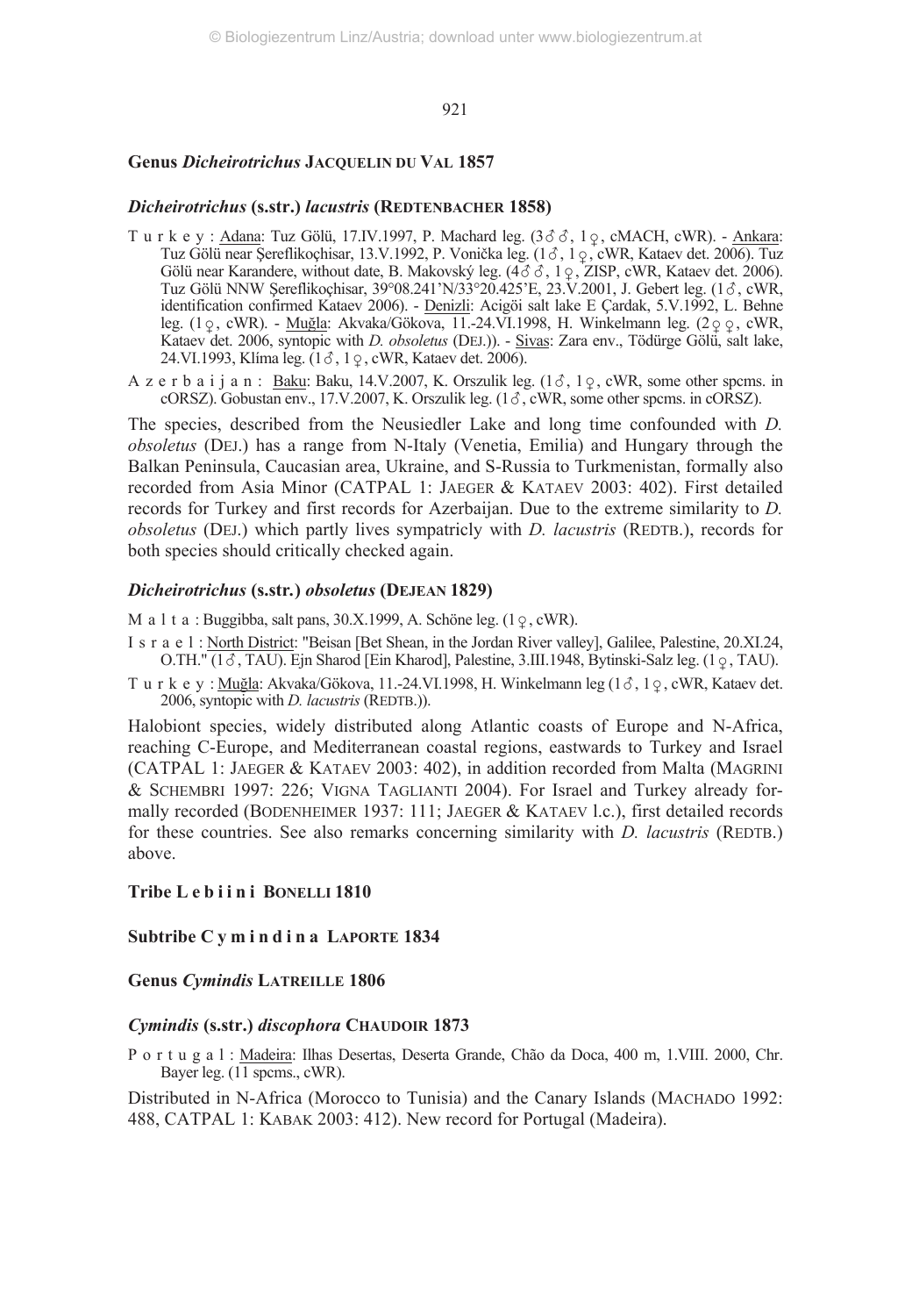## **Subtribe D r o m i i n a BONELLI 1810**

## **Genus** *Dromius* **BONELLI 1810**

## *Dromius* **(s.str.)** *quadrimaculatus* **(LINNAEUS 1758)**

G r e e c e : Kérkira: Korfu, Bentota, S Korfu City, 10.VI.1998, O. Blochwitz leg. (1 spcm., cSCHNITT). <u>Ipiros</u>: <u>Ioánnina</u>: Vrossína, Kato Zálongo, 8.VI.2002, M. Egger leg. (1♀, cWR).

Already mentioned for Greece by APFELBECK (1904: 336 from "Makedonien (Olymp-Krüper)", not in CATPAL 1 (KABAK 2003: 420). Confirmation of the occurrence in **Greece** 

## *Dromius* **(s.str.)** *agilis* **(FABRICIUS 1787)**

T u r k e y : <u>Bolu</u>: Abant Gölü, 30 km W Bolu, 4.V.1997, J. Bašta leg.  $(4\delta \delta, 2\varphi \varphi, \text{cBAS}, \text{cWR})$ . Isparta: Kurucuova, Dipoyraz Dağı, 4.-7.VII.1997, J. Mertlík leg. (18, cWR).

Widely distributed from W-Europe to W-Asia, not cited from Turkey in CASALE  $\&$ VIGNA TAGLIANTI 1999 and in CATPAL 1 (KABAK 2003: 420). First records for Turkey.

## **Genus** *Microlestes* **SCHMIDT-GÖBEL 1846**

## *Microlestes coiffaiti* **MATEU 1956**

I s r a e l : North District: Upper Galilee, area W Ya'ar Bar'am Reserve, ca. 700 m (stony semi-open grassland, limestone), 30.IV.2006, Wrase leg. [20] (9 spcms., cWR). Upper Galilee, Ha Khula Valley, Ma'agar Einan lake, 73 m, 33°05.137'N/035°34.730'E (toe of dam, in moist, loamy soil), 1./2.V.2006, Wrase leg. [23] (1 spcm., cWR); the same but: shore, gravel, sandy/loamy soil (1 spcm., cWR). Upper Galilee, S Ziv'on, 750 m, 33°01.189'N/035°24.914'E (open stony grazing land, dolomite), 8.III.2008, Wrase leg. [1] (5 spcms., cWR, male genital investigated!).

Described from Lebanon, and up to now not recorded outside this country (CATPAL 1: KABAK 2003: 423) but the occurrence in Israel was expected. First record for Israel.

## *Microlestes schroederi* **HOLDHAUS 1912**

G r e e c e : Épeiros: Thesprotía: Kartéri, 20 km NW Igoumenitsa, 14.V.2006, L. Kašpar leg. (1 $\delta$ , cKAŠP). <u>Árta</u>: Pétra env., 20 km W Árta, 26.-27.V.2006, L. Kašpar leg. (1 <sub>?</sub>, cWR).

A rare species, distributed from the Iberian Peninsula to Mongolia, not mentioned from Greece in CATPAL 1: KABAK 2003: 423). First records for Greece.

## *Microlestes vittatus* **ssp.** *vittatus* **MOTSCHULSKY 1859**

I r a n : Hormozgan: Genū, 30 km N Bandar-e 'Abbās, 23.IV.2002, P. Kabátek leg.  $(1\delta, \text{cWR})$ .

Distributed in N-Africa (Algeria, Tunisia, Egypt), Israel, Iraq, Saudi Arabia, and Pakistan (CATPAL 1: KABAK 2003: 424). First record for Iran.

## **Subtribe L e b i i n a BONELLI 1810**

## *Lebia* **(***Lamprias***)** *rutilicollis* **REITTER 1915**

I s r a e l : Haifa: Nahal Oren, Mt. Carmel, 24.VI.1997, Pavliček & Chikatunov leg. (1 spcm., TAU). - North district: Hagalil (Galilee), Rama, E Karmiel, 2.II.2004, Th. Assmann leg.  $(1 \delta, cASSM)$ .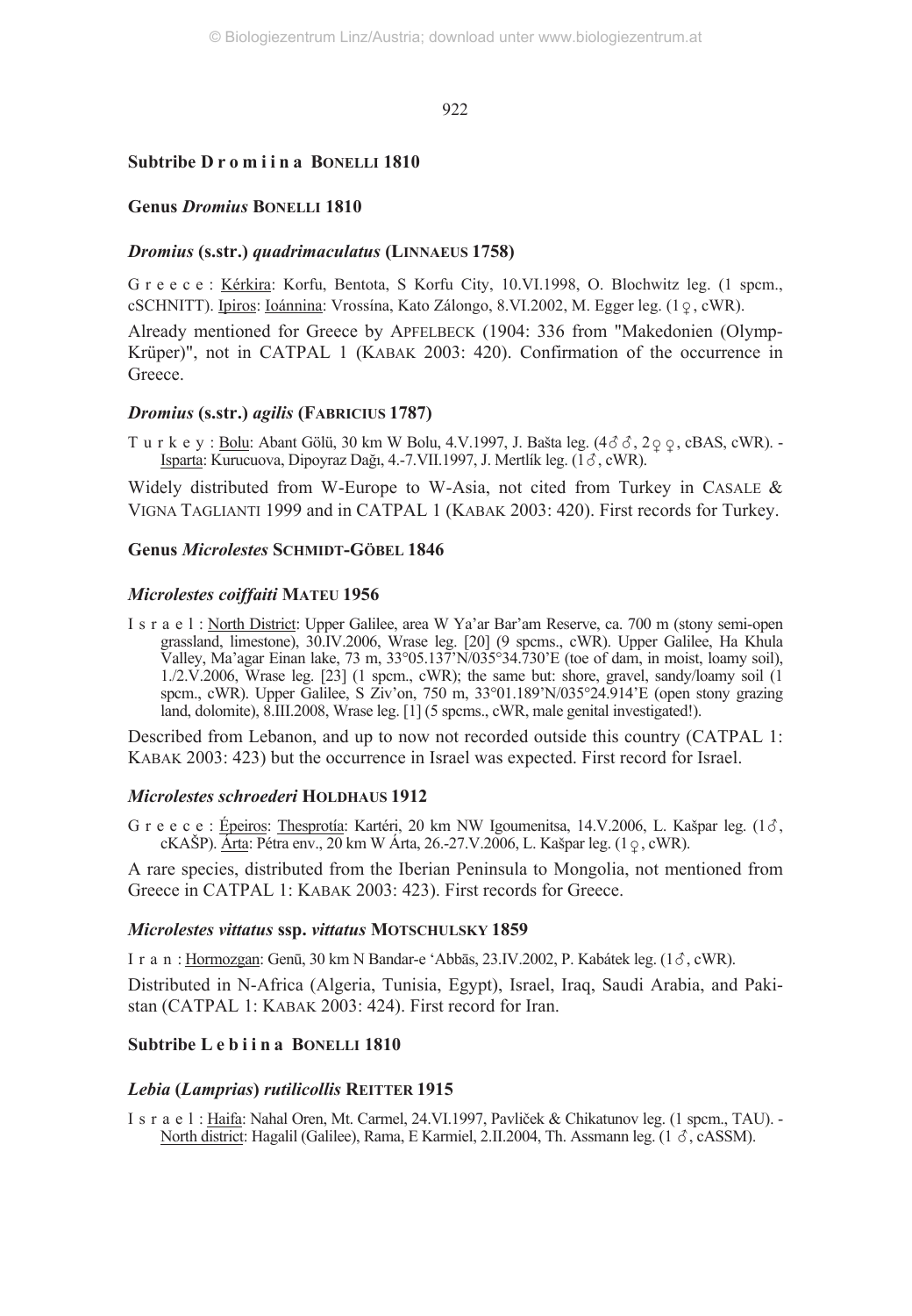L e b a n o n : South Governorate (al-Janoub): Tyre: 12 km NW Enn Nâqoura, ca 50 m (hilly country near sea, scrubland),  $25.XII. 2001$ , Chr. Reuter leg.  $(1\delta, \text{cWR})$ .

The species was described, based on two specimens, from "Syrien:...Haifa,....Saida" but was only cited as only occurring in Syria in CATPAL 1: KABAK 2003: 428). Above mentioned specimen from Nahal Oren, Mt. Carmel, was unidentified but obviously it is coming from the material collected for the "Evolution Canyon" project, made at that place for investigating the processes of biodiversity evolution at a microsite. A checklist of a part of beetle families, collected during this study, was published (CHIKATUNOV et al. 1999), and in this paper a "Lebia ruficollis Reitter 1915" was recorded but undoubtly the name refers to *Lebia rutilicollis* REITT. For this species occurrence at Mt. Hermon and Mt. Carmel was mentioned, and the range, beside Israel, was given with Syria and Lebanon. An occurrence at Mt. Hermon, however, seems somewhat implausible due to the great climatic differences between the areas both massifs are situated. Further investigations must elucidate the real range of the species. Above findings also indicate preference for mild, sea-influenced climate. Seemingly first detailed record for Lebanon.

## **Subtribe L i o n y c h i n a JEANNEL 1948**

#### **Genus** *Apristus* **CHAUDOIR 1846**

#### *Apristus jaechi* **KIRSCHENHOFER 1988**

I s r a e l : North District: Upper Galilee, N. shore of Sea of Galilee, -200 m, Kfar Nakhum Capernaum), 32°53.011'N/035°34.707'E (shore with stones and gravel), 22.IV.2006, Wrase leg. [4] (3 spcms. cWR). Upper Galilee, Batika N.R., Batika river, nr. N. shore of Sea of Galilee, -200 m (open fine gravel bank), 26.III.2008, Th. Assmann leg., Wrase leg. [30] (about 50 spcms., cASSM, cWR).

E g y p t : <u>Janub Sina</u>: Wadi Isla, 6.VIII.1994, S.A. Mahmoud leg.  $(2\delta\delta, 4\varphi\varphi, \text{cWR})$ .

I r a n : <u>Fars</u>: Kāzerūn env., 10.V.1999, K. Orszulik leg. (1 <sub>?</sub>, cWR).

Recently described from Israel (Zaki lagoon, situated near Kfar Nakhum and most likely identical with Batika river), based on one female (holotype in NHM investigated, additionally a second specimen, coming from the same series but not mentioned in the description). The specimens from Batika river ran very quickly on the shore of a lagoon covered with fine dry gravel and small stones and at a certain distance from water. The Iranian specimen is of same coloration like the specimens from Israel and Egypt but the internal elytral stria are somewhat stronger impressed and the elytra are a little more slender, so a small doubt on the correctness of identification remains. More material including males is needed for corroboration of the occurrence in Iran.

The species could be a further example for distribution of elements of the Sahara-Arabian region coming from the Arabian Peninsula and reaching due to convenient climatic conditions via the Arava valley and the Dead Sea Region along the Jordan River the Sea of Galilee, as known for other invertebrates (see also FURTH 1975, MÜLLER et al. 2006), and even further eastwards to the Irano-Turanian region if the occurrence of *A. jaechi* should be confirmed in Iran. First records for Egypt and Iran.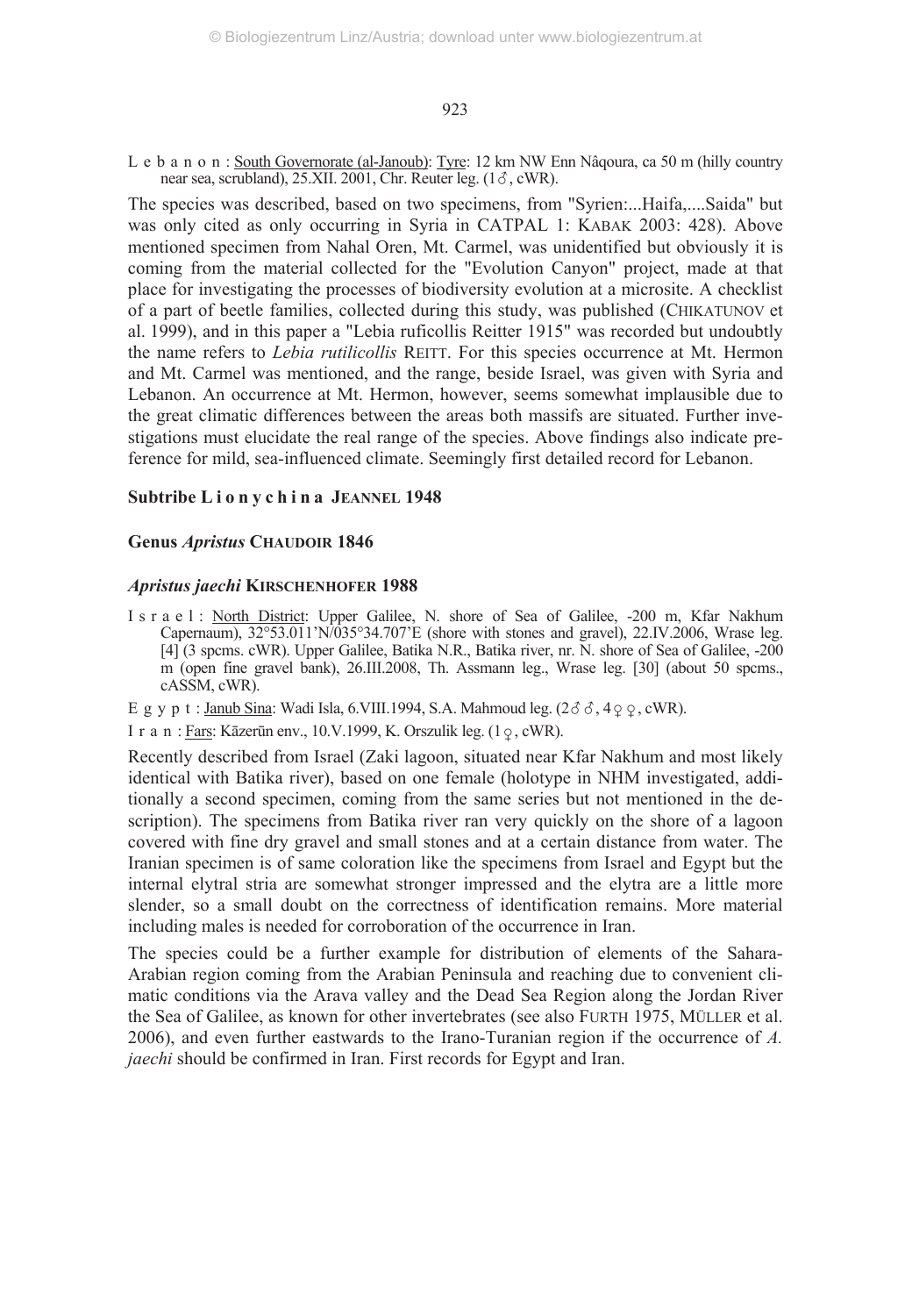## *Apristus reticulatus* **SCHAUM 1857**

- A z e r b a i j a n : Abseron: Dzangi, 50 km W Baku, 8.VI.2007, K. Orszulik leg.  $(1\delta, 1\delta, \epsilon)$ , cWR). Astara: Astara, 8.V.2007, K. Orszulik leg.  $(1\delta, \text{cWR})$ . - Lerik: Allar-Lerik, 23.V.2007, K. Orszulik leg.  $(1 \varphi, \text{cWR})$ .
- G e o r g i a : Mzcheta-Mtianeti: Transcaucasus, Tbilissi, Tbilissi lake, 23.VII.1985, Wrase leg.  $(2\delta\delta, \text{cWR})$ . Mzcheta near Tbilissi, 4.-23.VI.1987, Wrase & Schülke leg.  $(1\delta, 19, \text{cWR})$ . Same data but: 12./13.VI.1987 (13, 19, cWR). Arakhlo near Bolnissi, Khrami river, 27.VI.1986, Wrase & Schülke leg.  $(2\delta\delta, 1\epsilon, \text{cWR})$ .
- G r e e c e : <u>Dodekánissa</u>: Ródos, Laerma, Lardos env., 28.VI.2007 (2 o o )/ 3.VII.2007 (2 o o ), K. Orszulik leg. (cWR). Kalathos, Lindos env., 1.VII.2007, K. Orszulik leg.  $(1\delta, \text{cWR})$ .
- I s r a e l : North District: Upper Galilee, 3 km W Ma'ala Gamla, ca -200 m (stony bank of sluggish stream), 32°53.469'N/035°39.608'E, 22.IV.2006, Wrase leg. [5A] (1 spcm., cWR). Upper Galilee, Ha Khula Valley, Ma'agar Einan lake, 73 m, 33°05.137'N/035°34.730'E (shore, gravel, sandy/loamy soil), 1./2.V.2006, Th. Assmann leg., Wrase leg. [23A] (about 30 spcms., cASSM, cWR).
- L e b a n o n : North Province: Zgharta City, right tributary of Nahr Abou Ali river, bank, 80 m,  $34^{\circ}23'32''N/35^{\circ}53'42''E$ , 28. $\overline{V}$ .2006, D. Frenzel leg. (1 $\overline{\acute{S}}$ , cWR).

Widely distributed, from Balkan Peninsula, Turkey, Iran to Middle Asia (CATPAL 1: KABAK 2003: 431, the record from Italy, KABAK l.c., not confirmed by VIGNA TAGLIANTI 2004, and supposingly referring on *A. europaeus* MATEU 1980). After having seen a very large series (about 135 specimens) from its whole range I confirm a large variability in external characters in geographical respect, though the construction of the median lobe including internal sac is constant in specimens from different regions. The Israeli specimens differ only in a somewhat stronger reduction of the reticulation of upper surface which makes the specimens a little more shiny. A thorough investigation could show that several taxa (*A. schmidti* KIRSCHENHOFER 1988, described from Tadzhikistan, and *A. baderlei* KIRSCHENHOFER 1988, described from Turkmenistan) belong to *A. reticulatus* SCHAUM. First records for Georgia, Israel, and Lebanon.

## **Genus** *Lionychus* **WISSMANN 1846**

## *Lionychus* **(s.str.)** *orientalis* **K. DANIEL 1901**

G r e e c e : Dodekánissa: Ródos, Psinthos, 9.VII.1991, W.Veldkamp leg.  $(1\delta, \text{cWR})$ .

- I r a n : <u>Māzandarān</u>: W Polour, Demavand N, 2499 m, 23.VI. 1998, W. Heinz leg. (1*3* , 2<sub>9</sub> <sub>9</sub> , cWR).
- I t a l y : Sicily: Messina: valley of river Antillo, between Santa Teresa di Riva and Antillo (between Messina and Taormina),  $> 100$  m, 24.V.2006, H. Sparmberg leg. (1 $\delta$ , 1 $\varphi$ , NME, cWR).

This species, not well represented in collections, was mentioned from Turkey and Lenkoran (APFELBECK 1904: 325), from Armenian Uplands (KRYZHANOVSKIJ et al. 1995), and Azerbaijan (CATPAL 1: KABAK 2003: 432) but due to its occurrence in Asia Minor, Armenia and Azerbaijan its finding was expected on Rhodos and in Iran. Its presence in S Europe is not recorded in KABAK l.c. and in VIGNA TAGLIANTA 2004: Fauna Europaea, and 2005: 224, and seems a little surprising. From Sicily are four species mentioned, according to VIGNA TAGLIANTA l.c.: *L. albonotatus* (DEJEAN 1828), *L. fleischeri* ssp. *focarilei* BARAJON 1964, *L. maritimus* FAIRMAIRE 1862, and *L. quadrillum* (DUFTSCHMIDT 1812) but these species (which I compared with) differ a good deal from *L. orientalis* K. DANIEL in their characters. On Sicily both specimens were found in a river flood plain on a wide, natural, open boulder gravel/sand plain. As I know of no other published records, above findings are likely the first records for Greece, Italy, and Iran.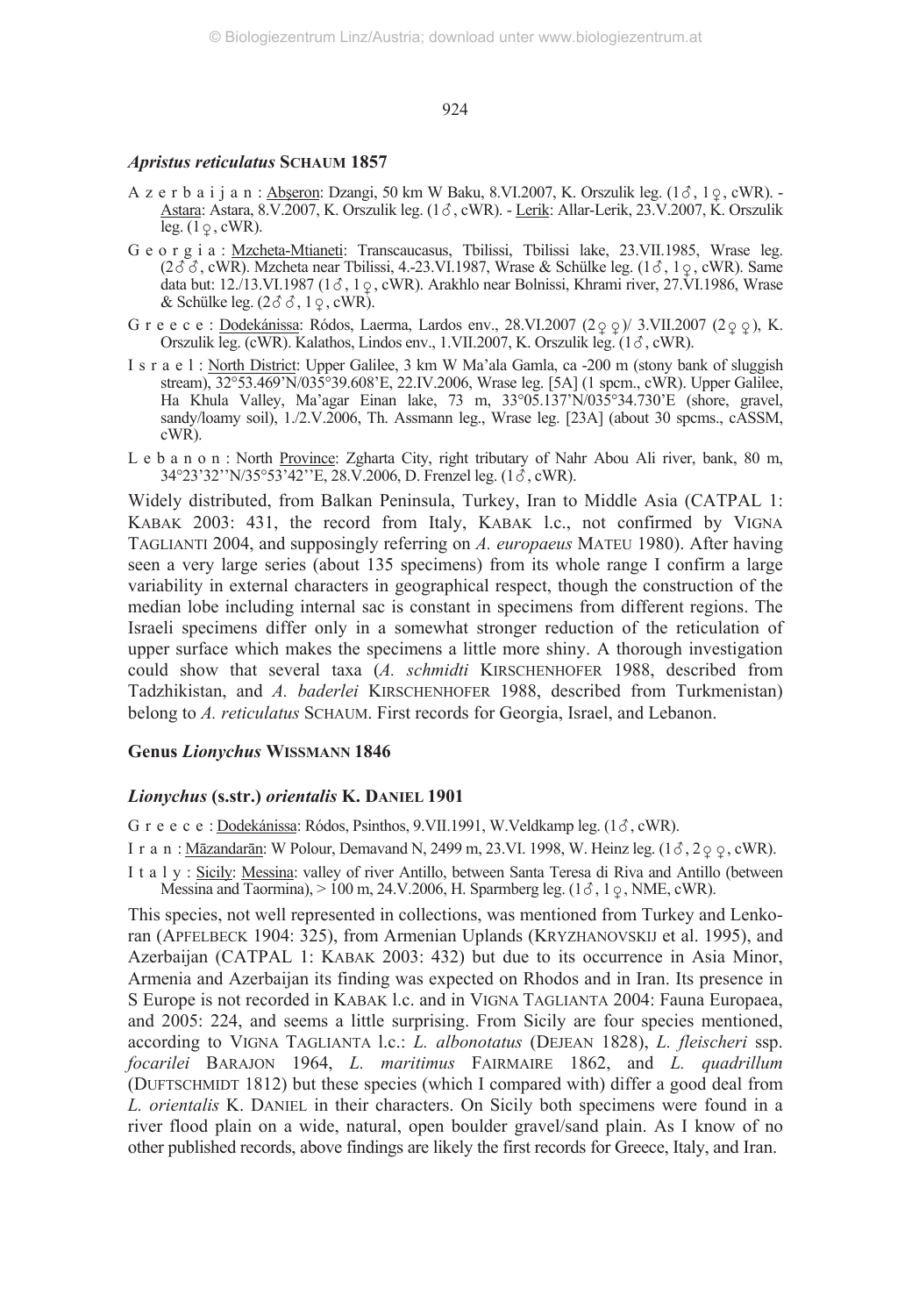#### **Genus** *Syntomus* **HOPE 1838**

#### *Syntomus montanus* **BEDEL 1913**

T u n i s i a : Bejá: ca. 2 km S Ain Draham, 670 m, 36°44´27N/08°41´01E (N-exp. oak forest, litter sifted),  $28.$ XII.2004, P. Wunderle leg.  $(1 \varphi, \text{cWR})$ .

A species, up to recent only recorded from Algeria (CATPAL 1: KABAK 2003: 433). First record for Tunisia, which was expected.

#### *Syntomus obscuroguttatus* **(DUFTSCHMIDT 1812)**

I s r a e l : Central District: Breikhat Ya'ar, N Tel Aviv, 11 m (wetland), 27.III.2008, Wrase leg. [34]  $(1\delta, 2\varphi, \text{cWR})$ . - Golan: Bental Reservoir, W Merom Golan, ca. 1000 m (stony grazing land near shore),  $25.III.2008$ , Wrase leg. [29]  $(1\delta, 1\epsilon, \text{cWR})$ .

Widely distributed, from Iberian Peninsula and N-Africa to Middle Asia, entering the Oriental region (CATPAL 1: KABAK 2003: 433). First record for Israel.

#### *Syntomus parallelus* **(BALLION 1871)**

I r a n : Azarbaygan-e: 15 km S Mešginšar, 2900 m, 3815N/4745E, 20.VI.2000, E. & P. Hajdaj leg. (2, cWR). - Chorāsān: 38 km N Qūčān, 2724N/5834E, 1964 m, 16.V.2003, P. Kabátek leg.  $(1 \circ$ , cWR). Emamqoli env., Cheveli, 2200 m, 22.V.2003, K. Orszulik leg.  $(1 \circ$ , cWR). Kopet Dagh, Širvan env., Nāmānlū, 24.V.2003, K. Orszulik leg. (13, cWR). - Esfahān: 20 km NW Askarān (NW Eşfahān), 19.IV.2002, P. Kabátek leg.  $(1\delta, \text{cWR})$ . - Golestan: Azad Šar, Farsiyan env., 2000 m, 27.V.2003, K. Orszulik leg. (3  $\varphi$  , cWR). - <u>Kermān</u>: 45 km NNE Sabzvārān (Jiroft), 2231 m, 28°58'N/57°54'E, 19.VII.2004, P. Kabátek leg. (1-, cWR).

P a k i s t a n : Baltistan: Karakorum Mts., Hushe Valley, ca 3070 m, M. Šlachta leg.  $(1\delta, \text{cWR})$ 

A species with a wide range from Armenia, Azerbaijan and Turkey to Middle Asia and Pakistan (CATPAL 1: KABAK 2003: 433). First records for Iran.

## **Tribe L i c i n i n i BONELLI 1810**

## **Subtribe L i c i n i n a BONELLI 1810**

## **Genus** *Badister* **CLAIRVILLE 1806**

#### *Badister* **(s.str.)** *brevicollis* **REICHE 1875**

I s r a e  $1$ : Haifa: "Hedera [Hadera], coastal zone, 20.III.1927, O. TH. leg." ( $1\delta$ , TAU).

Rare species, already recorded from Turkey, Israel, Lebanon and Syria (CATPAL 1: BAEHR 2003: 440), and from Greece (WRASE 2005: 854). For recognation see WRASE 1995: 353.

## *Badister* **(s.str.)** *bullatus* **(SCHRANK 1798)**

I s r a e l : Central district: "Mikumoret" [Mikhmoret, between Hadera and Netanya], 7.VII.1980, Q. Argaman leg.  $(1\delta, TAU)$ .

This species, fairly common in Europe, is in Asia known from Turkey, Iran, Iraq, Middle Asia and W-Siberia (CATPAL 1: BAEHR 2003: 440). Identification of above mentioned specimen is assured by investigation of the median lobe. First record for Israel.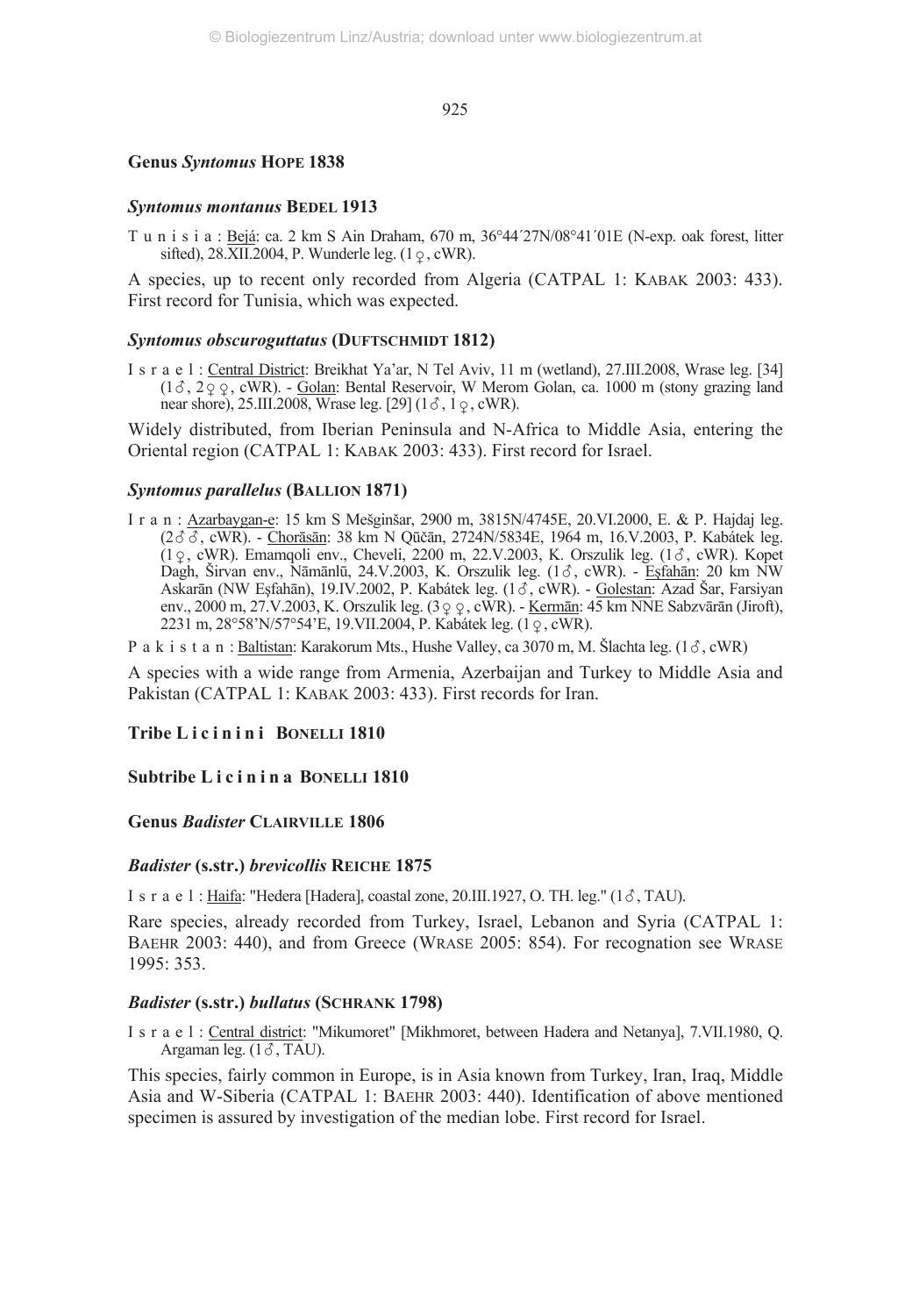## *Badister* **(***Trimorphus***)** *sodalis* **(DUFTSCHMID 1812)**

I s r a e l : "Syrien Kaifa [Haifa] Reitter" (2 spcms., TAU).

Widespread in Europe, this species was recorded from Asia only from W-Siberia and Turkey (CATPAL 1: BAEHR 2003: 441). These findings enlarge the distribution area to the Near East. First record for Israel.

## **Tribe P l a t y n i n i BONELLI 1810**

## **Genus** *Agonum* **BONELLI 1810**

## *Agonum* **(s.str.)** *rugicolle* **CHAUDOIR 1846**

I s r a e l : Golan: Bental Reservoir, W Merom Golan, 33°08N/35°47E, 9.V.2006, L. Friedman leg.  $(1 \circ, \text{TAU})$ ; the same but:  $1000 \text{ m}$  (stony grazing land near shore),  $25.1 \text{H}$ .  $2008$ , Th. Assmann leg., Wrase leg. (10 spcms., cASSM, cWR). Ma'agar Bental, 33°08N/35°47E, 2.V.2007, L. Friedman leg.  $(1 \varphi, \text{TAU})$ .

A species widely distributed in montane areas from the Caucasus region (described from Kobi in the Caucasus Major), Armenia, Asia Minor, Syria to Iran, with numerous synonyms (SCHMIDT 1992: 120; CATPAL 1: BOUSQUET 2003: 451), the hitherto isolated occurrence in Bulgaria (APFELBECK 1904: 291) could not be confirmed due to the lack of documented specimens (SCHMIDT l.c). The occurrence in the Golan is not surprising but as I know of no other published records, above findings are the first records for Israel.

## *Agonum* **(s.str.)** *monachum* **DUFTSCHMID 1812**

I s r a e l : Central district: Ga'ash, S Netanya (winter pool, with *Eleocharis*), 27.III.2008, Wrase leg.  $[32]$  ( $2\delta$ ,  $\delta$ ,  $2\varphi$ , cWR). Netanya, Breikhat Dora Reserve (wetland with reed and *Eucalyptus*)  $27.XI.2007$ , Th. Assmann leg.  $[252, 286]$   $(13, 19, \text{cASSM})$ . - Haifa: Breikhat Ya'ar, S Hadera,  $\sim$ 11 m, 32°25'N/034°54'E (ponds and wet meadows), 21.III.2007, Th. Assmann leg. [223], (1 $\sigma$ , cASSM).

Widely but locally distributed scarce species, from Asia but known from Turkey, Kazakhstan and W-Siberia (CATPAL 1: BOUSQUET 2003: 450). Except the citation for Palestine in BODENHEIMER 1937: 112, and listing for Israel by CHIKATUNOV et al. 2006: 294, both under *A. atratum* (DUFTSCHMID 1812), I know of no detailed records, seemingly these are the first ones for Israel.

## *Agonum* **(s.str.)** *viridicupreum* **ssp.** *viridicupreum* **MOTSCHULSKY 1844**

I s r a e l : Golan: Bental Reservoir, W Merom Golan, ca 1000 m (stony grazing land near shore), 30.IV.2006, Th. Assmann leg., Wrase leg. (13 spcms., cASSM, cWR). Same data but: 25.III.2008 (13 spcms., cASSM, cWR). Golan, fork to Ramat, Magshimim, 400 m, 27.IV.1996, P. Schnitter & K. Staven leg. (1 spcm., cSCHN). N. Golan, E El Rom, 1040 m, border to Syria (brookside), 05.V.1996, P. Schnitter & K. Staven leg. (6 spcms., cSCHN). N Golan, N Kela, 750 m (marsh area), 03.05.1996, P. Schnitter & K. Staven leg. (3 spcms., cSCHN). - Central district: Netanya, Breikhat Dora Res. (wetland), 27.III.2008, Th. Assmann leg., Wrase leg. (10 spcms., cASSM, cWR). Same data but: 27.11.2007, Th. Assmann leg. (5 spcms., cASSM).

Nominotypical subspecies occurring from Iberian Peninsula to Asia Minor, Irak, and Iraq (CATPAL 1: BOUSQUET 2003: 450). For Palestine the species was mentioned in BODENHEIMER 1937: 112. As I know of no published detailed records, seemingly these are the first ones for Israel.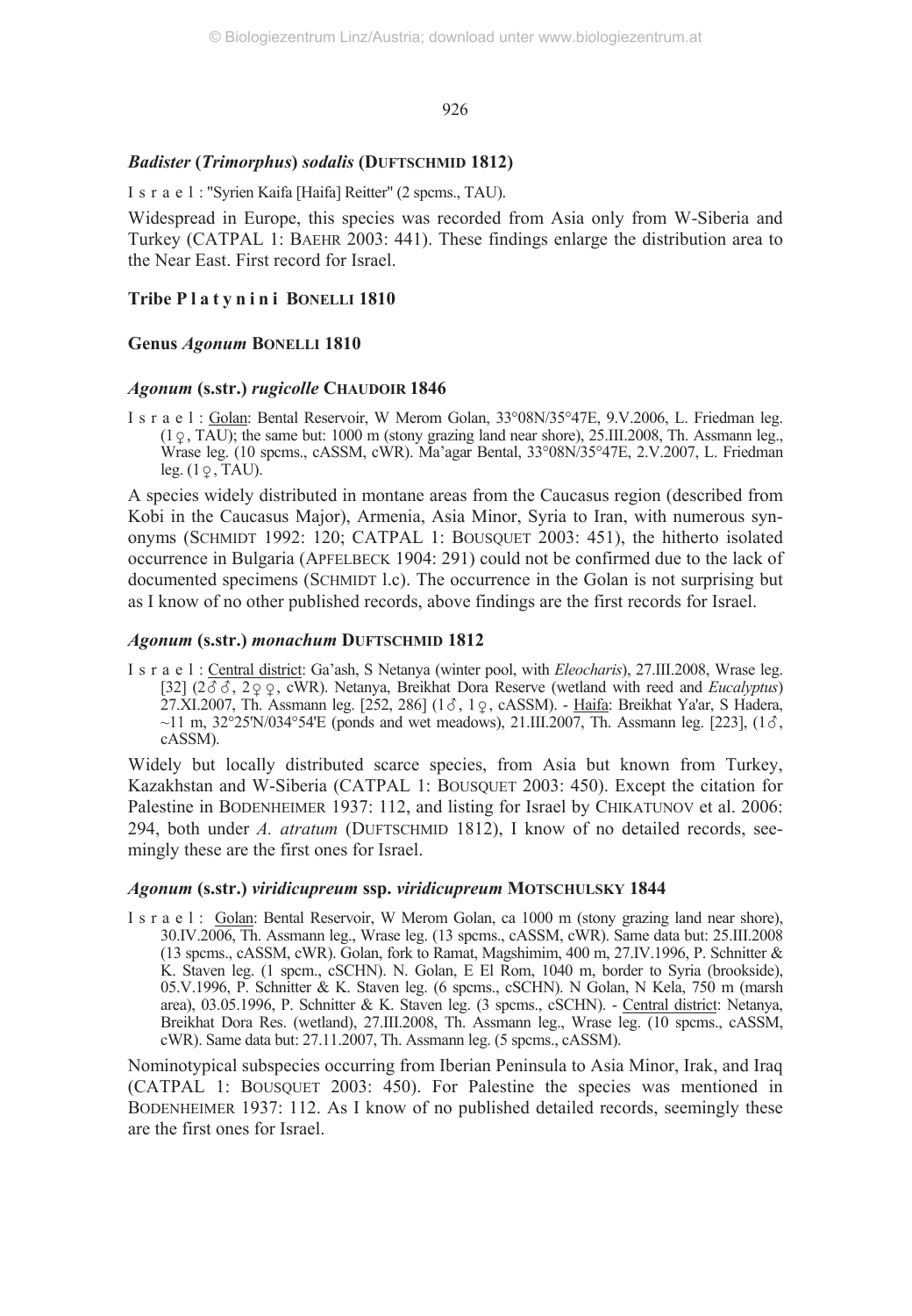## **Genus** *Atranus* **LE CONTE 1848**

#### *Atranus ruficollis* **(GAUTIER DE COTTES 1858)**

I s r a e l : North district: Upper Galilee, Tanur Reserve, 345 m, Tanur (Jyon) river, 33°16.101'N/035°34.714'E (*Salix*/*Nerium* floodplain forest, heaps of mud, twigs and leaves), 1.V.2006, Wrase leg. [24A] (2 spcms., cWR).

From Corsica to S-Russia, everywhere local and rare. Recorded in Asia from Turkey only (CATPAL 1: BOUSQUET 2003b: 457), additionally a distribution is given for the Caucasus area, Armenia and parts of Turan (KRYZHANOVSKIJ et al. 1995: 118), and Syria (WRASE 2005: 855). First record for Israel.

## **Tribe P t e r o s t i c h i n i BONELLI 1810**

## **Genus** *Poecilus* **BONELLI 1810**

#### *Poecilus* **(***Ancholeus***)** *gisellae* **ssp.** *gisellae* **(CSIKI 1930)**

- I s r a e l : North District.: Upper Galilee, Alma plateau, env. Alma Cave S Alma vill., 33°02.294'N/035°30.553'E, ca 630 m (stony grazing land, under stones), 9.III.2008, Wrase leg. [5] (35 spcms., cWR). Found together with *P.* (*Ancholeus*) *pertusus* (SCHAUM 1858). Upper Galilee, Meron Mts., NW Zfat, pond, 850 m, 30.IV.1996, P. Schnitter & K. Staven leg. (ca. 10 spcms., cSCHN, cWR). Golan: Bental Reservoir, ca 1000 m, W Merom Golan (stony grazing land near shore),  $25.III.2008$ , Wrase leg.  $[29] (1 \, \varphi, \text{cWR})$ .
- N o r t h C y p r u s : Famagusta: Gazimağusa, lake, 11.IV.1992, H. Winkelmann leg. (18, 19, cWR).

Widely distributed in the western Mediterranean area, its extension eastwards was unsure. The record for Cyprus in Fauna Europaea (VIGNA TAGLIANTI 2004) is seen as doubtful, according to AUSTIN et al. 2008: 54, it most probably refers to *P. puncticollis* (DEJEAN 1828). Not recorded for Israel (CATPAL 1: BOUSQUET 2003: 479). First record for Israel and confirmation of occurrence in Cyprus with the first detailed record. The record for "Kleinasien" by JEDLIČKA (1957: 99) seems very probable.

#### *Poecilus* **(***Ancholeus***)** *pertusus* **(SCHAUM 1858)**

- I r a q : Erbil: Rawandoz env. (near frontier to Iran), 1200 m (sparse oak forest), 29.IV. 2007, Chr. Reuter leg.  $(1\delta, 1\phi, \text{cWR})$ .
- I r a n : Āzarbāyğān-e Garbī: Serou, 50 km NW Orūmīye, 37.39N/44.45E, 9.VI.1999, E. & P. Hajdaj leg.  $(1 \varphi, \text{cWR})$ .
- I s r a e l : North District.: Upper Galilee, Alma plateau, env. Alma Cave S Alma vill., 33°02.294'N/035°30.553'E, ca 630 m (stony grazing land, under stones), 9.III.2008, Wrase leg. [5]  $(1 \varphi, \text{cWR}, \text{together with numerous specimens of } P. \text{ gisellae (CSIKI)}).$

In CATPAL 1: BOUSQUET 2003: 480, recorded from Armenia, Azerbaijan, Turkey and Syria; VIGNA TAGLIANTA 2004: Fauna Europaea, mentioned it for the Near East without specification, so the findings from Israel are worthy for inclusion here. First records for Iran and Iraq.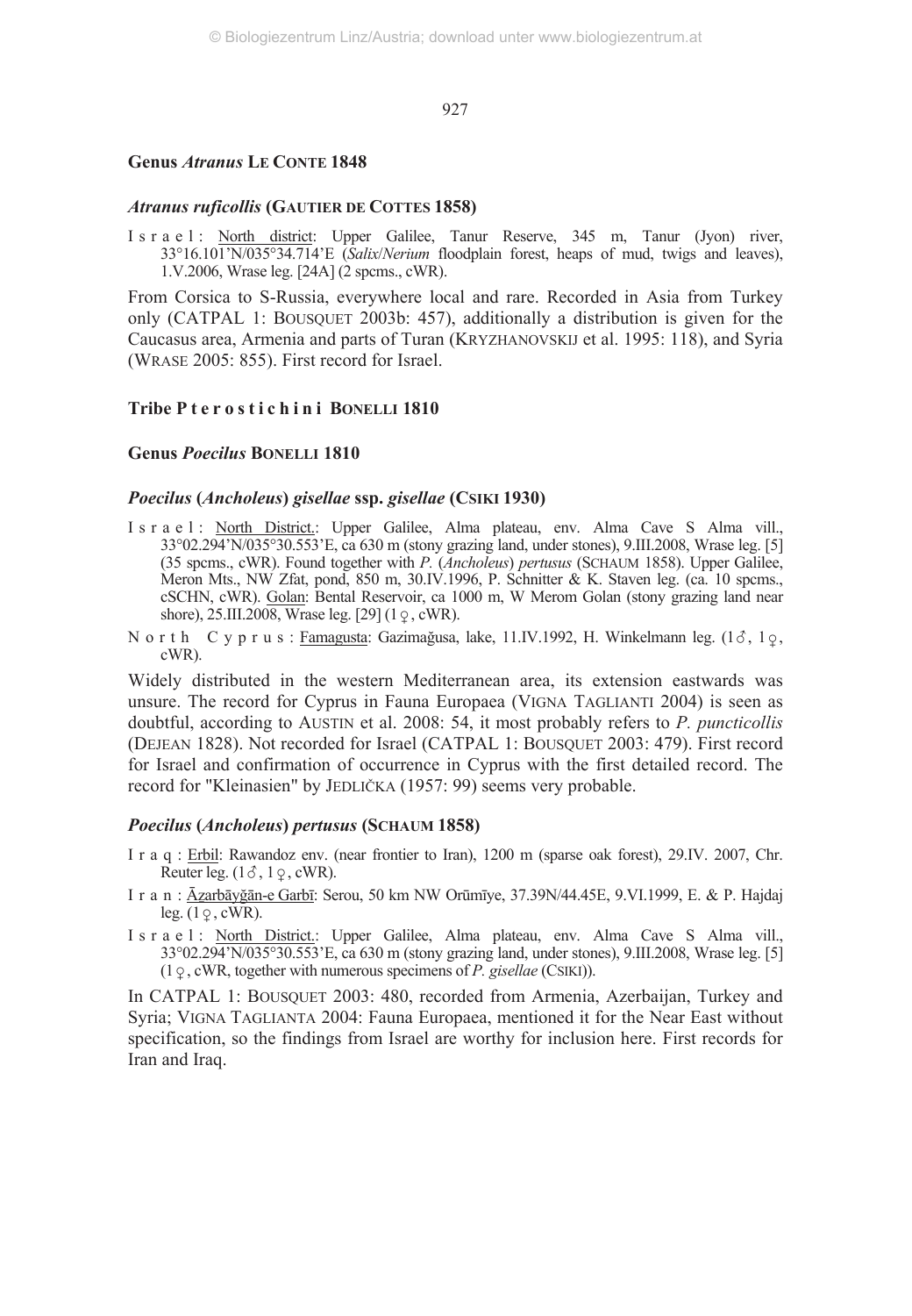#### *Poecilus* **(***Ancholeus***)** *puncticollis***(DEJEAN 1828)**

I s r a e l : Golan: Bental Reservoir, W Merom Golan, ca 1000 m (stony wetland near shore), 30.IV.2006, Wrase leg. [21] (11 spcms., cWR). Same data but: 33°08N/35°47E, 9.V.2006, L. Friedman leg. (13, 19, TAU). - <u>North District.</u>: Upper Galilee, Alma plateau, env. Alma Cave S Alma vill.,  $33^{\circ}02.294^{\circ}$ N/035°30.553'E, ca 630 m (stony grazing land, under stones), 9.III.2008, Wrase leg. [5], (45 spcms., cWR).

Widely distributed from the Iberian Peninsula to Turkmenistan, for the E-Mediterranean area it is mentioned for Turkey and Syria (CATPAL 1: BOUSQUET 2003: 480). Seemingly there are no published records for Israel, so above listed findings are the first records for that country.

## *Poecilus* **(***Ancholeus***)** *wollastoni* **(WOLLASTON 1854)**

G r e e c e : Thessalía: <u>Larissa</u>: Mt. Ossa, 15.VII.2001, M. Egger leg.  $(1 \circ, \text{cWR})$ .

- T u r k e y : Adana: Nur Dağlar, Fevzsipasa env., Nurdağı Geç., 1400 m, 10.V.2005, K. Orszulik leg.  $(1\varphi, \text{cWR})$ .
- E g y p t : al-Wādī al-dschadīd: Western desert, Baris, Dush Oasis, 30.XII.1995, W.G. Ullrich leg.  $(1\delta, 1\epsilon, \text{cWR})$ . Western desert, Bahariya Oasis, 12.V.1995, W.G. Ullrich leg.  $(1\epsilon, \text{cWR})$ . Dschanūb Sīnā: Sinai, Abu Rodeis, 24.V.1971, Bytinski-Salz leg. (1 <sub>?</sub>, TAU).
- I s r a e l : South District: Gerofit [ca. 42 km NNE Eilat], at light, 24.III.2007, V. Kravchenko leg. (18 spcms., TAU, cWR). Nahal Zin [Negev], 30.I.1998, T. Pavliček leg. (1-, TAU). Bor Mashash [W Dimona], 7.IV.1998, V. Chikatunow leg. (16, TAU). - West Jordan Land: Kallia [NW tip of dead Sea], 26.III.1970, Bytinski-Salz leg.  $(2 \circ \circ, \text{TAU}, \text{cWR})$ . Jericho, 1.I.1942, Bytinski-Salz leg. (18) TAU). Jerusalem-Jericho road, km 32, 1.XII.1940, Bytinski-Salz leg. (1-, TAU). Jordan nr. Dead Sea, 25.I.1941, collector unknown  $(1 \varphi, TAU)$ .
- S y r i a : Deir ez-Zor: Deir ez Zor, Euphrat, 40 km N Al Kassra, 300 m (wheat field), 18.V.1990, I.A. Al-Hussein leg.  $(1\delta, 1\delta, \text{cW})$  Same data but: cotton field, 8.IX, and 26.IX, respectively  $(2\delta, \delta, \text{cW})$ cWR). Same data but: corn field, 13.-21.IV.1995, and 26.IV.-7.V.1995, respectively, Yakti leg. (388, cWR). Rasafah, 35°73'49''N/39°45'41''E, 310 m, 16.-17.VI.1996, P. Kabátek leg. (18, cWR). - Homs: Djebel al Bilas, ca. km WNW Palmyra, ca. 900 m, 8./9.XI.2004, W. Heinz leg.  $(2 \varphi \varphi, \text{cWR}).$
- I r a n : Khūzestān: Mahsha, at light, 8.V.2006, J. Muilwijk leg. (18, cWR, further specimens in cMUILW, not investigated). Izeh, lake, 1.IV.2007, J. Muilwijk leg. (1  $\varphi$ , cWR, further specimens in cMUILW, not investigated).
- Y e m e n : Schabwa: Ramilat as Sab'atayn (between Safir and Shaburah), 24.-26.III.1998, P. Rudich & J. Kny leg.  $(1\delta, \text{cWR})$ .
- K u w a i t : <u>al-Kuwait</u>: al-Kuwait env., 4.IV.1977, M. Branžovský leg. (1 <sub>?</sub>, cWR).

A species widely distributed from the Canary Islands and N-Africa to Yemen and Saudi Arabia, extending to the Afrotropical Region (CATPAL 1: BOUSQUET 2003: 480). Not mentioned for Israel but BODENHEIMER 1937: 112 redorded *Pterostichus leus* ANDREWES 1927 (which is synonym to *P. wollastoni*) for Palestine. Most probably also JEDLIČKA's (1957: 99) record of *Pt. leus* for "Palästina, Bagdad, Irak" refers to *P. wollastoni* (WOLL.). First records for Greece, Turkey, Syria, Iran, and Kuwait, and confirmation of occurrence in Israel with first detailed records. The record for Greece should be corroborated by further findings.

#### *Poecilus* **(s.str.)** *bonvoisini* **(REICHE & SAULCY 1855)**

I s r a e l : West Jordan Land: "Al Magthas [near Jericho], Palestine",  $2$  IV ( $2 \varphi \varphi$ ) and  $23$  V. (1 $\delta$ ) 1942, Bytinsky-Salz leg. (TAU, cWR). "Jordan b. Jericho", III 1942, unknown collector  $(1\delta,$ TAU).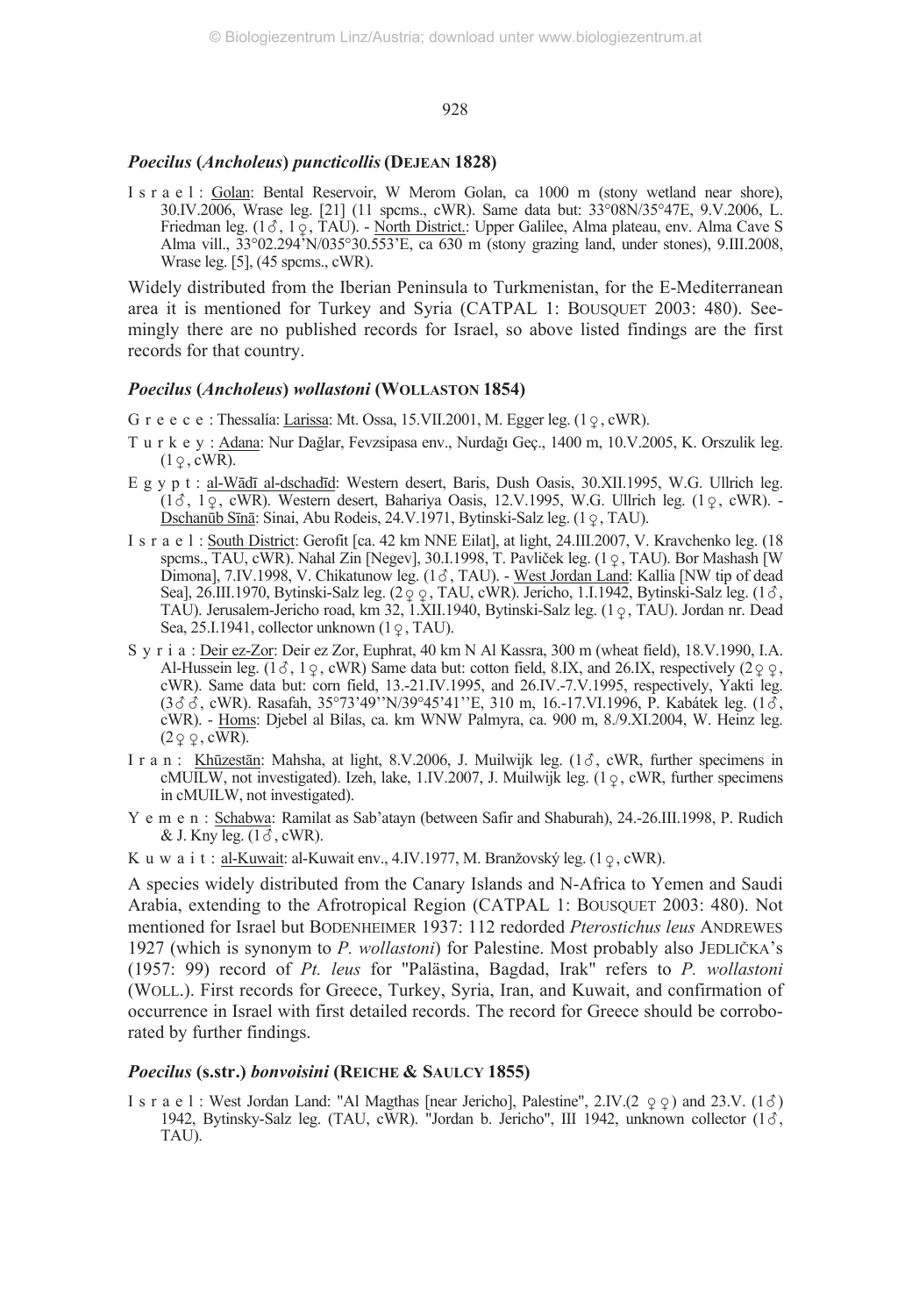T u r k e y : <u>Mersin</u>: Silifke, 10.V.2001, M. Egger leg.  $(1\delta, 3\varphi, \varphi, \text{cEGG}, \text{cWR})$ .

I r a n : Būshehr: Borazjan, 27.III.2007, J. Muilwijk leg. (13, cWR, further specimens in cMUILW, not investigated). - Khūzestān: river Ahvaz, 29.III.2007, J. Muilwijk leg.  $(2\delta \delta, \text{cWR}, \text{further})$ specimens in cMUILW, not investigated).

A species not well known and rare in collections. Its distribution is given with Iraq, Jordan, Saudi Arabia, and Syria (CATPAL 1: BOUSQUET 2003: 481). The specimens fit well the description with exception of the colour Reiche indicated with "noir bronzé brillant", whereas above mentioned specimens are black with a weak violet-bluish tinge, so the correctness of the determination should be checked by investigation of types. For Palestine it was mentioned in BODENHEIMER 1932: 53 from "Jordan, near Allenby Bridge". As I know of no other published detailed records for Israel, above mentioned ones may serve as additional information. First records for Iran and Turkey.

## Tribe S p h o d r i n i LAPORTE 1834

## **Subtribe C a l a t h i n a LAPORTE 1834**

## **Genus** *Synuchidius* **APFELBECK 1908**

## *Synuchidius ganglbaueri* **APFELBECK 1908**

G r e e c e : <u>Macedonía: Flórina</u>: Triklário Mts., Pissodéri, 1750 m, 4.-7.VII.2005, J. Louda leg. (1 $\delta$ ,  $2 \varphi \varphi$ , cWR). Same data but 6.VI.1995, Vl. Skoupý leg.  $(1 \varphi, \text{cWR})$ .

As listed for Albania, Macedonia, and Yugoslavia (CATPAL 1: HOVORKA & SCIAKY 2003: 529; VIGNA TAGLIANTI 2004), occurrence in Greece was expected. First records for Greece.

## **Subtribe Atranopsina BAEHR 1982**

## **Genus** *Platyderus* **STEPHENS 1827**

## *Platyderus* **(s.str.)** *rufus* **ssp.** *rufus* **(DUFTSCHMID 1812)**

R o m a n i a : <u>Mehedinti</u>: Drobeta-Turnu Severin, 27.IV.1999, K. Orszulik leg. (1  $\frac{Q}{Q}$ , ORSZ). - Cluj: Munții Trascáului, Cheile Valișoarei, 500-600 m, 21.IV.1984, J. Janak leg. (13, cWR).

The subspecies with a wide range from C-Europe, Balkan to Ukraine (CATPAL 1: HOVORKA & SCIAKY 2003: 522; VIGNA TAGLIANTI 2004), hitherto not listed from Romania. First record for this country.

## **Subtribe Sphodrina LAPORTE 1834**

## **Genus** *Laemostenus* **BONELLI 1810**

## *Laemostenus* **(s.str.)** *quadricollis* **ssp.** *quadricollis* **L. REDTENBACHER 1843**

J o r d a n : Amman: Amman region, 15 km N Madaba, Hisban vill., ca 600 m, 10.IV.2003, J. Voitenko leg.  $(1\delta, \text{cWR})$ .

Nominotypical subspecies known from Israel, Lebanon, and Syria (CATPAL 1: CASALE 2003: 536). First record for Jordan.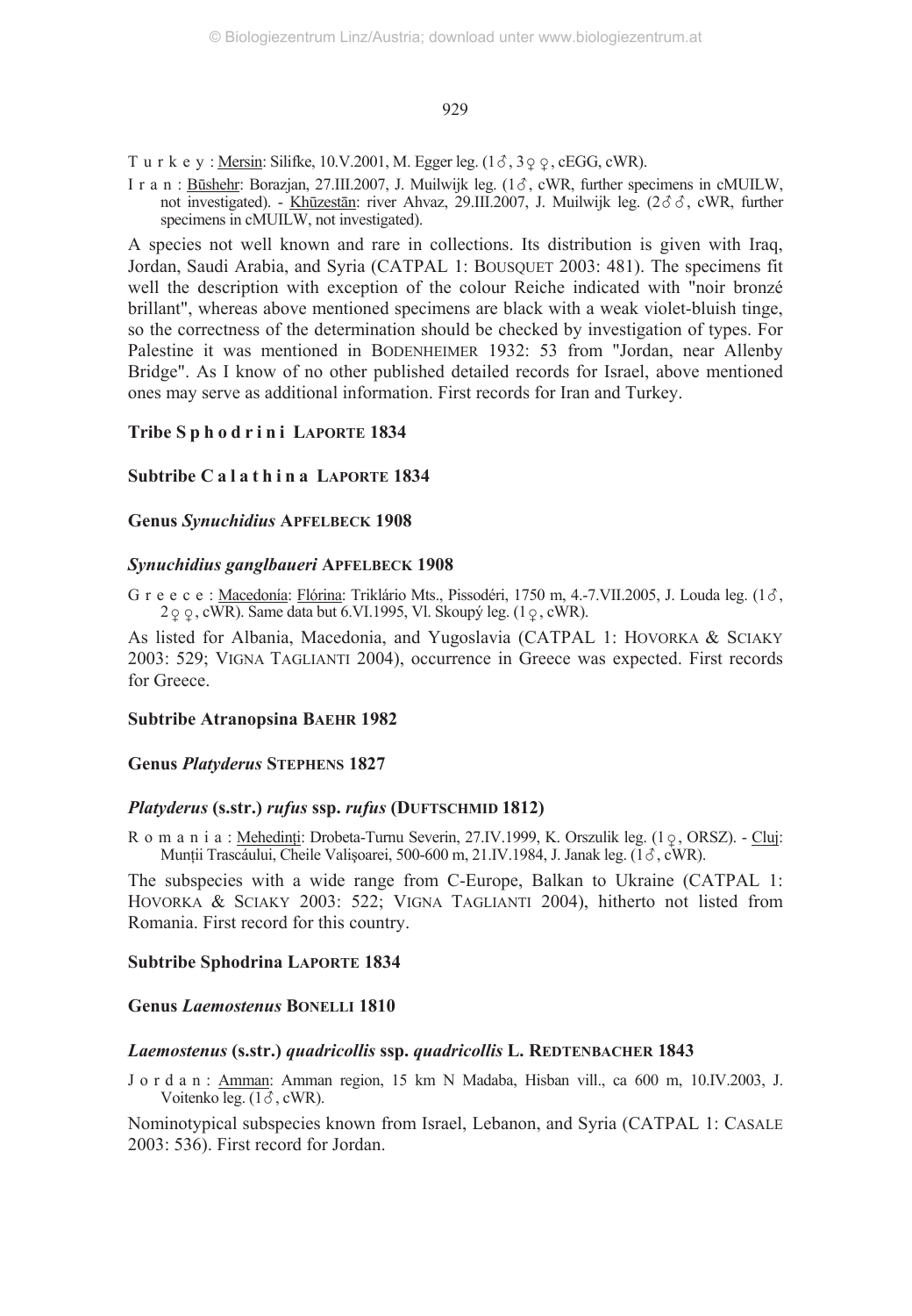## **Genus** *Stenolepta* **SEMENOV 1889**

#### *Stenolepta transcaspica* **SEMENOV 1889**

I r a n : Khorāsān-e Razavi: 7 km E Bazabgan (20 km NW Mazdavand), 740 m, 36°17'N/60°31'E, 18.V.2006, A. Reiter leg. (1 ex., cGRY).

Recorded for Turkmenistan (CATPAL 1: CASALE 2003: 543) but mentioned as questionable for Iran (CASALE 1988: 77). I was able to compare above recorded specimen with a specimen from SW Turkmenistan, 30 km S Kyzyl Atrek, river Sumber near Tersakan, 22.IV.1993, R. Predel leg. (Sciaky det., cWR), its finding confirms the occurrence of this species in Iran.

## Tribe Z a b r i n i BONELLI 1810

## **Subtribe A m a r i n a C. ZIMMERMANN 1831**

## **Genus** *Amara* **BONELLI 1810**

#### *Amara* **(***Bradytodema***)** *kaszabiella* **HIEKE 1983**

- I s r a e l : South District: C. Negev, Re'em agricultural concern, W Yerukham (semidesert, under stones), 19.III.2008, Wrase leg. [19A] (15 spcms., MNHUB, cWR, identification confirmed: Hieke 2008).
- S y r i a : Dimashq: Djebel Haymur [Jabal Haymūr], NE Al Busayri, 850 m, 6.XI.2004, W. Heinz leg (6 spcms., cWR).

A rare species, described from S-Jordan and further on known from Iran, Israel and Syria (CATPAL 1: HIEKE 2003: 552). CHIKATUNOV et al. (2006: 295) listed the species though already recorded for Israel, as new for this country, based on material collected in light traps but without mentioning a locality. First detailed records for Israel and Syria.

#### *Amara* **(***Phaenotrichus***)** *pumilio* **(PIOCHARD DE LA BRÛLERIE 1876)**

I s r a e l : North District: Upper Galilee, Meron Mts., Har Meron, Kamin Rom, 1100 m, 32°59.447'N/035°24.669'E (open stony grazing land, limestone), 28.IV.2006, Wrase leg. [15] (1 spcm., cWR, Hieke det. 2006). Upper Galilee, S Ziv'on, 750 m, 33°01.189'N/035°24.914'E (open stony grazing land, dolomite), 28./29.IV.2006, Wrase leg. [16] (4 spcms. MNHUB, cWR, Hieke det. 2006).

The species, described from Libanon (Ehden), and not often found, is further on known from Israel and Syria (CATPAL 1: HIEKE 2003: 566), and was mentioned by CHIKATUNOV et al. (2006: 295) with the synonym name *A. politissa* (REITTER), based on material collected in light traps but without mentioning a locality. As I know of no published locality, above findings are the first detailed records for this country.

#### *Amara* **(***Celia***)** *aberrans* **BAUDI DI SELVE 1864**

I s r a e l : Central District: SW Khadera (brackish pond), 27.III.2008, Wrase leg. [35] (1 spcm., cWR, Hieke det. 2008).

A species, described from Cyprus, with several synonyms and rare in collections. Furthermore, it is known from the Balkan Peninsula (Greece, Macedonia), Libya, Turkey, Israel, Lebanon, Syria, and Iran (CATPAL 1: HIEKE 2003: 555). CHIKATUNOV et al. (2006: 294) listed it for Israel, based on material collected in light traps but without mentioning a locality. First detailed record for Israel.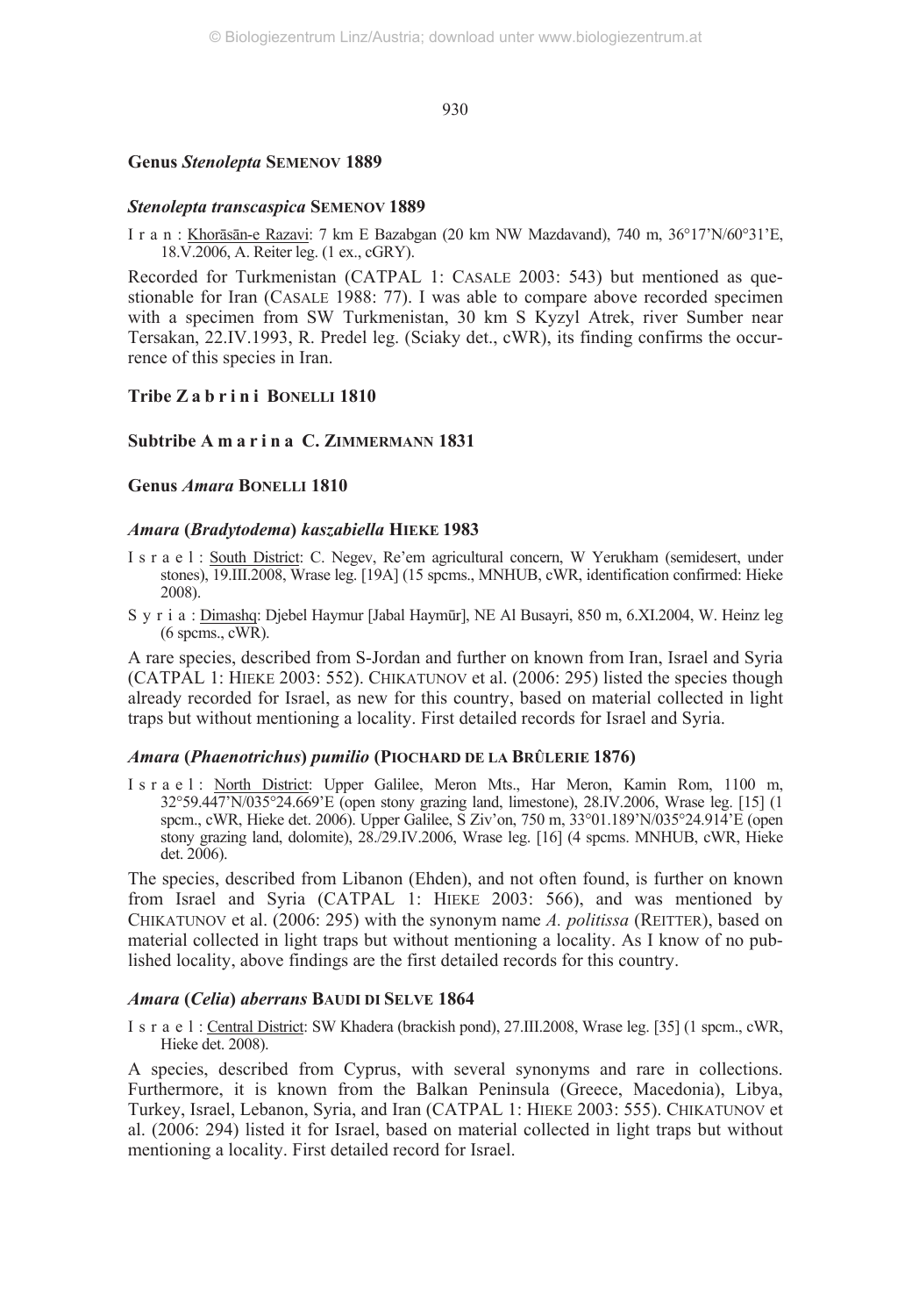#### **Zusammenfassung**

Eine neue Zuordnung (new assignment) wird vorgeschlagen: *Harpalus honestus* ssp. *creticus* MAŘAN 1934 = *Harpalus* (s.str. ) *sulphuripes* ssp. *creticus* MAŘAN 1934. *Acupalpus* (s.str.) *schnitteri* JAEGER 1999 nov. status wird aufgewertet von: *Acupalpus* (s.str.) *suturalis* ssp. *schnitteri* JAEGER 1999.

Folgende Arten werden erstmals gemeldet: *Leistus* (s.str.) *terminatus* (PANZER 1793): Island: (Austurland; Suðurland). *Brachinus* (s.str.) *alexandri* F. BATTONI 1984: Israel (Golan; Central District; North District). *Elaphrus* (s.str.) *weissi* DOSTAL 1996: Türkei (Ankara). Israel (Golan). *Asaphidion austriacum* SCHWEIGER 1975: Iran (Golestan). *A. curtum* ssp. *curtum* HEYDEN 1870: Tunisia (Béja; Jendouba). *A. festivum* (JACQUELIN DU VAL 1851): Greece (Macedonía: Flórina/Péla). *A. transcaspicum* (SEMENOV) 1889: Iran (Golestan; Khorāsān). *Bembidion* (*Trepanes*) *articulatum* (PANZER 1796): Türkei (Samsun). *B.* (*Trepanes*) *maculatum* spp. *maculatum* DEJEAN 1831: Israel (Golan). *Sphaerotachys fumicatus* (MOTSCHULSKY 1851): Israel (North District). *Paratachys fasciatus* spp. *fasciatus* (MOTSCHULSKY 1851): Israel (North District). *Tachyura* (s.str.) *euphratica* (REITTER 1885): Israel (North District). *T.* (s.str.) *poeciloptera* (BATES 1873): Türkei (Antalya). *T.* (s.str.) *walkeriana* (SHARP 1913): Griechenland (Fthiótida; Samos). Israel (Golan; North District). *Pogonus* (s.str.) *orientalis* ssp*. orientalis* DEJEAN 1828: Rumänien (Tulcea). *Trechus* (*Epaphius*) *secalis* ssp. *secalis* (PAYKULL 1790): Island (Austurland; Suðurland). *Aephnidius ruficornis* CHAUDOIR 1850: Israel (Haifa; Central District; North District). *Masoreus aegyptiacus* DEJEAN 1828: Griechenland (Ahaïa). *M. affinis* ssp. *affinis* CHAUDOIR 1843: Israel (Southern District: Negev). *Chlaenius* (*Chlaeniellus*) *douei* PEYRON 1858: Israel (North district). *Amblystomus algirinus* REITTER 1887: Griechenland (Árta). Italien (Sardinia: Oristano). *A. cephalotes* REITTER 1896: Israel (North district). *A. rectangulus* REITTER 1883: Israel (North district). *Anisodactylus* (s.str.) *binotatus* (FABRICIUS 1787): Libanon (Bekaa). *A.* (*Hexatrichus*) *virens* ssp. *winthemi* DEJEAN 1831: Canarische Inseln: Gran Canaria (Spain). *Carterus* (s.str.) *rufipes* (CHAUDOIR 1843): Irak (Erbil; Dahuk; As Sulaymānīyah). *Dixus moloch* (PIOCHARD DE LA BRÛLERIE 1873): Irak (Erbil). *Graniger femoralis* (COQUEREL 1858): Griechenland (Makedonía: Halkidiki). *Oedesis caucasicus* (DEJEAN 1831): Iran (Būyer Ahmad-o-Kūhgīlūye). Dodekánissa: Kós (Greece). *O. villosulus* (REICHE 1860): Dodekánissa: Kós (Griechenland). *Acinopus* (s.str.) *laevigatus* ssp. *laevigatus* MÉNÉTRIÉS 1832: Pakistan (N.-W.-Frontier Province). *Harpalus* (*Cephalophonus*) *cephalotes* ssp. *somcheticus* SCHAUBERGER 1933: Iran ( Lorestan). *H.* (*Cryptophonus*) *melancholicus* ssp. *reichei* JAKOBSON 1907: Griechenland (Ahaïa; Kérkira; Kefaloniá; Lakonía; Préveza). *H.* (s.str.) *angulatus* ssp. *subangulatus* REITTER 1900: Libanon (Beqaa valley; North Libanon Province). *H.* (s.str.) *cisteloides* ssp. *schouberti* TSCHITSCHÉRINE 1898: Türkei (Ardahan). *H.* (s.str.) *distinguendus* ssp. *distinguendus* (DUFTSCHMIDT 1812): Ägypten (Ash Sharqiyah). Tunesien (Sousse). Jordanien (Maan). *H.* (s.str.) *fuscicornis* MÉNÉTRIÉS 1832: Iran (Māzandarān). *H*. (s.str.) *inexspectatus* KATAEV 1989: Azerbaijan (Lerik; Şamaxı). *H.* (s.str.) *picipennis* (DUFTSCHMID 1812): Griechenland (Kavála). *H*. (s.str.) *pulvinatus* ssp. *lubricus* REITTER 1862: Türkei (Kars). *Trichotichnus* (s.str.) *laevicollis* (DUFTSCHMID 1812): Griechenland (Flórina). *Ophonus* (*Hesperophonus*) *similis* (DEJEAN 1829): Rumänien (Constanţa). *O.* (*Metophonus*) *brevicollis* (AUDINET-SERVILLE 1821: Syrien (as-Suwaidā). *O.* (*Metophonus*) *melletii* ssp. *melletii* (HEER 1837): Griechenland (Ioánnina; Katerini). *O.* (s.str.) *franziniorum* SCIAKY 1987: Griechenland (Kérkira). Montenegro (Bar). *Acupalpus* (s.str.) *lucasi* (GAUBIL 1849): Tunesien (Bejá). *A.* (*Ancylostria*) *morulus* REITTER 1884: Irak (As Sulaymānīyah). *Anthracus basanicus* J.R. SAHLBERG 1908: Israel (Golan; North district). *A. insignis* REITTER 1884: Montenegro (Bar). *Idiomelas* (s.str*.*) *morio* MÉNÉTRIÉS 1832: Pakistan (Balochistan). *Stenolophus* (s.str.) *skrimshiranus* STEPHENS 1828: Libyen (Cyrene-Shahhat). Turkmenistan (Kopetdag). *Dicheirotrichus* (s.str*.*) *lacustris* (REDTENBACHER 1858): Azerbaijan (Baku). *Cymindis* (s.str.) *discophora* CHAUDOIR 1873: Portugal (Madeira: Ilhas Desertas). *Dromius* (s.str.) *agilis* (FABRICIUS 1787): Türkei (Bolu; Isparta). *Microlestes coiffaiti* MATEU 1956: Israel (North District). *M. schroederi* HOLDHAUS 1912: Griechenland (Thesprotía). M. *vittatus* ssp. *vittatus*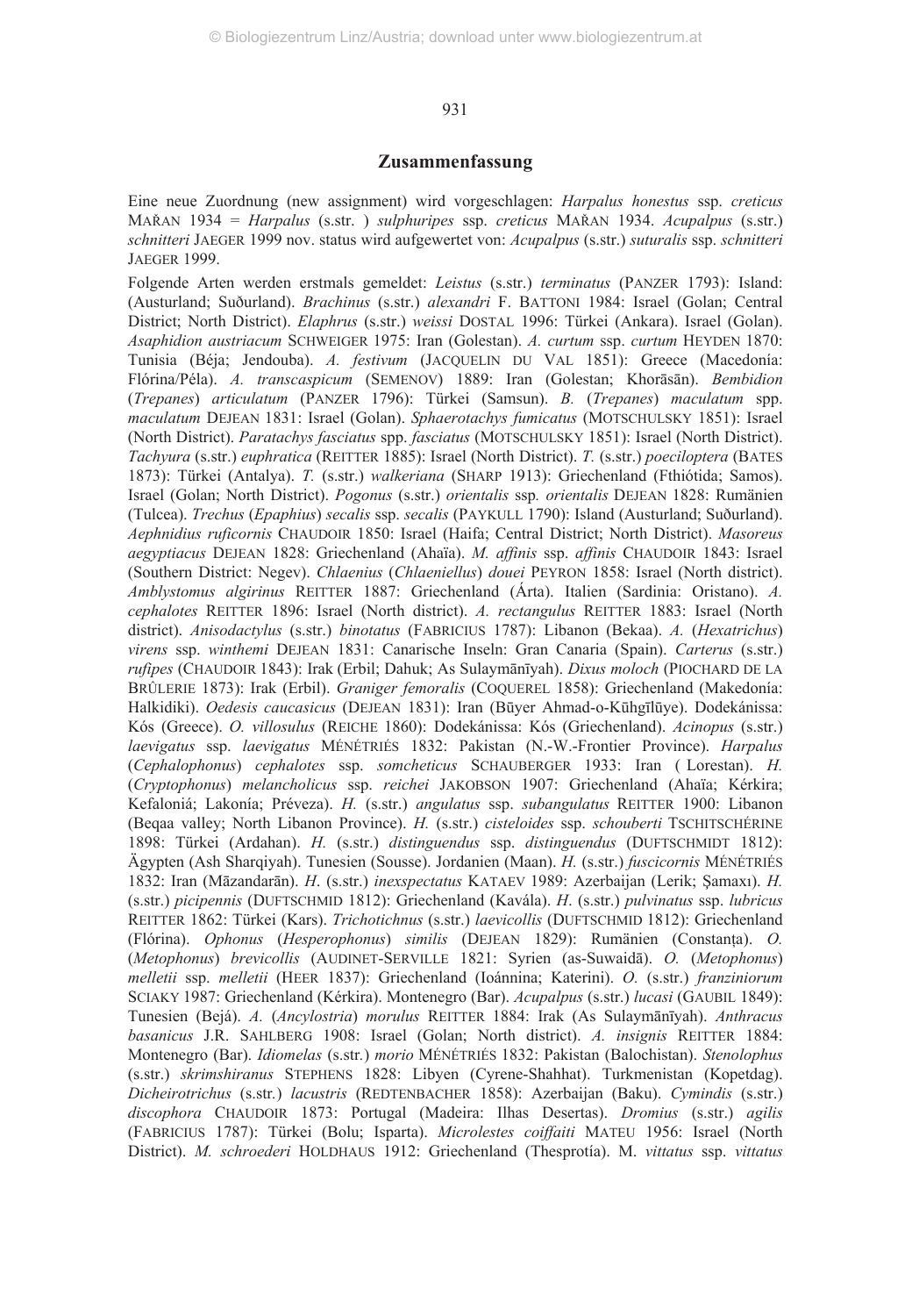(MOTSCHULSKY 1859): Iran (Hormozgan). *Apristus jaechi* KIRSCHENHOFER 1988: Ägypten (Janub Sina). Iran (Fars, Fund erfordert Bestätigung). *A. reticulatus* SCHAUM 1857: Georgien (Mzcheta-Mtianeti). Israel (North District). Libanon (North Province). *Lionychus* (s.str.) *orientalis* K. DANIEL 1901: Griechenland (Dodekánissa: Ródos). Iran (Māzandarān). Italien (Sizilien: Messina). *Syntomus montanus* BEDEL 1913: Tunesien (Bejá). *S. obscuroguttatus* (DUFTSCHMIDT 1812): Israel (Central District; Golan). *S. parallelus* (BALLION 1871): Iran (Azarbaygan-e, Chorāsān; Eşfahān, Golestan; Kermān). *Badister* (s.str.) *bullatus* (SCHRANK 1798): Israel (Central district). *B.* (*Trimorphus*) *sodalis* (DUFTSCHMID 1812): Israel (Haifa). *Agonum* (s.str.) *rugicolle* CHAUDOIR 1846: Israel (Golan). *A.* (s.str.) *viridicupreum* ssp. *viridicupreum* MOTSCHULSKY 1844: Israel (Central district; Golan). *Atranus ruficollis* (GAUTIER DE COTTES 1858): Israel (North district). *Poecilus* (*Ancholeus*) *gisellae* ssp. *gisellae* (CSIKI 1930): Israel (North District; Golan). *P.* (*Ancholeus*) *pertusus* (SCHAUM 1858): Iran (Āáarbāyğān-e Garbī). Iraq (Erbil). *P.* (*Ancholeus*) *puncticollis* (DEJEAN 1828): Israel (Golan; North district). *P.* (*Ancholeus*) *wollastoni* (WOLLASTON 1854): Griechenland (Larissa). Türkei (Adana). Syria (Homs). Iran (Khūzestān). Kuwait (al-Kuwait). *P.* (s.str.) *bonvoisini* (REICHE & SAULCY 1855): Iran (Būshehr; Khūzestān). Türkei (Mersin). *Platyderus* (s.str.) *rufus* ssp. *rufus* (DUFTSCHMID 1812): Rumänien (Cluj; Mehedinţi). *Synuchidius ganglbaueri* APFELBECK 1908: Griechenland (Macedonía: Flórina).

Bestätigung des Vorkommens: *Masoreus aegyptiacus* DEJEAN 1828: Sizilien (Siracusa). *Dromius* (s.str.) *quadrimaculatus* (LINNAEUS 1758): Griechenland (Kérkyra; Ioánnina). *Ditomus tricuspidatus* (FABRICIUS 1792): Griechenland (Etolía Akarnanía). *Stenolepta transcaspica* SEMENOV 1889: Iran (Khorāsān-e Razavi).

Bestätigung des Vorkommens mit ersten detaillierten Nachweisen: *Poecilus* (*Ancholeus*) *gisellae* ssp. *gisellae* (CSIKI 1930): Nord-Zypern (Famagusta).

Erste detaillierte Nachweise: *Brachinus* (s.str.) *psophia* AUDINET-SERVILLE 1821: Israel (Golan; Central District; North District). *Distichus planus* (BONELLI 1813): Israel (North District). *Dicheirotrichus* (s.str*.*) *lacustris* (REDTENBACHER 1858): Türkei (Adana; Ankara; Denizli; Muğla; Sivas). Israel (North District). *Lebia* (*Lamprias*) *rutilicollis* REITTER 1915: Libanon (South Governorate). *Agonum* (s.str.) *monachum* (DUFTSCHMID 1812): Israel (Central District; Haifa). *A.* (s.str.) *viridicupreum* ssp. *viridicupreum* MOTSCHULSKY 1844: Israel (Golan). *Poecilus* (*Ancholeus*) *wollastoni* (WOLLASTON 1854): Israel (South District; West-Jordan-Land). *Abacetus* (*Astigis*) *quadripustulatus* PEYRON 1858: Israel (North district; South district). *Amara* (*Bradytodema*) *kaszabiella* HIEKE 1983: Israel (South District). Syrien (Dimashq). *A.* (*Phaenotrichus*) *pumilio* (PIOCHARD DE LA BRÛLERIE 1876): Israel (North District). *A.* (*Celia*) *aberrans* BAUDI DI SELVE 1864: Israel (Central District).

Erwähnt mit zusätzlichen detaillierten Nachweisen: *Elaphrus* (s.str.) *weissi* DOSTAL 1996: Griechenland (Ipiros; Thessalía; Macedonía). *Harpalus* (s.str.) *polyglyptus* SCHAUM 1862: Griechenland (Etolía Akarnanía; Ioánnina). *Acupalpus* (s.str.) *schnitteri* JAEGER 1999: Israel (Golan). *A.* (*Ancylostria*) *morulus* REITTER 1884: Israel (North District). *Anthracus quarnerensis* (REITTER 1884): Israel (Central District; Golan). *Stenolophus* (s.str.) *liebmanni* J. MÜLLER 1931: Israel (North District). *Dicheirotrichus* (s.str*.*) *obsoletus* (DEJEAN 1829): Malta (Buggibba). *Syntomus parallelus* (BALLION 1871): Pakistan (Baltistan). *Badister* (s.str.) *brevicollis* REICHE 1875: Israel (Haifa). *Lebia* (*Lamprias*) *rutilicollis* REITTER 1915: Israel (Haifa; North District). *Apristus jaechi* KIRSCHENHOFER 1988: Israel (North District). *Poecilus* (s.str.) *bonvoisini* (REICHE & SAULCY 1855): Israel (West-Jordan-Land).

## **References**

APFELBECK V. (1904): Die Käferfauna der Balkanhalbinsel mit Berücksichtigung Klein-Asiens und der Insel Kreta. Erster Band. Familienreihe Caraboidea*.* — Berlin: R. Friedländer und Sohn, ix + 422 pp.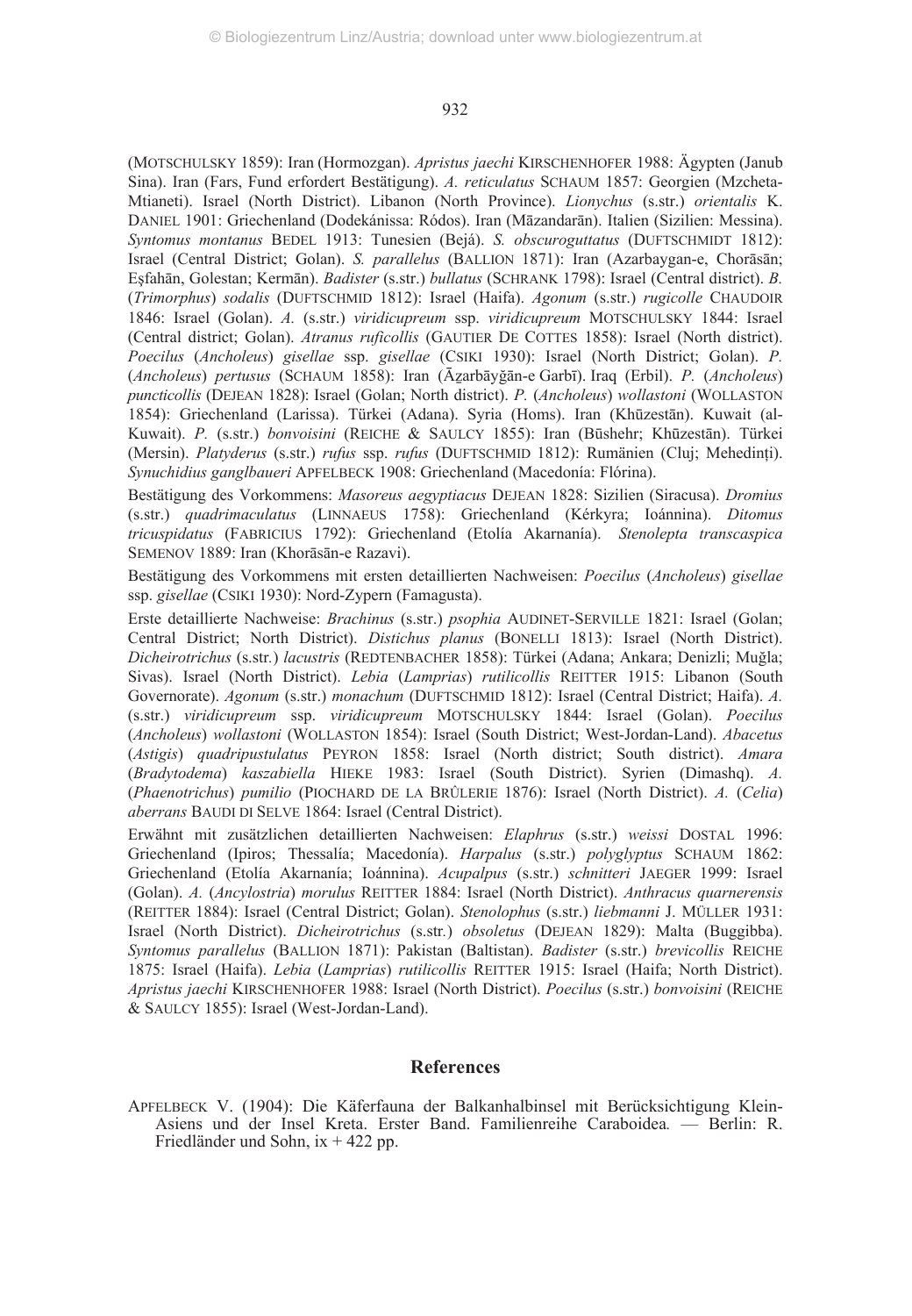- AUSTIN K., SMALL E., LEMAIRE J.M., JEANNE, Cl., MAKRIS Chr. & G. GEORGHIOU (2008): A revised Catalogue of the Carabidae (Coleoptera) of Cyprus. — Annales du Muséum d'Histoire Naturelle Nice **23** (Supplement): 1-199.
- BAEHR M. (2003b): Licinina, pp. 440-443. In: LÖBL I. & A. SMETANA (eds), Catalogue of Palaearctic Coleoptera, Vol. **1**, Stenstrup: Apollo Books, 819 pp.
- BEDEL L. (1897): Carabidae. pp. 85-124. In: BEDEL L. l895-1914: Catalogue raisonné des Coléoptères du nord de l'Afrique (Maroc, Algérie, Tunisie et Tripolitaine) avec notes sur la Faune des îles Canaries et de Madère. 1-2. Paris: Société Entomologique de France, 402 pp.
- BODENHEIMER F.S. (1932): Studies on the Ecology of Palestinean Coleoptera: I. Coleoptera at light-traps. — Bulletin de la Soviété Royale Entomologique d'Égypte **25** (16): 52-65.
- BODENHEIMER F.S. (1937): Prodromus Faunae Palestinae. Essai sur les éléments zoogéographiques et historiques du Sud-Ouest du sous-règne paléarctique. — Mémoires de l'institute d'Égypte **33**: 1-286.
- BOUSQUET Y. (2003): Abacetini, pp. 346-347. In: LÖBL I. & A. SMETANA (eds), Catalogue of Palaearctic Coleoptera, Vol. **1**, Stenstrup, Apollo Books, 819 pp.
- BOUSQUET Y. (2003): Cyclosomini, pp. 356-358. In: LÖBL I. & A. SMETANA (eds), Catalogue of Palaearctic Coleoptera, Vol. **1**, Stenstrup, Apollo Books, 819 pp.
- CASALE A. (1988): Revisione degli Sphodrina (Coleoptera, Carabidae, Sphodrini). Torino: Museo Regionale di Scienze Naturali, Monografie V, 1024 pp.
- CASALE A. (2003): Sphodrina, pp. 532-544. In: LÖBL I. & A. SMETANA (eds), Catalogue of Palaearctic Coleoptera, Vol. **1**, Stenstrup, Apollo Books, 819 pp.
- CASALE A. & A. VIGNA TAGLIANTI (1999): Caraboid beetles (excl. Cicindelidae) of Anatolia, and their biogeographical significance (Coleoptera, Caraboidea). — Biogeographia **20**: 277-406.
- CHIKATUNOV Vl., PAVLIČEK T. & E. NEVO (1999): Coleoptera of "Evolution Canyon" Lower Nahal Oren, Mt. Carmel, Israel. 1. Families: Buprestidae, Carabidae, Cerambycidae, Glaphyridae, Hybosoridae, Hydrophilidae, Lucanidae, Scarabaeidae, Tenebrionidae, and Trogidae. — Sofia-Moscow, Pensoft, 174 pp.
- CHIKATUNOV Vl., KRAVCHENKO V.D. & G.C. MÜLLER (2006): Carabidae (Coleoptera) collected in the Israeli light trap survey and their association with the major phytogeographical zones of Israel. — Esperiana **12**: 291-298.
- FARKAČ J. & M. JANATA (2003): Nebriini, pp. 79-96. In: LÖBL I. & A. SMETANA (eds), Catalogue of Palaearctic Coleoptera, Vol. **1**, Stenstrup, Apollo Books, 819 pp.
- FURTH D.G. (1975): Israel, a Great Biogeographic Crossroad. Discovery **11** (1): 3-14 + 1 map.
- GUÉORGUIEV B.V. (2007): Annotated Catalogue of the Carabid beetles of Albania (Coleoptera; Carabidae). — Sofia – Moscow, Pensoft Publishers, 243 pp.
- HIEKE F. (2003): Amarina, pp. 547-568. In: LÖBL I. & A. SMETANA (eds), Catalogue of Palaearctic Coleoptera, Vol. **1**, Stenstrup, Apollo Books, 819 pp.
- HIEKE F. & D.W. WRASE (1988): Faunistik der Laufkäfer Bulgariens (Coleoptera, Carabidae). — Deutsche entomologische Zeitschrift N.F. **35** (1-3): 1-171.
- HOVORKA O. & R. SCIAKY (2003): Calathina, pp. 524-529. In: LÖBL I. & A. SMETANA (eds), Catalogue of Palaearctic Coleoptera, Vol. **1**, Stenstrup, Apollo Books, 819 pp.
- HRDLIČKA J. (2003): Brachyninae, pp. 212-218. In: LÖBL I. & A. SMETANA (eds), Catalogue of Palaearctic Coleoptera, Vol. **1**, Stenstrup, Apollo Books, 819 pp.
- ITOH N. (2003): Anisodactylina, pp. 360-363. In: LÖBL I. & A. SMETANA (eds), Catalogue of Palaearctic Coleoptera, Vol. **1**, Stenstrup, Apollo Books, 819 pp.
- ITOH N. (2003): *Trichotichnus*, pp. 394-397. In: LÖBL I. & A. SMETANA (eds), Catalogue of Palaearctic Coleoptera, Vol. **1**, Stenstrup, Apollo Books, 819 pp.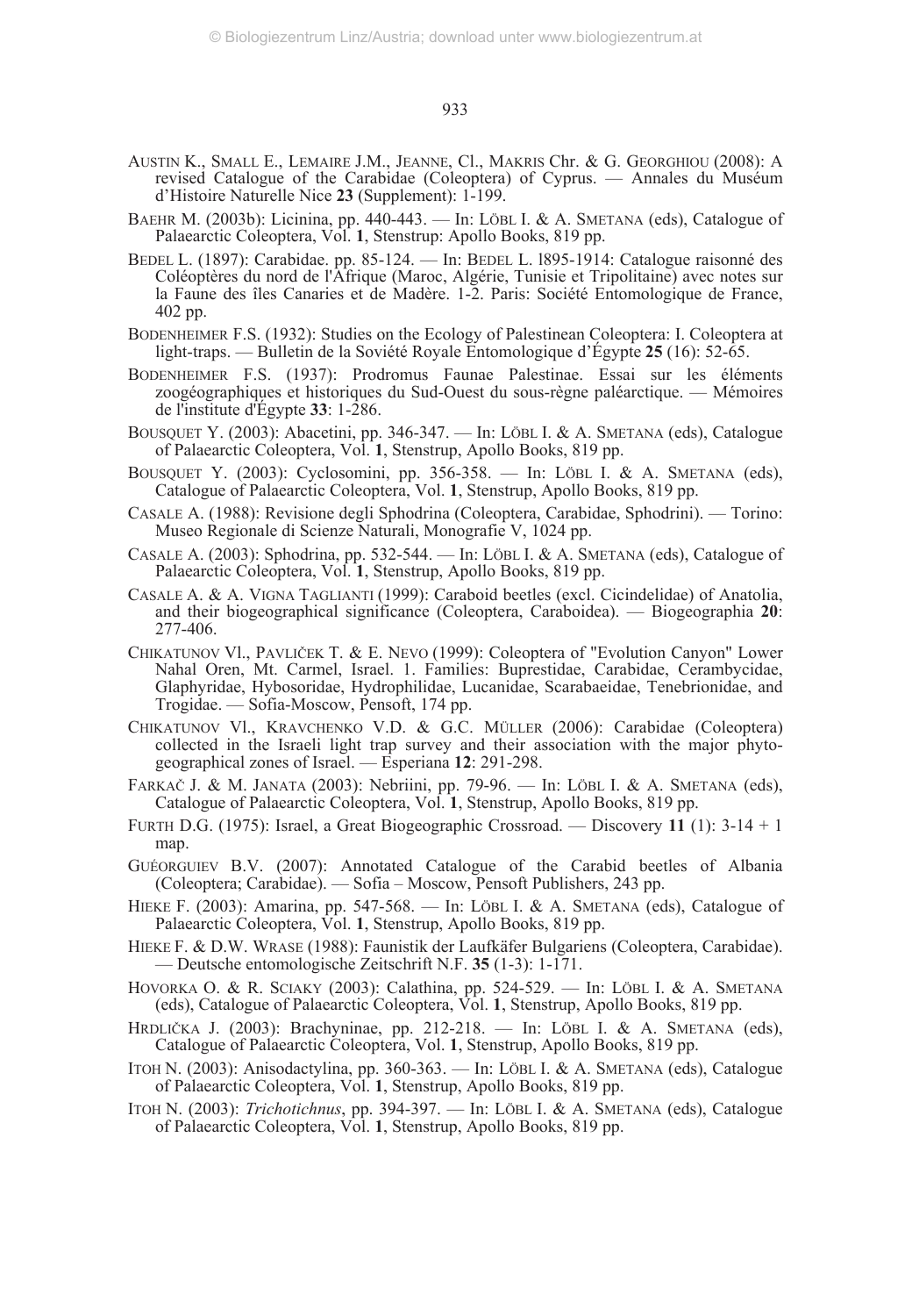- JAEGER B. (1987): Über *Acupalpus morulus* REITTER, 1884 (Col., Carabidae). Entomologische Nachrichten und Berichte **31** (3): 11-13.
- JAEGER B. (1999): Nachtrag zur *Acupalpus*-Fauna des Nahen und Mittleren Ostens und neue Erkenntnisse zur Verbreitung und Synonymie einiger Arten der Gattungen *Acupalpus*, *Anthracus*, *Bradycellus* und *Psychristus* (Coleoptera, Carabidae). — Linzer biologische Beiträge **31** (2): 955-973.
- JAEGER B. & B.M. KATAEV (2003): Stenolophina, pp. 397-406. In: LÖBL I. & A. SMETANA (eds), Catalogue of Palaearctic Coleoptera, Vol. **1**, Stenstrup: Apollo Books, 819 pp.
- JEDLIČKA A. (1957): Beitrag zur Kenntnis der palaearktischen Carabiden. Acta Musei Silesiae **6**: 97-104.
- KATAEV B. & D.W. WRASE (2003): Harpalina (exclusively selenophorines), pp. 363-367. In: LÖBL I. & A. SMETANA (eds), Catalogue of Palaearctic Coleoptera, Vol. **1**, Stenstrup, Apollo Books, 819 pp.
- KABAK I. (2003): Lebiini, pp. 408-439. In: LÖBL I. & A. SMETANA (eds), Catalogue of Palaearctic Coleoptera, Vol. **1**, Stenstrup, Apollo Books, 819 pp.
- KATAEV B.M. (1993): New and little-known species of ground beetles of the genus *Harpalus* from Palearctic Asia (Coleoptera, Carabidae). — Zoosystematica Rossica **2**: 121-136.
- KATAEV B.M. (1997): A taxonomic review of *Hemiaulax*, *Idiomelas* and *Egaploa* with description of two new species of *Stenolophus* from South East Asia (Coleoptera: Carabidae). — Zoosystematica Rossica **6**: 237-254.
- KATAEV B.M. (2006): To the knowledge of the genus *Harpalus* LATREILLE, 1802 of the Eastern Palaearctic (Coleoptera: Carabidae). — Proceedings of the Russian Entomological Society **77**: 137-165.
- KRYZHANOVSKIJ O.L., BELOUSOV I.A., KABAK I.I., KATAEV B.M., MAKAROV K.V. & V.G. SHILENKOV (1995): A checklist of the ground-beetles of Russia and adjacent lands (Insecta, Coleoptera, Carabidae). — Sofia-Moscow: Pensoft Series Faunistica **3**, 271 pp.
- LÖBL I. & A. SMETANA (eds): Catalogue of Palaearctic Coleoptera, Vol. **1**. Stenstrup, Apollo Books, 819 pp.
- MAGRINI P. & S. SCHEMBRI (1997): A topographic catalogue of the Carabidae of the Maltese Island (Coleoptera). — Bollettino della Società Entomologica Italiana **129**: 213-234.
- MAŘAN J. (1934): Nové druhy a formy Carabidů z ostrova Hréty. De novis carabidarum speciebus formis-que ex insula Creta. — Sbornik Entomologického odděleni Národního Musea v Praze **12**: 125-128.
- MATEU J. (1984): Revision del género *Masoreus* DEJEAN (Col. Carabidae) en Africa septentrional y en las Islas Atlantidas. — Miscelánea Zoológica (Barcelona) **8**: 111-131.
- MORAVEC P., UÉNO S.-I. & I. BELOUSOV (2003): Trechini, pp. 288-346. In: LÖBL I. & A. SMETANA (eds), Catalogue of Palaearctic Coleoptera, Vol. **1**, Stenstrup: Apollo Books, 819 pp.
- MÜLLER G.C., KRAVCHENKO V.D, CHIKATUNOV VL., ORTAL R., ORLOVA O., LI CH., WITT Th., SPEIDEL W., MOOSER J. & A. HAUSMANN (2006): General Aspects of the Israeli Light-trap network concerning Coleoptera. — Esperiana **12**: 283-289.
- MÜLLER-MOTZFELD G. & D.W. WRASE (2007): Kurzer Beitrag zu Faunistik und Taxonomie der Tribus Pogonini (Coleoptera: Carabidae) in Kazakhstan und Kyrgyzstan. — Entomologische Nachrichten und Berichte **51 (**3-4): 217-219.
- OERTZEN E. VON (1886): Verzeichnis der Coleopteren Griechenlands und Cretas (mit Bemerkungen über ihre geographische Verbreitung und Sammelberichten). — Berliner Entomologische Zeitschrift **30** (2): 189-293.
- PIOCHARD DE LA BRÛLERIE C.J. (1873): Monographie des Ditomides. L'Abeille **11**: i-viii, 1-100.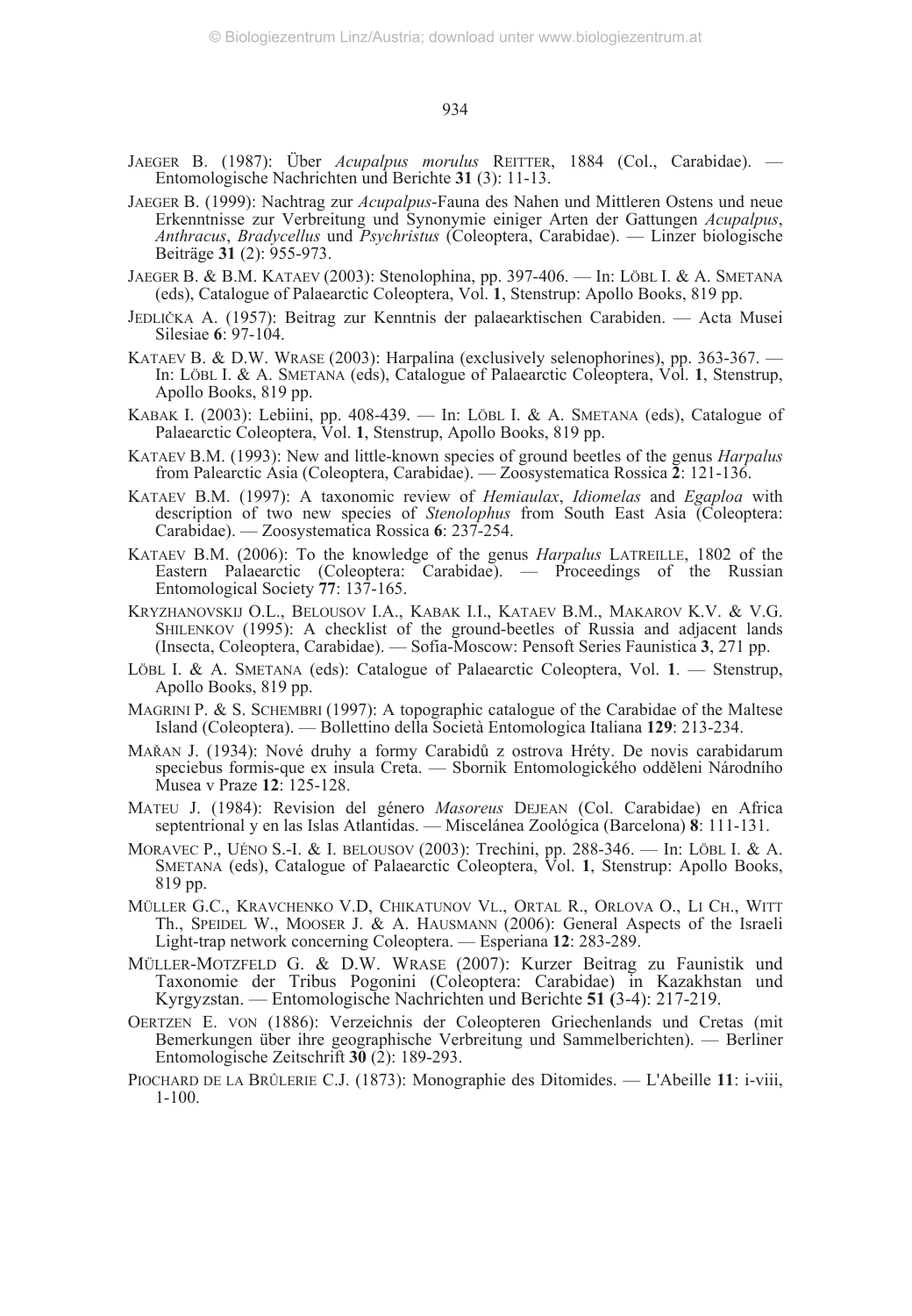- REICHE L. (1855): [new species]. In: REICHE L. & F. SAULCY, Espèces nouvelles ou peu connues de coléoptères, recueillies par M. F. de Saulcy, membre de l'Institut, dans son voyage en Orient, et décrites par M.M. L. Reiche et Félicien de Saulcy. Annales de la Société Entomologique de France (**3**) 3: 561-645, pl. 1.
- SCHATZMAYR A. (1936): Risultati scientifici della spedizione entomologica di S.A.S. il Principe Alessandro della Torre e Tasso in Egitto e nella penisola del Sinai. XII. Catalogo ragionato dei Carabidi finora noti d'Egitto e del Sinai. — Publicazioni del Museo Entomologico "Pietro Rossi", Duino **1**: 1-114.
- SCHMIDT J. (1992): Zur Synonymie des *Agonum rugicolle* CHAUDOIR, 1846 (Col., Carabidae). — Entomologische Nachrichten und Berichte **36**: 115-121.
- VIGNA TAGLIANTI A. (2004): Fauna Europaea: Carabidae. In: AUDISIO P., Fauna Europaea: Coleoptera 2 Fauna Europaea version 1.1 http://www.faunaeur.org. (last update 19. April  $2007$  [ version 1.3).
- VIGNA TAGLIANTI A. (2005): Appendice B. Checklist e chorotipi delle specie di carabidi della fauna Italiana, pp. 186-225. - In: BRANDMAYR, P., ZETTO T. & R. PIZZOLOTTO, Coleotteri Carabidi per la valutazione ambientale e la conservazione della biodiversità. Manuale operativo. APAT, Manuali e Linee Guida **34**, 240 pp.
- WRASE D.W. (1995): Taxonomische und faunistische Bemerkungen über einige paläarktische Carabiden-Arten (Coleoptera, Carabidae). — Linzer biologische Beiträge **27** (1): 337- 366.
- WRASE D.W. (1999): Revision of the genus *Oedesis* MOTSCHULSKY (Coleoptera, Carabidae, Harpalini). Pp. 393-416. — In: ZAMOTAJLOV A. & R. SCIAKY (eds), Advances in Carabidology. Papers Dedicated to the Memory of Prof. Dr. Oleg L. Kryzhanovskij. Krasnodar: Muiso Publishers, 473 pp.
- WRASE D.W. (2003): Ditomina, pp. 363-367. In: LÖBL I. & A. SMETANA (eds), Catalogue of Palaearctic Coleoptera, Vol. **1**, Stenstrup, Apollo Books, 819 pp.
- WRASE D.W.& B. JAEGER (2003): Amblystomina, p. 360. In: LÖBL I. & A. SMETANA (eds), Catalogue of Palaearctic Coleoptera, Vol. **1**, Stenstrup, Apollo Books, 819 pp.
- WRASE D.W. (2005): Nomenclatorial, taxonomic and faunistic notes on some Palaearctic genera and species of ground-beetles (Coleoptera, Carabidae: Apotomini, Chlaeniini, Cyclosomini, Harpalini, Lebiini, Licinini, Platynini, Siagonini, Sphodrini). — Linzer biologische Beiträge **37** (1): 815-874.

Author's address: David W. WRASE Dunckerstr. 78 D-10437 Berlin, Germany E-mail: carterus@gmx.de